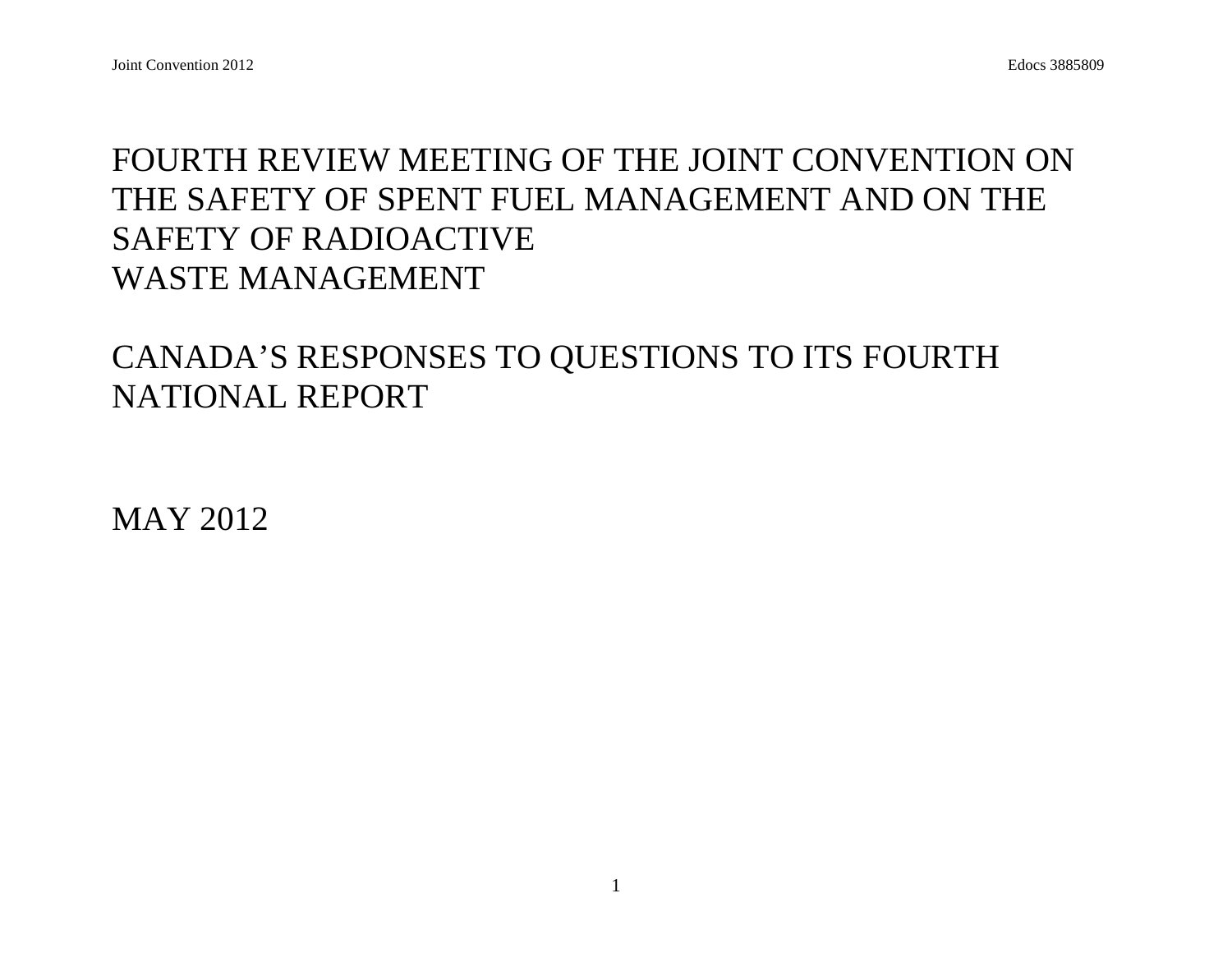## **Joint Convention – Responses to Questions Posted to Canada in 2012**

| Q. No. 1             | Country                                                                                                                                                                                                                                                                                                              | Article                                                                                                                                                                                                                                                                                                                              | Ref. in National Report |  |
|----------------------|----------------------------------------------------------------------------------------------------------------------------------------------------------------------------------------------------------------------------------------------------------------------------------------------------------------------|--------------------------------------------------------------------------------------------------------------------------------------------------------------------------------------------------------------------------------------------------------------------------------------------------------------------------------------|-------------------------|--|
|                      | Romania                                                                                                                                                                                                                                                                                                              | Article 12                                                                                                                                                                                                                                                                                                                           | Section H, Page 90      |  |
| Question/<br>Comment |                                                                                                                                                                                                                                                                                                                      | What are nuclear power plants doing with spent molecular sieve used inside driers?                                                                                                                                                                                                                                                   |                         |  |
| Answer               |                                                                                                                                                                                                                                                                                                                      | The removal of spent drier desiccant is scheduled periodically and the waste is sampled and analyzed, then packaged in<br>drums and sent to the Western Waste Management Facility for storage as low-level radioactive waste.                                                                                                        |                         |  |
| Q. No. 2             | Country                                                                                                                                                                                                                                                                                                              | Article                                                                                                                                                                                                                                                                                                                              | Ref. in National Report |  |
|                      | Romania                                                                                                                                                                                                                                                                                                              | Article 11                                                                                                                                                                                                                                                                                                                           | Section H, Page 90      |  |
| Question/<br>Comment | Which are the practical criteria used for waste clearance within power plants?                                                                                                                                                                                                                                       |                                                                                                                                                                                                                                                                                                                                      |                         |  |
| Answer               |                                                                                                                                                                                                                                                                                                                      | Workers classify waste as either "active" or "likely clean". Active waste is further segregated (incinerable, compactable,                                                                                                                                                                                                           |                         |  |
|                      |                                                                                                                                                                                                                                                                                                                      | non-processable, etc.), packaged, and shipped to the Western Waste Management Facility. Likely clean waste (waste                                                                                                                                                                                                                    |                         |  |
|                      |                                                                                                                                                                                                                                                                                                                      | that the worker judges as not contaminated) is collected, surveyed and verified to be free of radioactivity using approved                                                                                                                                                                                                           |                         |  |
|                      | procedures and then unconditionally transferred offsite as not radioactive.                                                                                                                                                                                                                                          |                                                                                                                                                                                                                                                                                                                                      |                         |  |
| Q. No. 3             | Country                                                                                                                                                                                                                                                                                                              | Article                                                                                                                                                                                                                                                                                                                              | Ref. in National Report |  |
|                      | Romania                                                                                                                                                                                                                                                                                                              | Article 4                                                                                                                                                                                                                                                                                                                            | Section G, Page 79      |  |
| Question/            | What is the predicted actual life of MACSTORE storage?                                                                                                                                                                                                                                                               |                                                                                                                                                                                                                                                                                                                                      |                         |  |
| Comment              | 2.                                                                                                                                                                                                                                                                                                                   | What is the document that analyses the extension of the life beyond the initial 50 years value?                                                                                                                                                                                                                                      |                         |  |
| Answer               |                                                                                                                                                                                                                                                                                                                      | 1. MACSTOR modules are designed to store spent fuel reliably for at least 50 years. This service life is achieved                                                                                                                                                                                                                    |                         |  |
|                      | through regular inspection and maintenance of the modules.                                                                                                                                                                                                                                                           |                                                                                                                                                                                                                                                                                                                                      |                         |  |
|                      | 2. There is no document specifically intended to analyze the reliability and safety of operating MACSTOR<br>modules beyond the expected operational design life; however, a process for managing aging effects<br>on concrete structures, such as MACSTOR modules, is being developed by Hydro-Québec. MACSTORs, the |                                                                                                                                                                                                                                                                                                                                      |                         |  |
|                      |                                                                                                                                                                                                                                                                                                                      | first of which came into service in 1995, are subject to periodic inspections to ensure their structural integrity,<br>thereby providing for the protection of the public, workers and the environment. Although the design life was<br>50 years, it is recognized that some containers may have a shorter or longer operating life. |                         |  |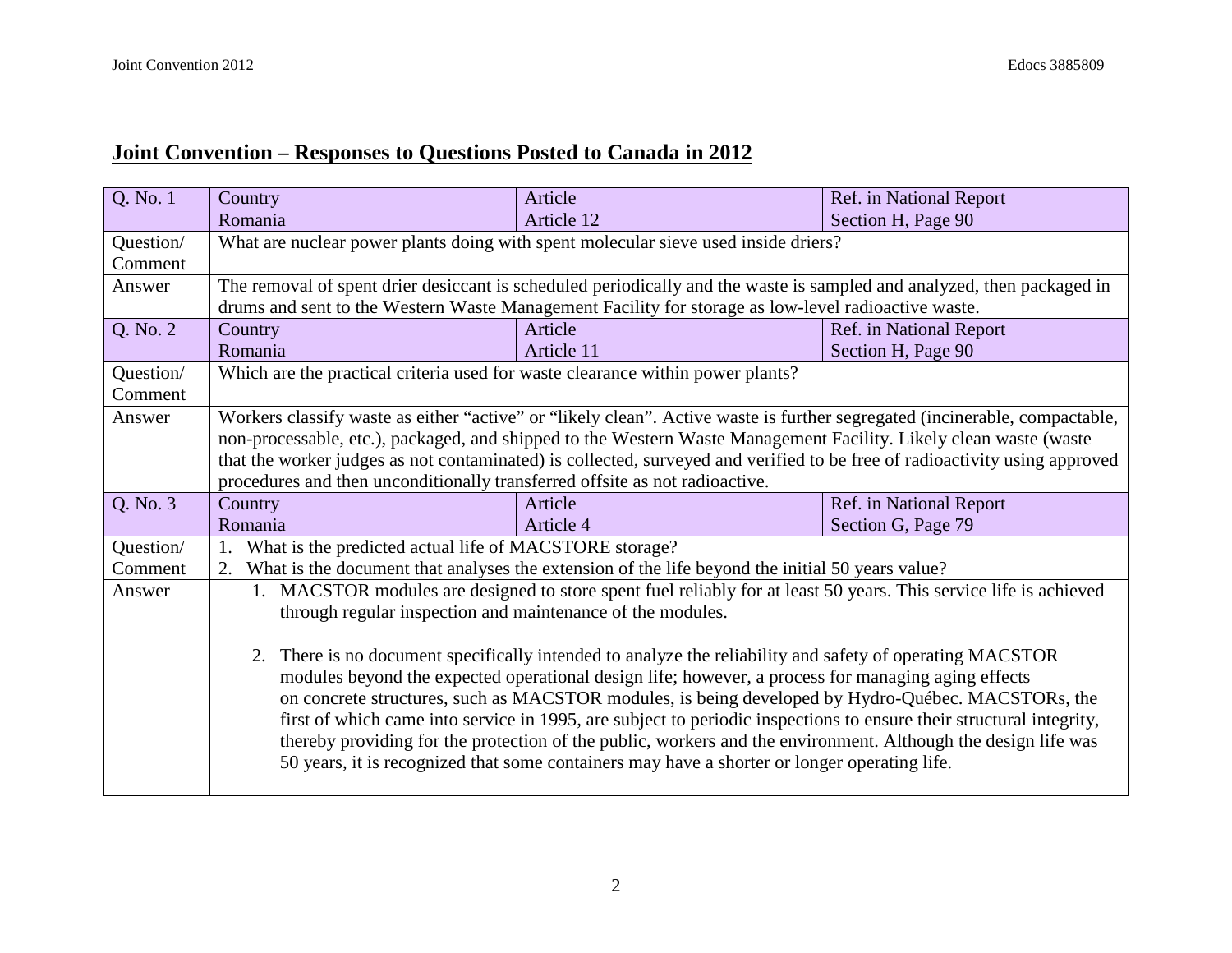| Q. No. 4  | Country                                                                                                                                                                                                                          | Article                                                                                                                 | Ref. in National Report     |  |  |
|-----------|----------------------------------------------------------------------------------------------------------------------------------------------------------------------------------------------------------------------------------|-------------------------------------------------------------------------------------------------------------------------|-----------------------------|--|--|
|           | <b>United Kingdom</b>                                                                                                                                                                                                            | Article 15                                                                                                              | Section 5.1.7.1.1, Page 175 |  |  |
| Question/ | Waste Management Area A: The report notes that 'Groundwater monitoring data collected to date have encountered                                                                                                                   |                                                                                                                         |                             |  |  |
| Comment   | total beta, gross alpha and strontium-90 in some of the sample wells.'                                                                                                                                                           |                                                                                                                         |                             |  |  |
|           | 1. What levels of total beta, gross alpha and strontium-90 are found in groundwater?                                                                                                                                             |                                                                                                                         |                             |  |  |
|           |                                                                                                                                                                                                                                  | Has this information been used to inform any long-term safety assessment or remediation strategy?                       |                             |  |  |
| Answer    |                                                                                                                                                                                                                                  | 1. Groundwater monitoring data indicate that the quality of groundwater at Waste Management Area A (WMA A),             |                             |  |  |
|           |                                                                                                                                                                                                                                  | at Chalk River Laboratories (CRL), has remained stable since many parameters show stable or improving                   |                             |  |  |
|           |                                                                                                                                                                                                                                  | conditions; however, the groundwater quality does remain affected by past operations at CRL. The levels of              |                             |  |  |
|           |                                                                                                                                                                                                                                  | total beta, gross alpha and strontium-90 (Sr-90) vary depending on the locations of the monitoring wells. In            |                             |  |  |
|           |                                                                                                                                                                                                                                  | general, the levels of total beta range from 10 to 7,740 Bq/L, and the range of Sr-90 is from 5 to 3,800 Bq/L.          |                             |  |  |
|           | The levels of gross alpha are between 0.13 and $2.5$ Bq/L.                                                                                                                                                                       |                                                                                                                         |                             |  |  |
|           |                                                                                                                                                                                                                                  | 2. The groundwater monitoring data are used for making risk assessments and planning site remediation actions.          |                             |  |  |
|           |                                                                                                                                                                                                                                  |                                                                                                                         |                             |  |  |
|           | For example, some waste materials have been removed from WMA A in recent years. All waste retrieval work                                                                                                                         |                                                                                                                         |                             |  |  |
|           | is subject to detailed planning and safety assessments that are directed at maintaining safe waste retrieval,<br>characterization, and waste packaging and processing requirements. In addition, a project is currently underway |                                                                                                                         |                             |  |  |
|           | to intercept and remove Sr-90 from the plume at WMA A.                                                                                                                                                                           |                                                                                                                         |                             |  |  |
| Q. No. 5  | Country                                                                                                                                                                                                                          | Article                                                                                                                 | Ref. in National Report     |  |  |
|           | United Kingdom                                                                                                                                                                                                                   | Article 16                                                                                                              | Annex 7, Page 197           |  |  |
| Question/ |                                                                                                                                                                                                                                  | Decommissioning Activities: Several reactors such as Gentilly-1, Douglas Point and the Pool Test Reactor are identified |                             |  |  |
| Comment   |                                                                                                                                                                                                                                  | as in Stage 2 of decommissioning. What is the anticipated duration of Stage 2 and what is the indicative timescale for  |                             |  |  |
|           | completion of Stage 3 such reactors?                                                                                                                                                                                             |                                                                                                                         |                             |  |  |
| Answer    |                                                                                                                                                                                                                                  | The current planned duration of phase 2 decommissioning (storage-with-surveillance) for the Gentilly-1 reactor is       |                             |  |  |
|           | greater than 30 years, and the estimated duration of phase 3 (final decommissioning) is approximately 10 years.                                                                                                                  |                                                                                                                         |                             |  |  |
|           |                                                                                                                                                                                                                                  |                                                                                                                         |                             |  |  |
|           | For the Douglas Point reactor, the current planned duration of phase 2 decommissioning is between 50 and 60 years, and                                                                                                           |                                                                                                                         |                             |  |  |
|           |                                                                                                                                                                                                                                  | the anticipated duration of phase 3 is approximately 10 years.                                                          |                             |  |  |
|           |                                                                                                                                                                                                                                  |                                                                                                                         |                             |  |  |
|           |                                                                                                                                                                                                                                  | For the Nuclear Power Demonstration (NPD) reactor, the anticipated duration of phase 2 decommissioning is greater       |                             |  |  |
|           |                                                                                                                                                                                                                                  | than 30 years, and the estimated duration of phase 3 is approximately seven years.                                      |                             |  |  |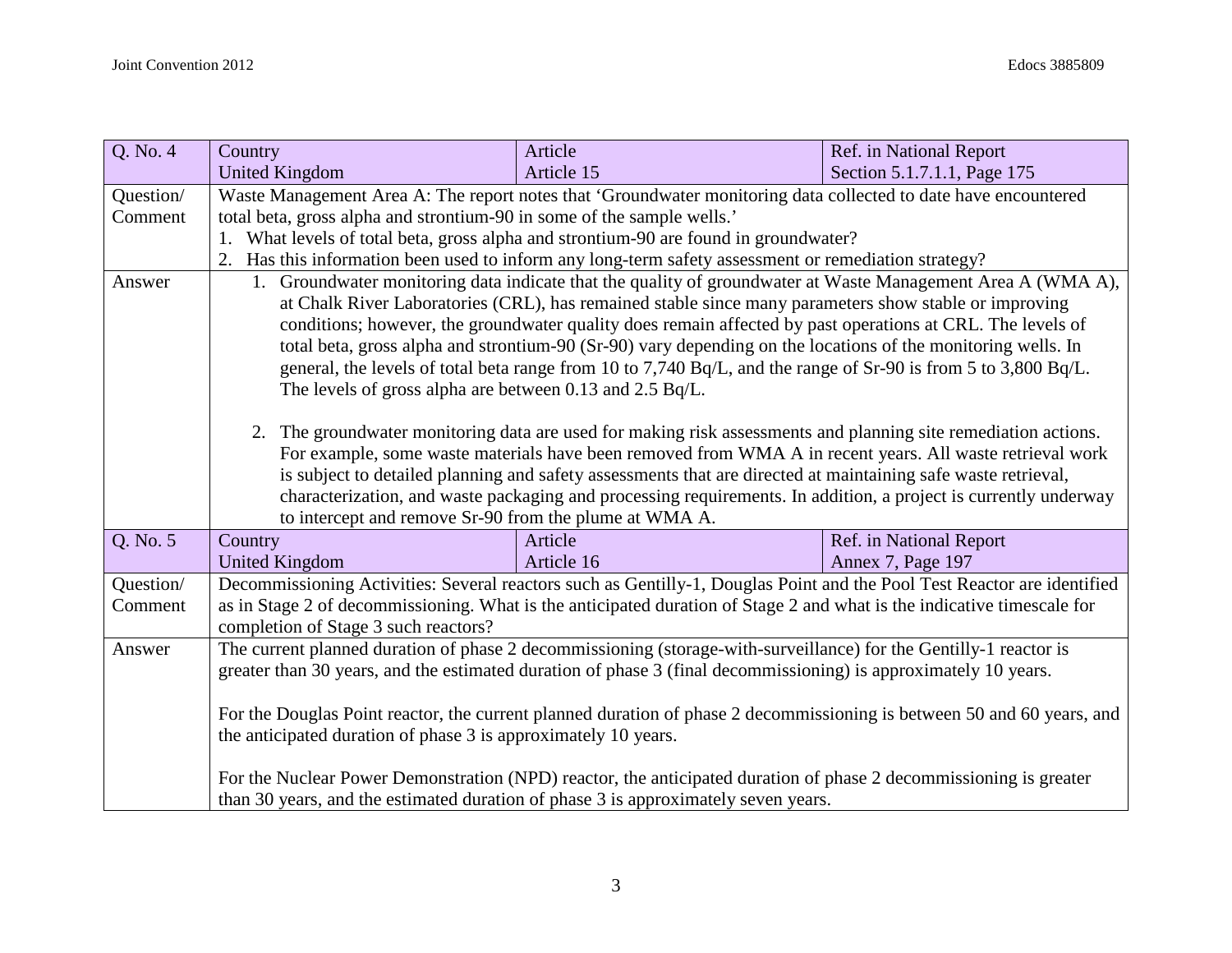|           | The current planned phase 2 durations were based on having a long-term radioactive waste management facility<br>available for the low- and intermediate-level radioactive waste produced from the decommissioning activities.<br>Reassessments of the phase 2 and phase 3 durations have been initiated.<br>For the Pool Test Reactor, phases 2 and 3 of decommissioning were completed in early 2012. |                                                                                                                             |                              |  |  |
|-----------|--------------------------------------------------------------------------------------------------------------------------------------------------------------------------------------------------------------------------------------------------------------------------------------------------------------------------------------------------------------------------------------------------------|-----------------------------------------------------------------------------------------------------------------------------|------------------------------|--|--|
| Q. No. 6  | Country                                                                                                                                                                                                                                                                                                                                                                                                | Article                                                                                                                     | Ref. in National Report      |  |  |
|           | <b>United Kingdom</b>                                                                                                                                                                                                                                                                                                                                                                                  | Article 15                                                                                                                  | Section 5.1.7.1.19, Page 181 |  |  |
| Question/ |                                                                                                                                                                                                                                                                                                                                                                                                        | Whiteshell Laboratories: The report notes that 'The WL site is near the northeast boundary of the plains area of            |                              |  |  |
| Comment   |                                                                                                                                                                                                                                                                                                                                                                                                        | Manitoba. The WMA site is located about 10 metres above the normal Winnipeg River level, and is well above any              |                              |  |  |
|           |                                                                                                                                                                                                                                                                                                                                                                                                        | recorded flood levels (river levels are also controlled by nearby hydroelectric dams).' Has there been any assessment of    |                              |  |  |
|           |                                                                                                                                                                                                                                                                                                                                                                                                        | the possible affect on the site of a failure of one of the hydroelectric dams, and if so, have any mitigating measures been |                              |  |  |
|           | put in place?                                                                                                                                                                                                                                                                                                                                                                                          |                                                                                                                             |                              |  |  |
| Answer    |                                                                                                                                                                                                                                                                                                                                                                                                        | A comprehensive study of Whiteshell Laboratories (WL) was conducted in 2001, and it was determined that the                 |                              |  |  |
|           |                                                                                                                                                                                                                                                                                                                                                                                                        | unlikely failure of one of the hydroelectric dams might affect the shoreline, but would not flood the WL site. The WL       |                              |  |  |
|           | site is approximately 10–12 metres above the mean level of the Winnipeg River, whereas the peak flood after a dam                                                                                                                                                                                                                                                                                      |                                                                                                                             |                              |  |  |
|           | break would be approximately 7 metres. Therefore, the main WL site would not be flooded, and no mitigation measures                                                                                                                                                                                                                                                                                    |                                                                                                                             |                              |  |  |
|           | would be required. The shoreline effects of a potential flood would be minor river bank erosion.                                                                                                                                                                                                                                                                                                       |                                                                                                                             |                              |  |  |
| Q. No. 7  | Country                                                                                                                                                                                                                                                                                                                                                                                                | Article                                                                                                                     | Ref. in National Report      |  |  |
|           | <b>United Kingdom</b>                                                                                                                                                                                                                                                                                                                                                                                  | Article 15                                                                                                                  | Section 5.1.7.1.12, Page 179 |  |  |
| Question/ |                                                                                                                                                                                                                                                                                                                                                                                                        | Waste Tank Farm: The last transfer of solution to the storage tanks occurred in 1968.                                       |                              |  |  |
| Comment   | What monitoring arrangements are in place to identify possible corrosion problems before any leakage can occur?                                                                                                                                                                                                                                                                                        |                                                                                                                             |                              |  |  |
|           | 2. What are the plans for long-term management of the liquid waste contained in the tanks?                                                                                                                                                                                                                                                                                                             |                                                                                                                             |                              |  |  |
| Answer    |                                                                                                                                                                                                                                                                                                                                                                                                        | 1. Monitoring arrangements for storage tanks at the Waste Tank Farm include periodic camera inspections of the              |                              |  |  |
|           |                                                                                                                                                                                                                                                                                                                                                                                                        | tanks to help identify possible corrosion problems before any potential leakage. A preliminary camera                       |                              |  |  |
|           |                                                                                                                                                                                                                                                                                                                                                                                                        | inspection was conducted on the tanks in 2003–2004, and no potential corrosion problem was identified.                      |                              |  |  |
|           |                                                                                                                                                                                                                                                                                                                                                                                                        | Additionally, the majority of the tanks have one form of secondary containment or another, mostly in the form               |                              |  |  |
|           |                                                                                                                                                                                                                                                                                                                                                                                                        | of bunds. Any leak of the primary containment would be identified by the inter-spatial/sump monitoring.                     |                              |  |  |
|           |                                                                                                                                                                                                                                                                                                                                                                                                        |                                                                                                                             |                              |  |  |
|           |                                                                                                                                                                                                                                                                                                                                                                                                        | 2. The long-term management of liquid waste contained in the storage tanks at the Waste Tank Farm includes                  |                              |  |  |
|           |                                                                                                                                                                                                                                                                                                                                                                                                        | retrieval and cementation of the liquid waste for storage in the CRL Waste Management Area and processing of                |                              |  |  |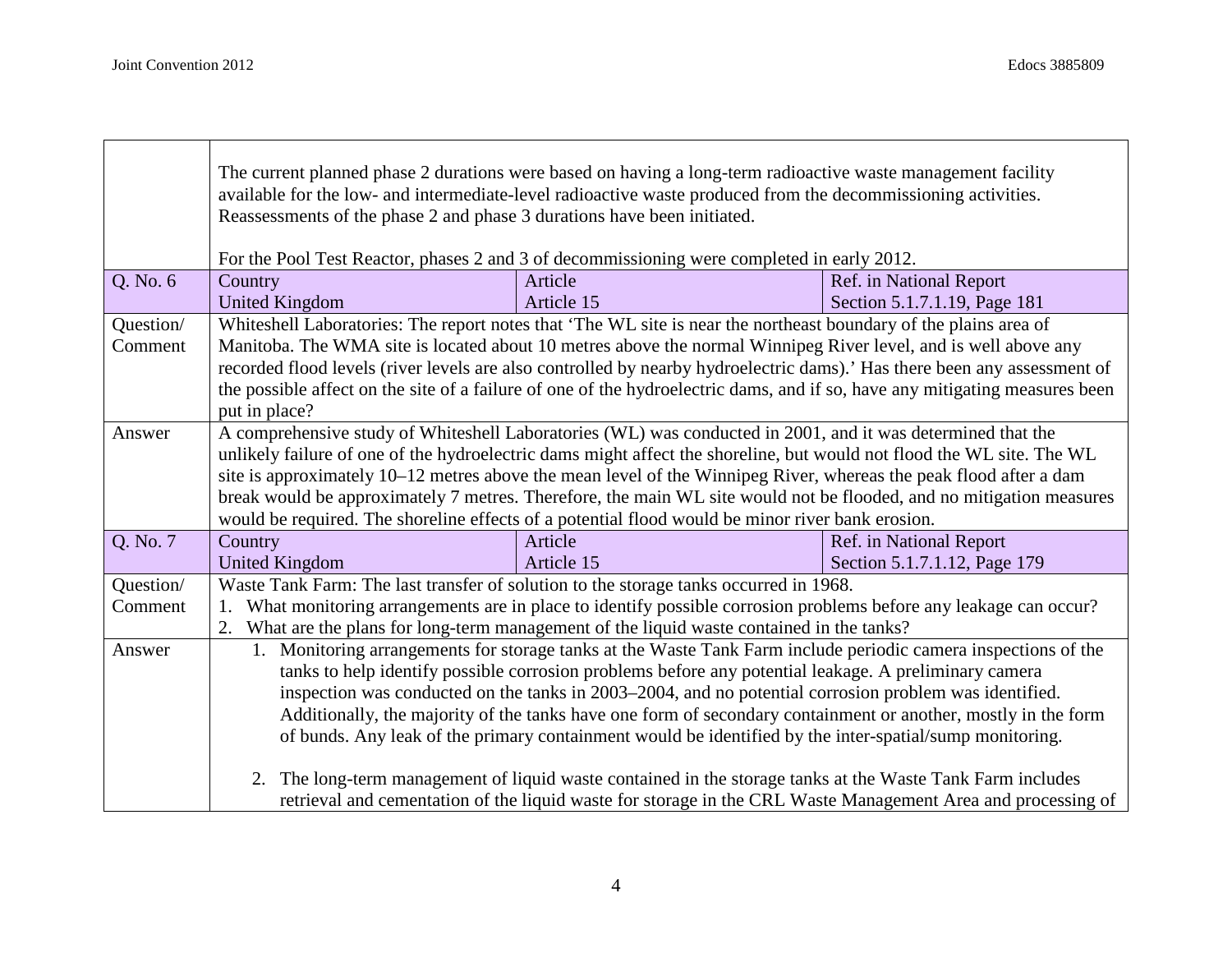|           | the liquid from selected tanks at the Waste Treatment Centre at CRL.                                                     |                                                                                                                        |                           |  |
|-----------|--------------------------------------------------------------------------------------------------------------------------|------------------------------------------------------------------------------------------------------------------------|---------------------------|--|
| Q. No. 8  | Country                                                                                                                  | Article                                                                                                                | Ref. in National Report   |  |
|           | <b>United Kingdom</b>                                                                                                    | Article 16                                                                                                             | Section K.7, Page 129     |  |
| Question/ |                                                                                                                          | Other contaminated lands: It is good that the CNSC has reviewed contaminated lands against the need for regulatory     |                           |  |
| Comment   |                                                                                                                          | control but what has happened since the review was completed. What actions have been taken to bring such               |                           |  |
|           | contaminated land within regulatory control?                                                                             |                                                                                                                        |                           |  |
| Answer    |                                                                                                                          | All contaminated sites identified under Canada's Contaminated Lands Evaluation and Assessment Network (CLEAN)          |                           |  |
|           |                                                                                                                          | program are under some form of regulatory control. Sites identified as posing a risk to the public or the environment  |                           |  |
|           |                                                                                                                          | have been remediated. Where remediated sites have still required controls, they have either been brought under licence |                           |  |
|           |                                                                                                                          | (all historic uranium mines with tailings) or placed under institutional control (uranium mines without tailings, very |                           |  |
|           | low-level uranium-contaminated lands associated with historic practices).                                                |                                                                                                                        |                           |  |
| Q. No. 9  | Country                                                                                                                  | Article                                                                                                                | Ref. in National Report   |  |
|           | <b>United Kingdom</b>                                                                                                    | Article 13                                                                                                             | Section K.6.2.2, Page 125 |  |
| Question/ | Laying the groundwork for subsequent phases of the strategy: It is noted that progress is being made with investigations |                                                                                                                        |                           |  |
| Comment   |                                                                                                                          | to assess the feasibility of the bedrock at AECL's Chalk River Laboratory (CRL) site to host a proposed Geologic Waste |                           |  |
|           | Management Facility (GWMF). In the report, it says that: 'The GWMF, if constructed, would be the final enabling          |                                                                                                                        |                           |  |
|           | facility (i.e., storage location) to safely manage CRL's non-fuel nuclear wastes'. Does this imply the GWMF is not       |                                                                                                                        |                           |  |
|           | intended as a disposal facility and any low- and intermediate-level solid radioactive waste emplaced in the proposed     |                                                                                                                        |                           |  |
|           | GDMF would be retrieved at some future time?                                                                             |                                                                                                                        |                           |  |
| Answer    |                                                                                                                          | The GWMF, if constructed, is planned as a long-term radioactive waste management facility for CRL's non-spent fuel     |                           |  |
|           | and would be designed as a repository that allows for waste retrieval.                                                   |                                                                                                                        |                           |  |
| Q. No. 10 | Country                                                                                                                  | Article                                                                                                                | Ref. in National Report   |  |
|           | <b>United Kingdom</b>                                                                                                    | Article 14                                                                                                             | Section K.6.1, Page 120   |  |
| Question/ |                                                                                                                          | Proposed low- and intermediate-level waste deep geological repository at the Bruce nuclear site: OPG and NWMO are      |                           |  |
| Comment   |                                                                                                                          | achieving considerable success in implementing the programme for a geological repository at the Bruce nuclear site but |                           |  |
|           |                                                                                                                          | it is noted that the repository is intended only for disposal of OPG's low- and intermediate-level wastes.             |                           |  |
|           |                                                                                                                          | 1. What is the proposed approach for disposal of low- and intermediate-level wastes from Canada's other nuclear        |                           |  |
|           | operators? For example, the wastes being stored by:                                                                      |                                                                                                                        |                           |  |
|           |                                                                                                                          | a) Hydro-Quebec in its Solid Radioactive Waste Management Facility (Section K.6.2.1).                                  |                           |  |
|           | b) New Brunswick Power Nuclear in its Solid Radioactive Waste Management Facility.                                       |                                                                                                                        |                           |  |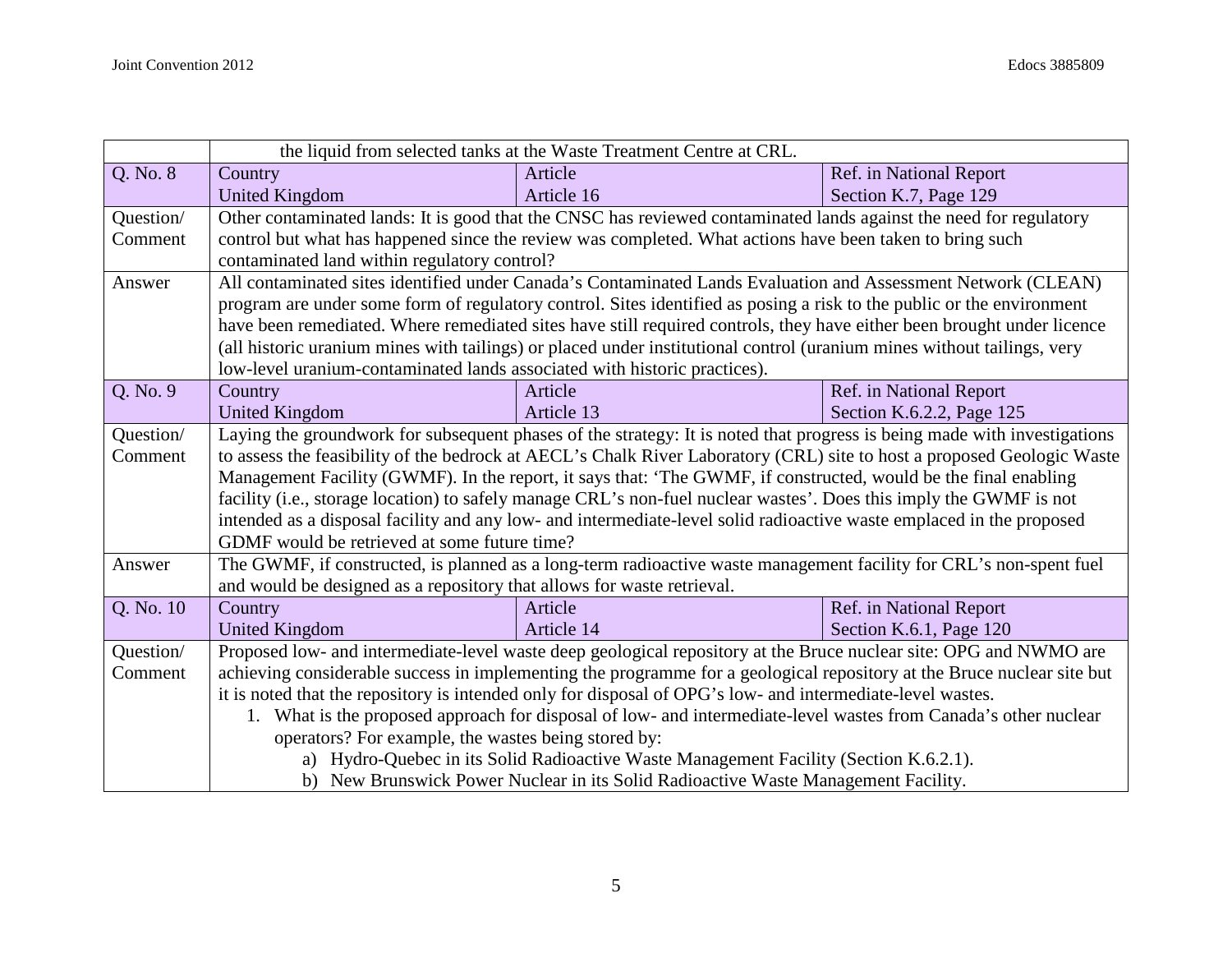| Answer               | Canada's 1996 Policy Framework for Radioactive Waste provides the national context for radioactive waste<br>management and a set of principles to ensure that this management is carried out in a safe, environmentally sound,<br>comprehensive, cost-effective and integrated manner. The framework states that waste owners are responsible for<br>funding and managing their own wastes.<br>NB Power and Hydro-Québec have implemented volume reduction programs to maximize storage capacity at existing<br>licensed facilities and will continue to work with federal government authorities and other utilities to identify long-term                                               |                       |                                                 |  |
|----------------------|-------------------------------------------------------------------------------------------------------------------------------------------------------------------------------------------------------------------------------------------------------------------------------------------------------------------------------------------------------------------------------------------------------------------------------------------------------------------------------------------------------------------------------------------------------------------------------------------------------------------------------------------------------------------------------------------|-----------------------|-------------------------------------------------|--|
|                      | solutions for the disposal of low- and intermediate-level radioactive wastes.                                                                                                                                                                                                                                                                                                                                                                                                                                                                                                                                                                                                             |                       |                                                 |  |
| Q. No. 11            | Country<br><b>United Kingdom</b>                                                                                                                                                                                                                                                                                                                                                                                                                                                                                                                                                                                                                                                          | Article<br>Article 13 | Ref. in National Report<br>Section K.4.4.2, 112 |  |
| Question/<br>Comment | Site selection: The Adaptive Phased Management project offers a highly flexible and responsive approach to taking<br>forward Canada's geological disposal programme for spent fuel. The report notes significant progress in initiating the<br>site selection process but give no indication of the anticipated timescale of the site selection process or the programme<br>as whole. What are the indicative timescales for site selection and first waste emplacement that the Nuclear Waste<br>Management Organization uses as a basis for identifying its future human resource requirements and aid financial<br>planning?                                                           |                       |                                                 |  |
| Answer               | For financial planning purposes, 2035 is the reference planning assumption for an in-service operating repository.<br>For internal project management and resource planning, the Nuclear Waste Management Organization (NWMO) has a<br>reference planning timeline including the following system design phases and milestones:                                                                                                                                                                                                                                                                                                                                                           |                       |                                                 |  |
|                      | Site selection and preparing for construction (2010–2024)<br>The site selection process was initiated in 2010 and is expected to take 10 years or more. Today, 15 communities remain<br>actively involved in the process. Up to now, initial screening studies have been completed and some feasibility studies<br>(including desktop studies followed by preliminary field investigations) have been initiated. This will be followed by<br>detailed site investigations (surface and subsurface) at candidate sites. Throughout this phase of the project, the APM<br>technical program is also evolving through generic design and safety case updates and design development studies. |                       |                                                 |  |
|                      | A licence application will be submitted to the regulator (Canadian Nuclear Safety Commission (CNSC)) for the selected<br>site along with the supporting information to demonstrate compliance with regulatory requirements and to complete an<br>environmental assessment. This phase will conclude with the issuance of a licence for the APM facility.                                                                                                                                                                                                                                                                                                                                  |                       |                                                 |  |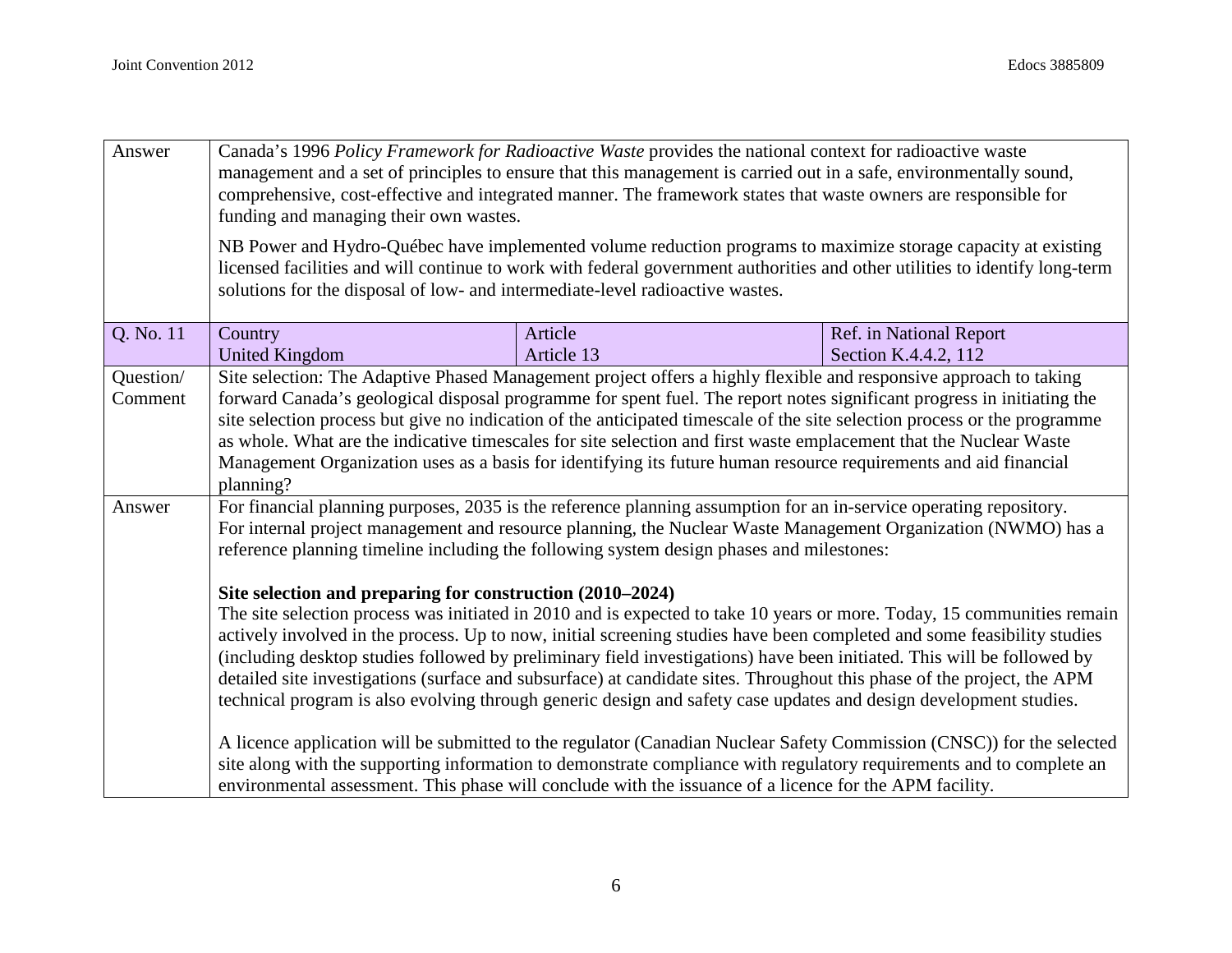|                      | Site preparation and construction (2025–2034)                                                                                                                                                                                                                                                                                                                                                                                                                                                                                                                                                                                                                                                                                               | On receipt of the licence to prepare the site and construct the facility, the site will be prepared for construction by<br>clearing, site grading, installation of fencing, installation of temporary construction services, and establishment of a<br>storm water management system. Construction will include excavating the shafts and constructing an underground<br>demonstration facility, a full-scale underground repository and associated surface facilities.                      |                         |  |  |
|----------------------|---------------------------------------------------------------------------------------------------------------------------------------------------------------------------------------------------------------------------------------------------------------------------------------------------------------------------------------------------------------------------------------------------------------------------------------------------------------------------------------------------------------------------------------------------------------------------------------------------------------------------------------------------------------------------------------------------------------------------------------------|----------------------------------------------------------------------------------------------------------------------------------------------------------------------------------------------------------------------------------------------------------------------------------------------------------------------------------------------------------------------------------------------------------------------------------------------------------------------------------------------|-------------------------|--|--|
|                      | During the last few years of this phase, an application to operate the facility will be submitted to the CNSC. This phase<br>will conclude with a constructed facility and a licence to operate the APM facility.                                                                                                                                                                                                                                                                                                                                                                                                                                                                                                                           |                                                                                                                                                                                                                                                                                                                                                                                                                                                                                              |                         |  |  |
|                      | <b>Operation</b> (2035–2134)<br>Operation will consist of receiving spent fuel transported to the site, repackaging the spent fuel into long-lived<br>containers, placing the containers in the repository, and continuing underground development. For the reference spent<br>fuel inventory of 3.6 million spent CANDU fuel bundles, the operational activities are expected to last about 30 years.<br>The actual duration will depend on the total inventory to be managed and the timing of its production, transportation<br>considerations and other operational factors. Following placement of the spent fuel in the repository, a period of<br>monitoring is assumed to continue for an extended period of time (up to 70 years). |                                                                                                                                                                                                                                                                                                                                                                                                                                                                                              |                         |  |  |
|                      | Decommissioning (2135–2160)<br>defined end-state that will depend largely on future plans for the site.                                                                                                                                                                                                                                                                                                                                                                                                                                                                                                                                                                                                                                     | Decommissioning will only begin once a licence to decommission has been issued. The decommissioning of the facility<br>will include sealing of access tunnels and shafts and the removal of surface facilities. The site will be restored to a<br>A formal licence to abandon the facility could be obtained once the decommissioning and monitoring results have                                                                                                                            |                         |  |  |
| Q. No. 12            | Country                                                                                                                                                                                                                                                                                                                                                                                                                                                                                                                                                                                                                                                                                                                                     | confirmed that it is acceptable to release the facility from CNSC regulatory control.<br>Article                                                                                                                                                                                                                                                                                                                                                                                             | Ref. in National Report |  |  |
|                      | <b>United Kingdom</b>                                                                                                                                                                                                                                                                                                                                                                                                                                                                                                                                                                                                                                                                                                                       | Article 11                                                                                                                                                                                                                                                                                                                                                                                                                                                                                   | Section J, Page 105     |  |  |
| Question/<br>Comment |                                                                                                                                                                                                                                                                                                                                                                                                                                                                                                                                                                                                                                                                                                                                             | Disused sealed sources: It is clear from this section that Canada has developed an effective approach to control of sealed<br>sources that fall within the current regulatory system. The report does not mention any arrangements for managing<br>orphan sources such as old 'medical' sources that in the past were available to the public and have never been under<br>regulatory control, or sources that have been inadvertently included in consignments of scrap metal arriving from |                         |  |  |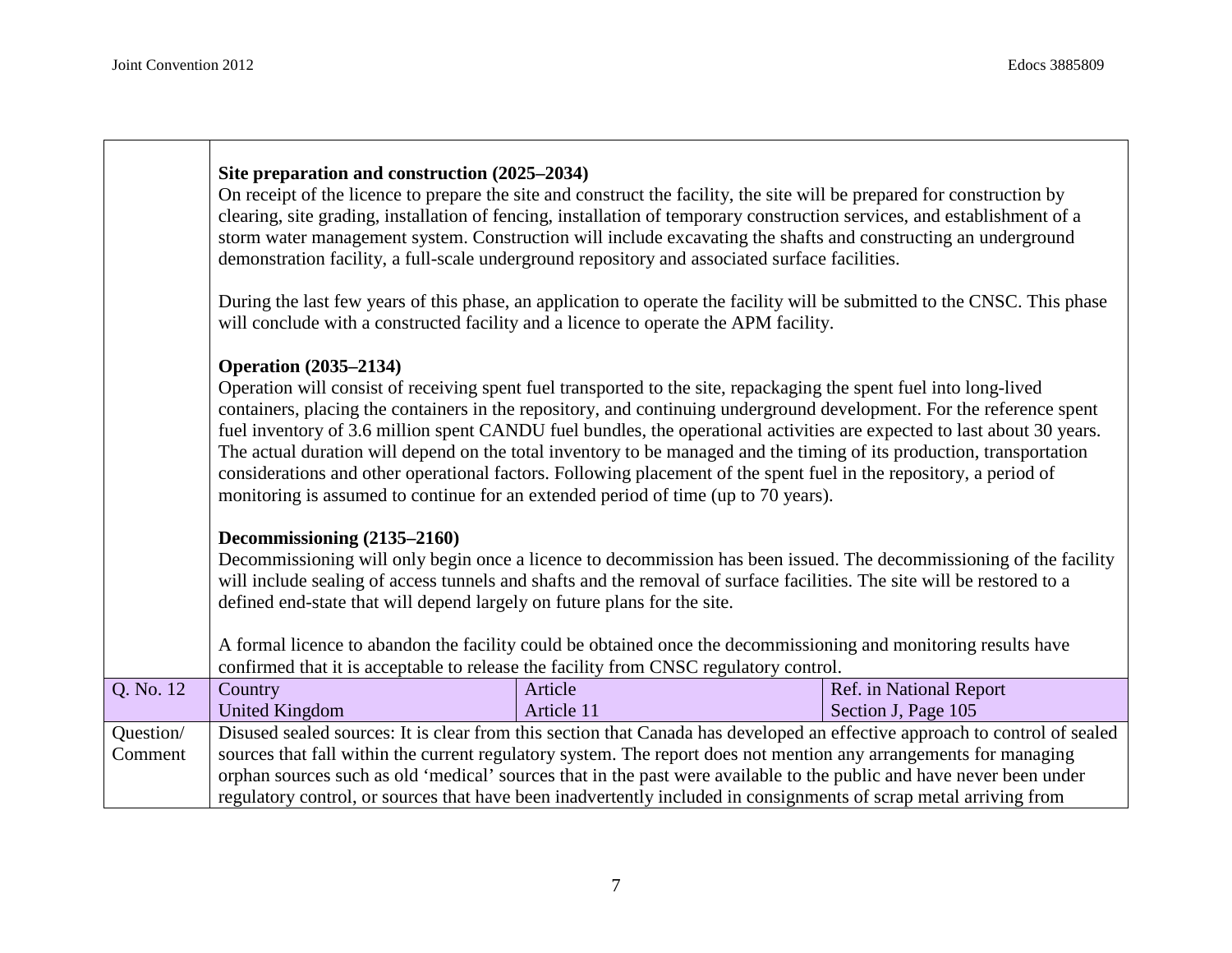|        | overseas.                                                                                                                                                                                                                                                                                                                                                                                                                                                  |
|--------|------------------------------------------------------------------------------------------------------------------------------------------------------------------------------------------------------------------------------------------------------------------------------------------------------------------------------------------------------------------------------------------------------------------------------------------------------------|
|        | 1. What approach does Canada adopt to dealing with such sealed sources?                                                                                                                                                                                                                                                                                                                                                                                    |
|        | Has Canada had any programme for taking old sealed sources such as early 'medical' sources out of circulation?                                                                                                                                                                                                                                                                                                                                             |
| Answer | 1. Recently, the CNSC has strengthened its risk-informed regulatory strategy for dealing with the discovery of<br>orphan sources based on three pillars: regulatory oversight, promotion and communication and, finally,<br>response and recovery. The regulatory oversight includes licensing of the possession, use and import/export of<br>sealed sources, the mandatory tracking of high-risk sealed sources, and control of the licensee's inventory. |
|        | The CNSC is also developing a financial guarantees program that will apply to all licensees to ensure that funds<br>are available for the proper disposal of sources.                                                                                                                                                                                                                                                                                      |
|        | In terms of promotion and education, the CNSC has also published a poster and associated brochure for industry<br>entitled "Alarm Response Guidelines for Radiation Portal Monitoring Systems". These documents are available<br>on the CNSC Web site and can be ordered free of charge. A cross-Canada outreach was done with the scrap<br>metal industry.                                                                                                |
|        | In addition, there is ongoing development of procedures to facilitate the transport of municipal waste containing<br>medical isotopes, and new regulatory provisions will be proposed in the Packaging and Transport of Nuclear<br>Substances Regulations to facilitate the movement of such material.                                                                                                                                                     |
|        | With regard to response and recovery, the CNSC has recently published an internal document titled "Orphan<br>Source Response Procedure" which details the CNSC staff's role when a found source is reported to the CNSC.<br>In general, the "finder" is responsible for managing or disposing of the source. Onsite assistance and/or<br>recovery by CNSC staff or other contractors may be required when:<br>$\bullet$ the source is Category 1, 2 or 3   |
|        | • special circumstances are present, including but not limited to:                                                                                                                                                                                                                                                                                                                                                                                         |
|        | o unavailable resources on location to ensure safety                                                                                                                                                                                                                                                                                                                                                                                                       |
|        | o high media interest                                                                                                                                                                                                                                                                                                                                                                                                                                      |
|        | o political interest                                                                                                                                                                                                                                                                                                                                                                                                                                       |
|        | o general public involvement                                                                                                                                                                                                                                                                                                                                                                                                                               |
|        | o bankruptcy/insolvency situations                                                                                                                                                                                                                                                                                                                                                                                                                         |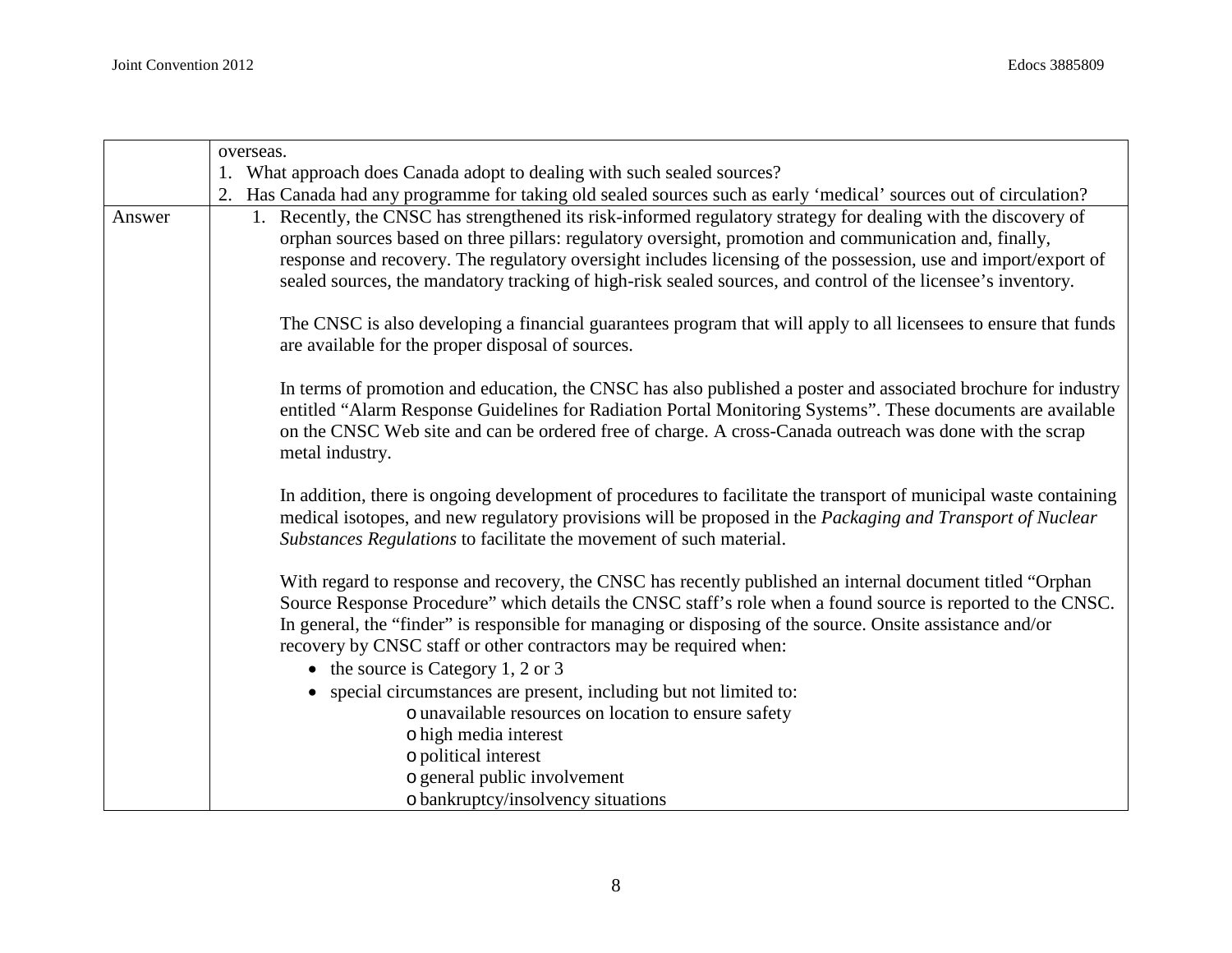|           | Canada is actively working with international partners, including the International Atomic Energy Agency<br>(IAEA), to enhance global radiological security. This effort includes strategic support through expert input into<br>IAEA plans and priorities, as well as funding for radiological source security.<br>2. The CNSC has a program for dealing with historic radium luminous devices. The Atomic Energy of Canada<br>Limited (AECL) Low-Level Radioactive Waste Management Office (LLRWMO) continues to provide |                                                                                                                          |                           |  |
|-----------|----------------------------------------------------------------------------------------------------------------------------------------------------------------------------------------------------------------------------------------------------------------------------------------------------------------------------------------------------------------------------------------------------------------------------------------------------------------------------------------------------------------------------|--------------------------------------------------------------------------------------------------------------------------|---------------------------|--|
|           | technical advice to stakeholders and members of the public on the identification and management of radium,<br>including historic radium luminous devices found on public and private properties throughout Canada. The<br>LLRWMO will accept, on a case by case basis, radium luminous devices for transfer to a CNSC-licensed waste<br>management facility. The majority of this work is part of a cooperative program with the CNSC.                                                                                     |                                                                                                                          |                           |  |
|           | Orphan radium medical sources are recovered as part of the Artifacts Recovery Program of the LLRWMO and<br>placed in temporary storage at CRL Area D buildings. Non-radium sources are handled case by case as                                                                                                                                                                                                                                                                                                             |                                                                                                                          |                           |  |
|           |                                                                                                                                                                                                                                                                                                                                                                                                                                                                                                                            | determined by the CNSC and Natural Resources Canada (NRCan).                                                             |                           |  |
| Q. No. 13 | Country                                                                                                                                                                                                                                                                                                                                                                                                                                                                                                                    | Article                                                                                                                  | Ref. in National Report   |  |
|           | <b>United Kingdom</b>                                                                                                                                                                                                                                                                                                                                                                                                                                                                                                      | Article 15                                                                                                               | Section H.10.3, 99/100    |  |
| Question/ |                                                                                                                                                                                                                                                                                                                                                                                                                                                                                                                            | Example of the development of institutional control for decommissioned uranium mines and mills in Saskatchewan: The      |                           |  |
| Comment   |                                                                                                                                                                                                                                                                                                                                                                                                                                                                                                                            | proposed institutional control programme appears to be an appropriate response to managing past activities in the long-  |                           |  |
|           | term and, in particular, providing funding for monitoring and unforeseen events. Under these arrangements, how long is                                                                                                                                                                                                                                                                                                                                                                                                     |                                                                                                                          |                           |  |
|           | the period that the institutional controls are anticipated to apply?                                                                                                                                                                                                                                                                                                                                                                                                                                                       |                                                                                                                          |                           |  |
| Answer    |                                                                                                                                                                                                                                                                                                                                                                                                                                                                                                                            | Decommissioned mine sites, by their nature, require indefinite passive institutional controls such as land registries to |                           |  |
|           | control activities on the sites. The time period of active institutional control, during which active monitoring of the site                                                                                                                                                                                                                                                                                                                                                                                               |                                                                                                                          |                           |  |
|           | is required, is established case by case basis, and ends once it has been demonstrated that the site has become                                                                                                                                                                                                                                                                                                                                                                                                            |                                                                                                                          |                           |  |
|           | sufficiently stabilized and monitoring results are within predicted values and effects.                                                                                                                                                                                                                                                                                                                                                                                                                                    |                                                                                                                          |                           |  |
| Q. No. 14 | Country                                                                                                                                                                                                                                                                                                                                                                                                                                                                                                                    | Article                                                                                                                  | Ref. in National Report   |  |
|           | <b>United Kingdom</b>                                                                                                                                                                                                                                                                                                                                                                                                                                                                                                      | Article 15                                                                                                               | Section H.10.1.1, Page 85 |  |
| Question/ |                                                                                                                                                                                                                                                                                                                                                                                                                                                                                                                            | Regulatory body requirements: The report says that 'The CNSC must be satisfied that the abandonment of the nuclear       |                           |  |
| Comment   |                                                                                                                                                                                                                                                                                                                                                                                                                                                                                                                            | substance and the prescribed equipment or information does not pose an unreasonable risk to the environment or the       |                           |  |
|           |                                                                                                                                                                                                                                                                                                                                                                                                                                                                                                                            | health and safety of persons ' What are the criteria CNSC uses to determine whether or not an unreasonable risk to       |                           |  |
|           | people or the environment exists?                                                                                                                                                                                                                                                                                                                                                                                                                                                                                          |                                                                                                                          |                           |  |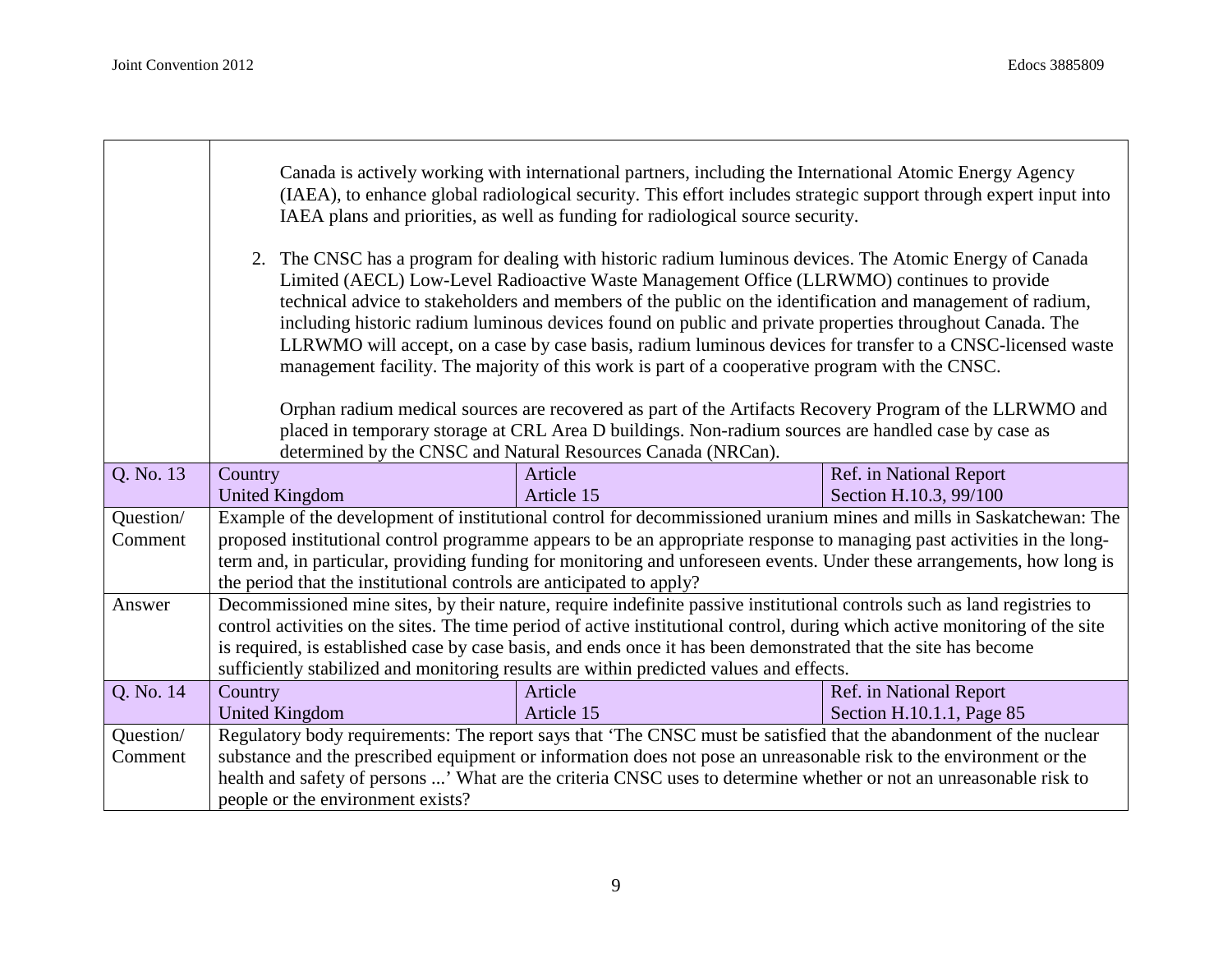| Answer    |                                                                                                                     | The CNSC currently deals with the disposal or abandonment of nuclear substances case by case, through special               |                                                                                                                             |  |  |
|-----------|---------------------------------------------------------------------------------------------------------------------|-----------------------------------------------------------------------------------------------------------------------------|-----------------------------------------------------------------------------------------------------------------------------|--|--|
|           |                                                                                                                     | conditions in licences or, in some instances, through the issue of a distinct disposal or abandonment licence. The criteria |                                                                                                                             |  |  |
|           | are that all releases and doses to the public and environment are kept ALARA (as low as reasonably achievable).     |                                                                                                                             |                                                                                                                             |  |  |
|           |                                                                                                                     |                                                                                                                             |                                                                                                                             |  |  |
|           |                                                                                                                     | The CNSC is responsible for the regulation of both nuclear and hazardous substances. For hazardous substances, federal      |                                                                                                                             |  |  |
|           |                                                                                                                     | and/or provincial environmental quality criteria [1] are used to identify contaminants of concern and/or cleanup            |                                                                                                                             |  |  |
|           |                                                                                                                     | objectives. Generally, these values are extremely conservative and represent levels that would be considered to be of no    |                                                                                                                             |  |  |
|           |                                                                                                                     | regulatory concern. There are also various federal/provincial contaminated land cleanup criteria that apply less            |                                                                                                                             |  |  |
|           |                                                                                                                     | restrictive values, depending on the proposed end-use of the site (e.g., industrial versus residential).                    |                                                                                                                             |  |  |
|           |                                                                                                                     | There are no specific federal/provincial criteria for the protection of non-human biota from nuclear substances. The        |                                                                                                                             |  |  |
|           |                                                                                                                     | CNSC addresses this issue through the use of radiological risk assessments. The generic approach taken by CNSC staff        |                                                                                                                             |  |  |
|           |                                                                                                                     | is outlined in the "Non-human Biota Radiation Dose Assessment" procedure that was prepared for CNSC staff review            |                                                                                                                             |  |  |
|           |                                                                                                                     | of submissions for new nuclear power reactors in Canada. The general principles in this document are applied to all         |                                                                                                                             |  |  |
|           |                                                                                                                     | CNSC radionuclide risk assessments including those associated with decommissioning. This document is public and             |                                                                                                                             |  |  |
|           | available at                                                                                                        |                                                                                                                             |                                                                                                                             |  |  |
|           | nuclearsafety.gc.ca/eng/licenseesapplicants/powerplants/newapplicants/staff_review_procedures/cnsc_staff_review_pro |                                                                                                                             |                                                                                                                             |  |  |
|           | cedures list.cfm.                                                                                                   |                                                                                                                             |                                                                                                                             |  |  |
|           |                                                                                                                     |                                                                                                                             |                                                                                                                             |  |  |
|           | [1] ccme.ca/publications/ceqg_rcqe.html                                                                             |                                                                                                                             |                                                                                                                             |  |  |
| Q. No. 15 | Country                                                                                                             | Article                                                                                                                     | Ref. in National Report                                                                                                     |  |  |
|           | <b>United Kingdom</b>                                                                                               | Article 9                                                                                                                   | Section G.13.3, Page 85                                                                                                     |  |  |
| Question/ |                                                                                                                     | Environmental monitoring experience: What information and data are available to support the statement that                  |                                                                                                                             |  |  |
| Comment   |                                                                                                                     | 'Experience shows that spent fuel dry storage facilities in Canada operate safely and within prescribed regulatory          |                                                                                                                             |  |  |
|           | limits.'?                                                                                                           |                                                                                                                             |                                                                                                                             |  |  |
| Answer    |                                                                                                                     |                                                                                                                             | Throughout the licence period, the licensee is required to report on their operations (including environmental releases) at |  |  |
|           |                                                                                                                     | prescribed times. These reporting requirements are set out in the specific facility licence. Licensees must also report any |                                                                                                                             |  |  |
|           |                                                                                                                     | events in accordance with section 29 of the General Nuclear Safety and Control Regulations, and CNSC staff conduct          |                                                                                                                             |  |  |
|           |                                                                                                                     | routine compliance inspections at the facilities. The information from these sources supports the conclusion that spent     |                                                                                                                             |  |  |
|           |                                                                                                                     | fuel dry storage facilities continue to operate safely and within prescribed regulatory limits.                             |                                                                                                                             |  |  |
|           |                                                                                                                     |                                                                                                                             |                                                                                                                             |  |  |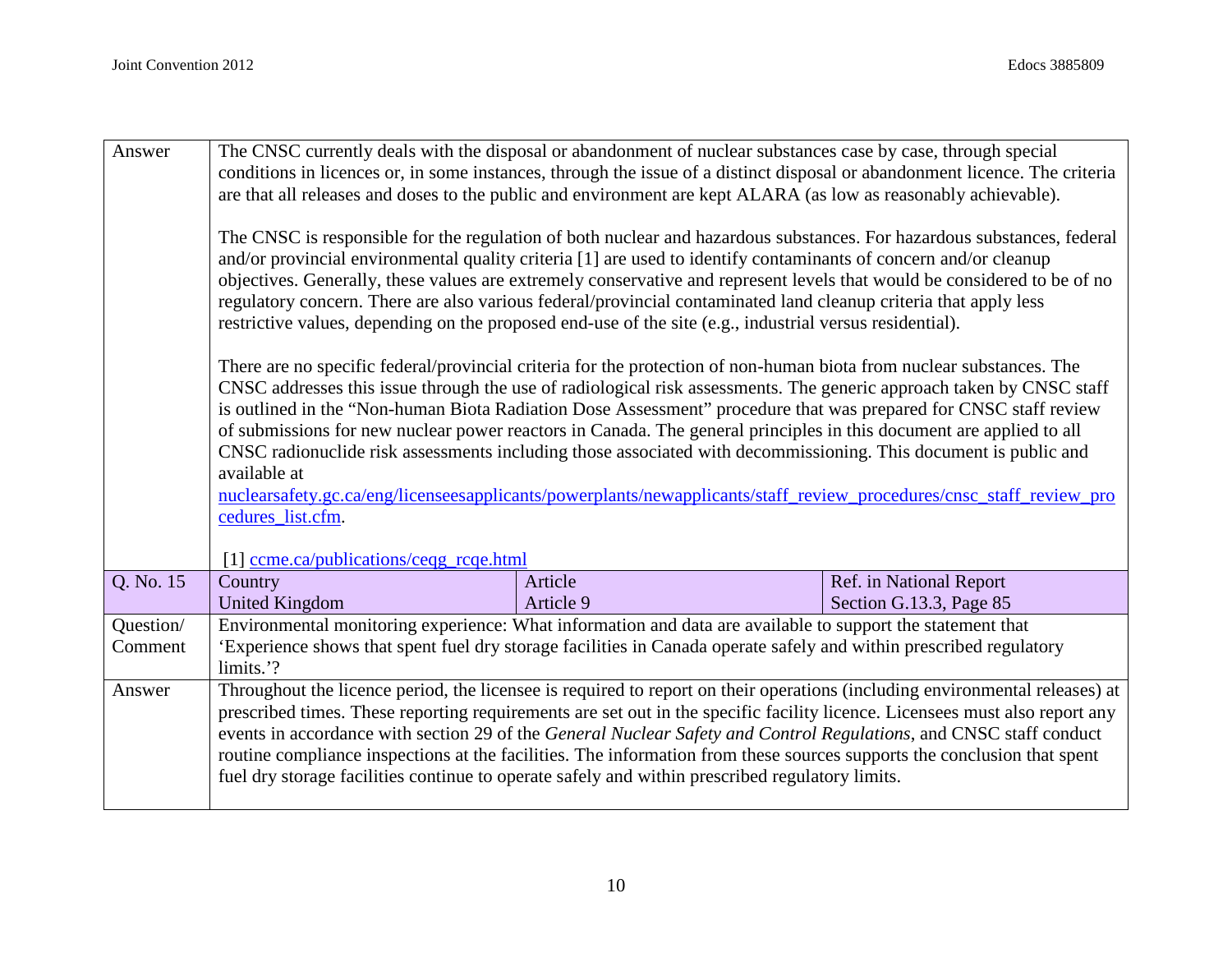|           |                                                                                                                              | Additionally, the responsibility for the safety of spent fuel containers rests with the licensee. Throughout their operating |                                                                                                                            |                                  |                            |
|-----------|------------------------------------------------------------------------------------------------------------------------------|------------------------------------------------------------------------------------------------------------------------------|----------------------------------------------------------------------------------------------------------------------------|----------------------------------|----------------------------|
|           | life, the containers are monitored and maintained to ensure their structural integrity, thereby providing for the protection |                                                                                                                              |                                                                                                                            |                                  |                            |
|           |                                                                                                                              | of the public, workers and the environment. Although the design life is 50 years, it is recognized that some containers      |                                                                                                                            |                                  |                            |
|           |                                                                                                                              |                                                                                                                              | may have a shorter or longer operating life. The structural integrity of the spent fuel containers is assessed and, should |                                  |                            |
|           |                                                                                                                              |                                                                                                                              | the structural integrity be compromised, the spent fuel can then be transferred to a new spent fuel container.             |                                  |                            |
| Q. No. 16 | Country                                                                                                                      |                                                                                                                              | Article                                                                                                                    |                                  | Ref. in National Report    |
|           |                                                                                                                              | <b>United Kingdom</b>                                                                                                        | Article 8                                                                                                                  |                                  | Section G.13.1, Page 84/85 |
| Question/ |                                                                                                                              |                                                                                                                              | Leak tightness verification experience: The report notes that 'aging management activities provide assurance that the      |                                  |                            |
| Comment   |                                                                                                                              |                                                                                                                              | container condition and weld integrity are not compromised and that helium cannot leak out.'                               |                                  |                            |
|           |                                                                                                                              | What are the ageing management activities?                                                                                   |                                                                                                                            |                                  |                            |
|           |                                                                                                                              |                                                                                                                              | 2. What procedures are in place to deal with cases where a helium leak is found?                                           |                                  |                            |
| Answer    |                                                                                                                              |                                                                                                                              | 1. The following chart describes dry storage container aging-management activities.                                        |                                  |                            |
|           |                                                                                                                              |                                                                                                                              |                                                                                                                            |                                  |                            |
|           |                                                                                                                              | <b>Critical dry storage</b>                                                                                                  | <b>DSCs selected</b>                                                                                                       | Aging-management                 | <b>Frequency of</b>        |
|           |                                                                                                                              | container (DSC)                                                                                                              |                                                                                                                            | activity                         | activity                   |
|           |                                                                                                                              | component                                                                                                                    |                                                                                                                            |                                  |                            |
|           |                                                                                                                              | Lid closure weld                                                                                                             | <b>Selected DSCs</b><br>$\bullet$                                                                                          | Visual inspection of             | Annually                   |
|           |                                                                                                                              | and heat affected                                                                                                            |                                                                                                                            | condition of coating             |                            |
|           |                                                                                                                              | zone $(HAZ)$                                                                                                                 |                                                                                                                            | and/or evidence of               |                            |
|           |                                                                                                                              | Vent/drain welds                                                                                                             |                                                                                                                            | corrosion                        |                            |
|           |                                                                                                                              | and HAZ                                                                                                                      |                                                                                                                            |                                  |                            |
|           |                                                                                                                              | Coating<br>$\bullet$                                                                                                         |                                                                                                                            |                                  |                            |
|           |                                                                                                                              | Outer shell<br>$\bullet$                                                                                                     |                                                                                                                            |                                  |                            |
|           |                                                                                                                              | Base plate<br>$\bullet$                                                                                                      | <b>Baseline DSCs</b><br>$\bullet$                                                                                          | Video inspection of<br>$\bullet$ | Periodic re-<br>$\bullet$  |
|           |                                                                                                                              |                                                                                                                              |                                                                                                                            | underside of base                | inspections of             |
|           |                                                                                                                              |                                                                                                                              |                                                                                                                            | plate.                           | baseline DSCs              |
|           |                                                                                                                              |                                                                                                                              |                                                                                                                            |                                  | to monitor for             |
|           |                                                                                                                              |                                                                                                                              |                                                                                                                            |                                  | any changes in             |
|           |                                                                                                                              |                                                                                                                              |                                                                                                                            |                                  | their condition.           |
|           |                                                                                                                              | Outer shell and                                                                                                              | Representative DSCs and<br>$\bullet$                                                                                       | Chloride sampling                | Every five years           |
|           |                                                                                                                              | base plate                                                                                                                   | floor locations (e.g., near                                                                                                | analysis                         |                            |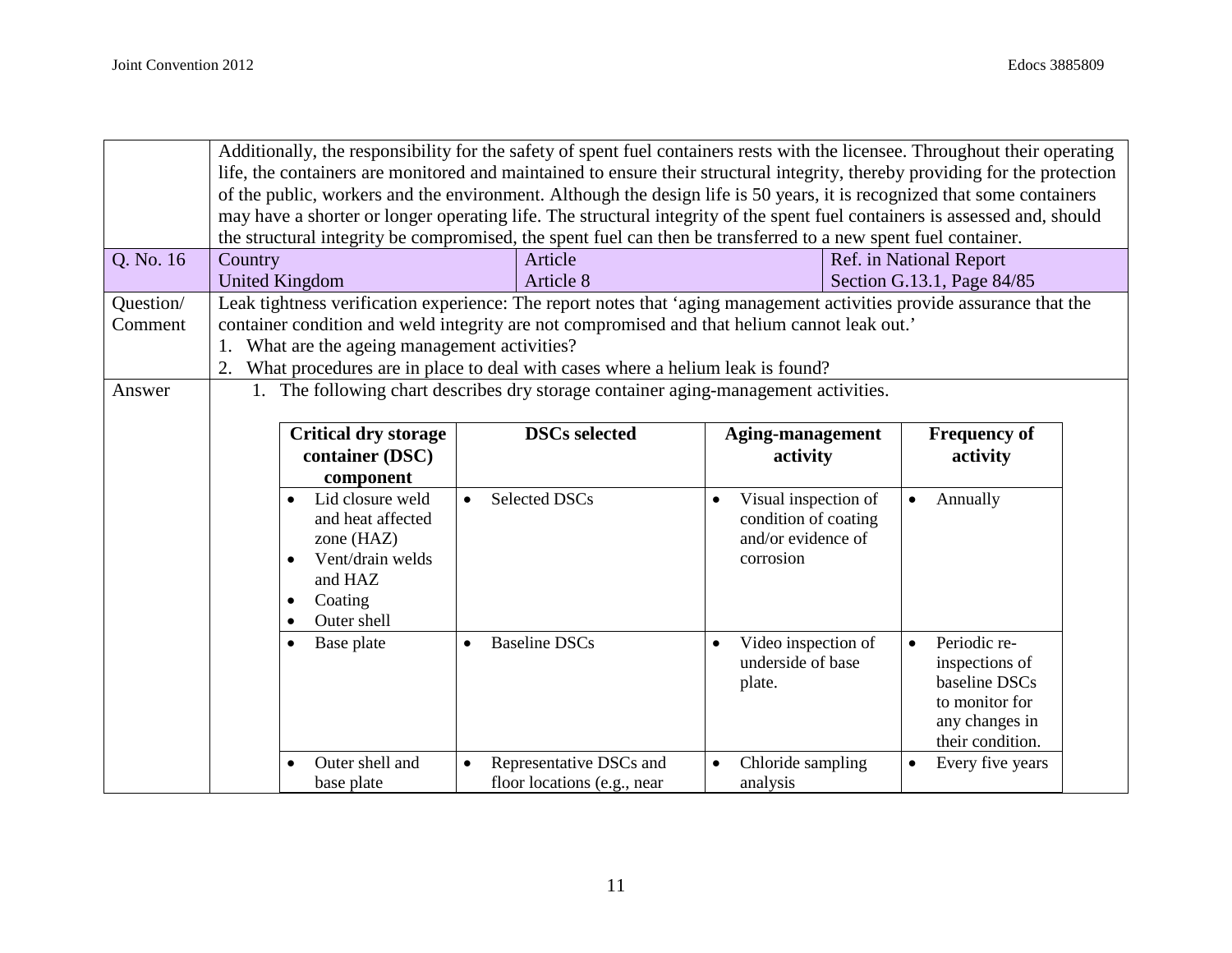|                               | doors/louvres, rust marks on<br>floor) |                                     |                                                                                           |  |
|-------------------------------|----------------------------------------|-------------------------------------|-------------------------------------------------------------------------------------------|--|
| Inner liner/vent<br>and drain | One DSC                                | Embed corrosion<br>sensors in a DSC | Program not yet<br>initiated.<br>Monitoring<br>being planned<br>for a two-year<br>period. |  |

2. For Ontario Power Generation (OPG) facilities, when helium leaks are found, the leak site is identified, the leak site is repaired and the DSC is retested to ensure no leaking. Routine helium leak tests after DSCs are placed into storage are not performed.

For AECL-designed facilities, the aging-management activities associated with AECL-designed fuel baskets and concrete canisters are achieved in a variety of ways. Leak tightness is ensured by the placement of fuel bundles in sealed stainless-steel baskets, which are inserted within a steel liner inside the concrete canister. The inner liner is also sealed after the canister is filled. Air is routinely sampled from the liner cavity and monitored for radioactive contamination and excess humidity. Radioactive contamination would indicate a leakage in the fuel baskets, whereas excess humidity would indicate water leaking into the canister. The exterior surfaces of the canisters are routinely inspected for visible signs of deterioration, and radiation fields are monitored, to determine if there is any evidence of shielding deterioration. This is typically done on a quarterly basis. Canisters have been in use at Whiteshell Laboratories (WL) for over 30 years and for less time at the other sites, such as Douglas Point (DP), Gentilly-1 (G-1) and Chalk River Laboratories (CRL). During this time, there has been no visual evidence of deterioration or leakage from the fuel baskets.

A life management program for the concrete structures at Douglas Point was undertaken in 2004 and included the evaluation of the concrete canisters. The inspection showed no serious damage, but raised concerns that moisture, which freezes during the winter in cracks, may lead to more serious damage. The addition of a protective coating paint was recommended, to keep moisture out of the cracks. This concern was only identified for Douglas Point canisters. The study also concluded that the routine inspection of the canisters, as described above, is adequate, as shown by their good condition.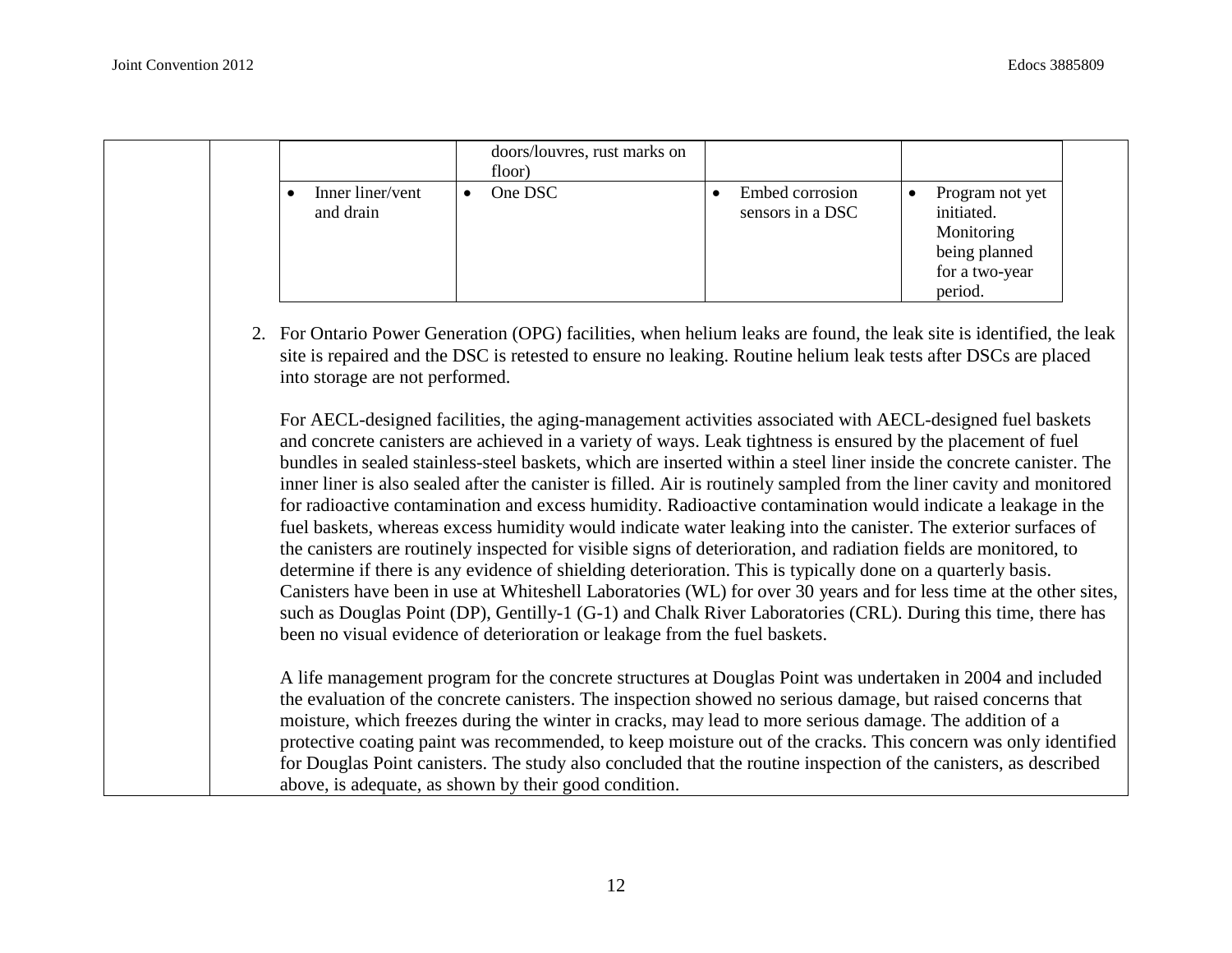| Q. No. 17            | Country                                                                                                                                                                                                                                                                                                                                                                                                                                                                                                                                                                                                                                                                                                                                                                                                                                                                                                                                                                                                                                                                                                                                                                                                         | Article                                                                                                                                                                                                                                                                                                                                                                                                                                                                                                                                  | Ref. in National Report |  |  |
|----------------------|-----------------------------------------------------------------------------------------------------------------------------------------------------------------------------------------------------------------------------------------------------------------------------------------------------------------------------------------------------------------------------------------------------------------------------------------------------------------------------------------------------------------------------------------------------------------------------------------------------------------------------------------------------------------------------------------------------------------------------------------------------------------------------------------------------------------------------------------------------------------------------------------------------------------------------------------------------------------------------------------------------------------------------------------------------------------------------------------------------------------------------------------------------------------------------------------------------------------|------------------------------------------------------------------------------------------------------------------------------------------------------------------------------------------------------------------------------------------------------------------------------------------------------------------------------------------------------------------------------------------------------------------------------------------------------------------------------------------------------------------------------------------|-------------------------|--|--|
|                      | <b>United Kingdom</b>                                                                                                                                                                                                                                                                                                                                                                                                                                                                                                                                                                                                                                                                                                                                                                                                                                                                                                                                                                                                                                                                                                                                                                                           | Article 8                                                                                                                                                                                                                                                                                                                                                                                                                                                                                                                                | Section G.6, Page 79    |  |  |
| Question/<br>Comment | performance?                                                                                                                                                                                                                                                                                                                                                                                                                                                                                                                                                                                                                                                                                                                                                                                                                                                                                                                                                                                                                                                                                                                                                                                                    | Storage of spent fuel: In the final paragraph, the reports notes that 'At the time of licence renewal, the CNSC examines<br>the operational performance of the dry storage facility to determine whether it can continue to operate safely for another<br>licensing term – again, typically for a five year period.'<br>1. Has CNSC identified any concerns when renewing the license for the dry storage facility?<br>Has the CNSC imposed additional conditions within an operator's licence because of reservations about operational |                         |  |  |
| Answer               | 1. The CNSC has not identified any concerns to date that have affected the licence renewal for dry storage<br>facilities in Canada.<br>2. The CNSC has not imposed additional conditions on an operating licence for a dry storage facility due to<br>operational performance. When the CNSC Commission Tribunal issues or renews a licence, it may request that<br>the proponent return at certain points during the licence period to update the Commission Tribunal on the<br>facility's operations and performance. The mid-term reports (or status reports) provide the Commission<br>Tribunal with an opportunity to examine the performance. These reports cover all safety areas, which typically<br>include operations, radiation protection, environmental monitoring, and maintenance programs. Reviewing the<br>safety areas in the mid-term or status reports allows the decision makers to stay informed about the facility's<br>operations and performance.<br>Throughout the licence period, the licensee is also required to report on their operations at prescribed times and<br>report any events in accordance with section 29 of the General Nuclear Safety and Control Regulations; CNSC |                                                                                                                                                                                                                                                                                                                                                                                                                                                                                                                                          |                         |  |  |
|                      | staff also conduct routine compliance inspections at the facilities. If any areas of concern are identified, CNSC<br>staff can request additional information from the licensee, or increase the frequency of compliance inspections<br>or reporting requirements.                                                                                                                                                                                                                                                                                                                                                                                                                                                                                                                                                                                                                                                                                                                                                                                                                                                                                                                                              |                                                                                                                                                                                                                                                                                                                                                                                                                                                                                                                                          |                         |  |  |
| Q. No. 18            | Country                                                                                                                                                                                                                                                                                                                                                                                                                                                                                                                                                                                                                                                                                                                                                                                                                                                                                                                                                                                                                                                                                                                                                                                                         | Article                                                                                                                                                                                                                                                                                                                                                                                                                                                                                                                                  | Ref. in National Report |  |  |
|                      | <b>United Kingdom</b>                                                                                                                                                                                                                                                                                                                                                                                                                                                                                                                                                                                                                                                                                                                                                                                                                                                                                                                                                                                                                                                                                                                                                                                           | Article 32                                                                                                                                                                                                                                                                                                                                                                                                                                                                                                                               | Section D.3, Page 29/32 |  |  |
| Question/            |                                                                                                                                                                                                                                                                                                                                                                                                                                                                                                                                                                                                                                                                                                                                                                                                                                                                                                                                                                                                                                                                                                                                                                                                                 | Radioactive waste inventory Radioactive waste management facilities: In tables D.3 and D.5, the volumes of ILW and                                                                                                                                                                                                                                                                                                                                                                                                                       |                         |  |  |
| Comment              | LLW at Chalk River Laboratories are provided but there is no indication of the activity associated with these wastes                                                                                                                                                                                                                                                                                                                                                                                                                                                                                                                                                                                                                                                                                                                                                                                                                                                                                                                                                                                                                                                                                            |                                                                                                                                                                                                                                                                                                                                                                                                                                                                                                                                          |                         |  |  |
|                      | (activity column marked 'N/A').                                                                                                                                                                                                                                                                                                                                                                                                                                                                                                                                                                                                                                                                                                                                                                                                                                                                                                                                                                                                                                                                                                                                                                                 |                                                                                                                                                                                                                                                                                                                                                                                                                                                                                                                                          |                         |  |  |
|                      | 1. Does Canada know the activity associated with this waste?                                                                                                                                                                                                                                                                                                                                                                                                                                                                                                                                                                                                                                                                                                                                                                                                                                                                                                                                                                                                                                                                                                                                                    |                                                                                                                                                                                                                                                                                                                                                                                                                                                                                                                                          |                         |  |  |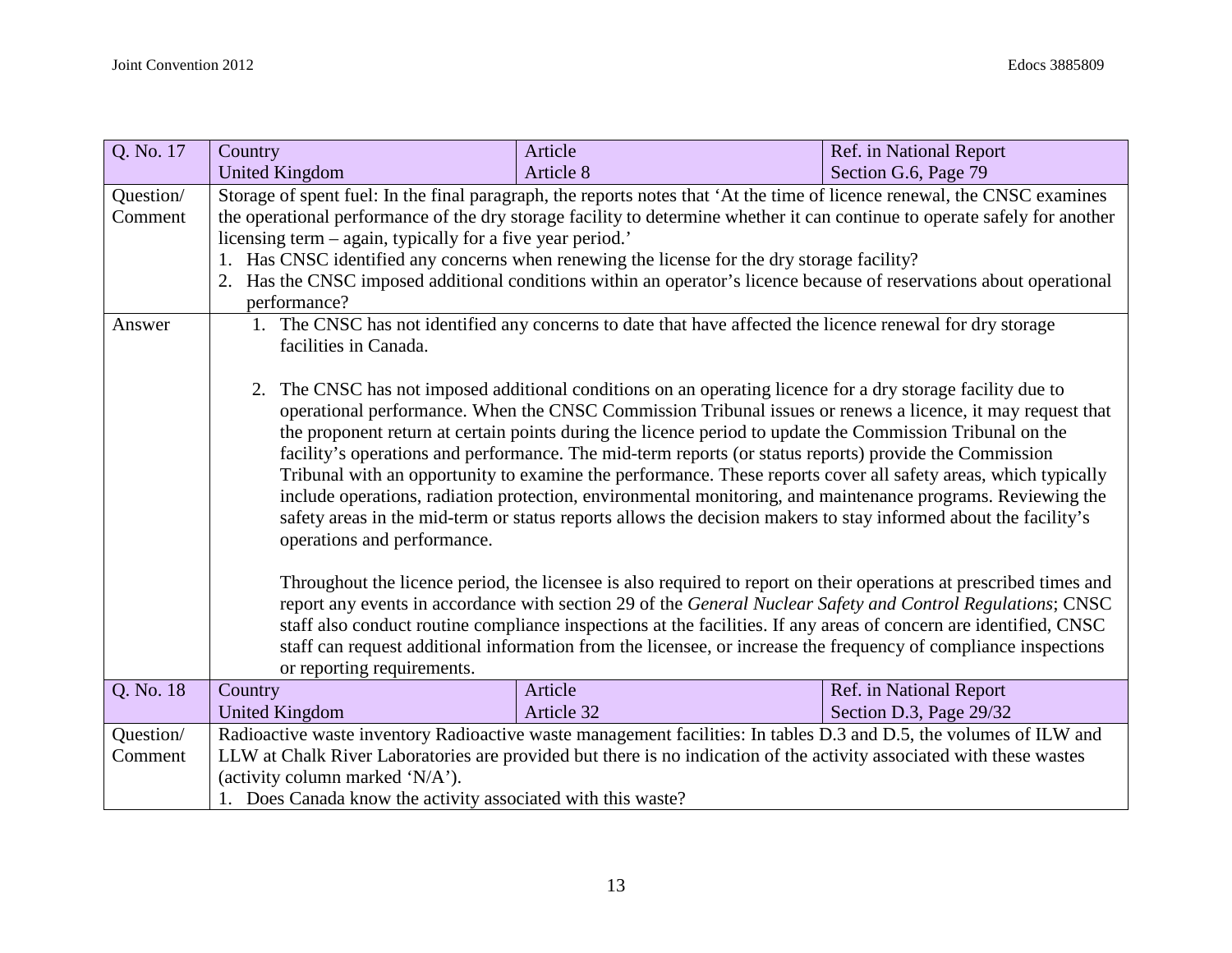|           | 2. If not, does Canada have any plans to determine it?                                                                                                                                           |                                                                                                                                                                                   |                         |  |
|-----------|--------------------------------------------------------------------------------------------------------------------------------------------------------------------------------------------------|-----------------------------------------------------------------------------------------------------------------------------------------------------------------------------------|-------------------------|--|
| Answer    | 1. The activity inventory associated with intermediate-level waste (ILW) and low-level waste (LLW) at CRL                                                                                        |                                                                                                                                                                                   |                         |  |
|           | cannot accurately be determined due to general uncertainty of the nature of the wastes from early operations at                                                                                  |                                                                                                                                                                                   |                         |  |
|           |                                                                                                                                                                                                  | CRL. Radioactive wastes have been stored at CRL since 1945. Due to the limitations associated with waste                                                                          |                         |  |
|           |                                                                                                                                                                                                  | characterization practices in the past and to the loss of waste-receipt records predating 1956 due to a fire in                                                                   |                         |  |
|           |                                                                                                                                                                                                  | February 1956, the total activity of waste inventories in these two classifications is not well defined.                                                                          |                         |  |
|           |                                                                                                                                                                                                  | 2. Through the Nuclear Legacy Liabilities Program (NLLP) at AECL, a project is underway to verify legacy waste                                                                    |                         |  |
|           |                                                                                                                                                                                                  | data in the log books that were processed, stored or dispositioned at CRL from April 1956 to June 1995. The                                                                       |                         |  |
|           |                                                                                                                                                                                                  | project will record the verified legacy waste data in a database, with an expected completion date of December                                                                    |                         |  |
|           |                                                                                                                                                                                                  | 2014. Since the mid-1990s, a waste inventory system has been developed and implemented to record waste                                                                            |                         |  |
|           |                                                                                                                                                                                                  | inventory information, and all current waste is tracked in this system.                                                                                                           |                         |  |
| Q. No. 19 | Country                                                                                                                                                                                          | Article                                                                                                                                                                           | Ref. in National Report |  |
|           | Germany                                                                                                                                                                                          | Article 28                                                                                                                                                                        | Section J.4, Page 107   |  |
| Question/ |                                                                                                                                                                                                  | Which measures are implemented in Canada to avoid illicit trafficking of disused orphan sources?                                                                                  |                         |  |
| Comment   | 2.                                                                                                                                                                                               | To which extent are conventional scrap yards and melting facilities equipped with radiation detection devices to                                                                  |                         |  |
|           | discover orphan radioactive sources in scrap material?                                                                                                                                           |                                                                                                                                                                                   |                         |  |
|           | 3. Are the border crossings equipped with such detectors?                                                                                                                                        |                                                                                                                                                                                   |                         |  |
| Answer    |                                                                                                                                                                                                  | 1. The following measures are implemented in Canada to avoid illicit trafficking of disused orphan sources:                                                                       |                         |  |
|           | Possession and movement of high-risk radioactive sealed sources are regulated by the CNSC.<br>The CNSC manages Canada's national inventory of high-risk radioactive sealed sources. The National |                                                                                                                                                                                   |                         |  |
|           |                                                                                                                                                                                                  |                                                                                                                                                                                   |                         |  |
|           |                                                                                                                                                                                                  | Sealed Source Registry (NSSR) helps the CNSC track the locations of all high-risk radioactive sealed<br>sources in Canada and increases the security and safety of those sources. |                         |  |
|           | п                                                                                                                                                                                                | Close monitoring of the movement of sealed sources through a national registry complies with the                                                                                  |                         |  |
|           |                                                                                                                                                                                                  | IAEA's Code of Conduct on the Safety and Security of Radioactive Sources. This Code aims to enhance                                                                               |                         |  |
|           |                                                                                                                                                                                                  | the safety and security of radioactive sources internationally.                                                                                                                   |                         |  |
|           |                                                                                                                                                                                                  | The Sealed Source Tracking System (SSTS) tracks the receipt, transfer, import and export of high-risk                                                                             |                         |  |
|           |                                                                                                                                                                                                  | radioactive sources, thereby preventing the unauthorized possession or trafficking of radioactive sources                                                                         |                         |  |
|           |                                                                                                                                                                                                  | within Canada. The SSTS is the first system of its kind.                                                                                                                          |                         |  |
|           |                                                                                                                                                                                                  |                                                                                                                                                                                   |                         |  |
|           |                                                                                                                                                                                                  | 2. The CNSC does not regulate the use of radiation detection equipment at scrapyard and melting facilities;                                                                       |                         |  |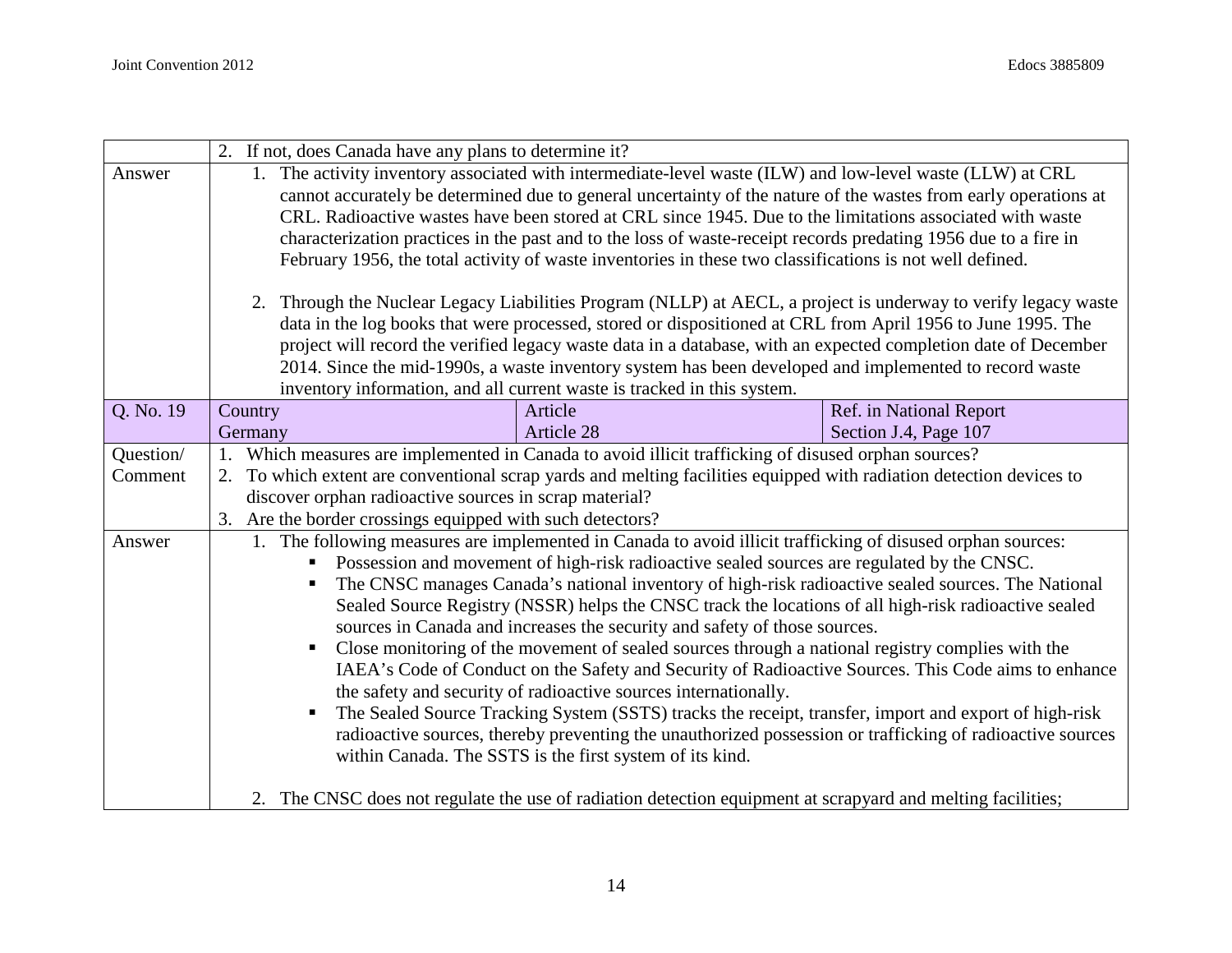|           | therefore the CNSC is not aware of the actual number of facilities that have these devices. However, in the<br>CNSC's outreach activities with the scrap metal facilities, it was apparent that the larger facilities that do sorting<br>generally have detection equipment. All steel mills and foundries in Canada also monitor materials going in and<br>out of their facilities.<br>3. Canada's major marine ports are equipped with such devices. For more information please visit chosa-<br>asfc.gc.ca/security-securite/detect/rad-eng.html. |            |                                                                                                                        |  |
|-----------|------------------------------------------------------------------------------------------------------------------------------------------------------------------------------------------------------------------------------------------------------------------------------------------------------------------------------------------------------------------------------------------------------------------------------------------------------------------------------------------------------------------------------------------------------|------------|------------------------------------------------------------------------------------------------------------------------|--|
| Q. No. 20 | Country                                                                                                                                                                                                                                                                                                                                                                                                                                                                                                                                              | Article    | Ref. in National Report                                                                                                |  |
|           | Germany                                                                                                                                                                                                                                                                                                                                                                                                                                                                                                                                              | Article 26 | Section F.8, Page 74                                                                                                   |  |
| Question/ |                                                                                                                                                                                                                                                                                                                                                                                                                                                                                                                                                      |            | In the report it is mentioned that a preliminary decommissioning plan must be filed with the Canadian Nuclear Safety   |  |
| Comment   |                                                                                                                                                                                                                                                                                                                                                                                                                                                                                                                                                      |            | Commission (CNSC) as early as possible in the lifecycle of the activity or facility, and that the decommissioning plan |  |
|           | must be kept up to date throughout the lifecycle.                                                                                                                                                                                                                                                                                                                                                                                                                                                                                                    |            |                                                                                                                        |  |
|           |                                                                                                                                                                                                                                                                                                                                                                                                                                                                                                                                                      |            | 1. Does that mean that the decommissioning plan needs not necessarily be a part of the license application for the     |  |
|           | construction and operation of a facility?                                                                                                                                                                                                                                                                                                                                                                                                                                                                                                            |            |                                                                                                                        |  |
|           | available?                                                                                                                                                                                                                                                                                                                                                                                                                                                                                                                                           |            | 2. If so, are there any binding requirements for the time when the preliminary or final decommissioning plan must be   |  |
| Answer    | 1. A preliminary decommissioning plan (PDP) should be filed with the CNSC as early as possible in the lifecycle                                                                                                                                                                                                                                                                                                                                                                                                                                      |            |                                                                                                                        |  |
|           | of the licensed activity and reviewed and updated as new information is obtained. Development of a                                                                                                                                                                                                                                                                                                                                                                                                                                                   |            |                                                                                                                        |  |
|           | PDP provides an opportunity to consider decommissioning in the design, construction and operation of the                                                                                                                                                                                                                                                                                                                                                                                                                                             |            |                                                                                                                        |  |
|           | facility so that eventual decommissioning can be carried out in a cost-effective manner.                                                                                                                                                                                                                                                                                                                                                                                                                                                             |            |                                                                                                                        |  |
|           |                                                                                                                                                                                                                                                                                                                                                                                                                                                                                                                                                      |            | For a nuclear facility, the PDP must be submitted to the CNSC before a licence to construct can be issued.             |  |
|           |                                                                                                                                                                                                                                                                                                                                                                                                                                                                                                                                                      |            | Specific references to and requirements for decommissioning can be found in the Nuclear Safety and Control             |  |
|           | Act (NSCA) and the CNSC regulations for Class I nuclear facilities, Class II nuclear facilities and uranium<br>mines and mills.                                                                                                                                                                                                                                                                                                                                                                                                                      |            |                                                                                                                        |  |
|           | 2. A PDP should be filed with the CNSC as early as possible in the lifecycle of the licensed activity and reviewed<br>and updated as new information is obtained. For a nuclear facility, the PDP must be submitted to the CNSC<br>before a licence to construct can be issued.                                                                                                                                                                                                                                                                      |            |                                                                                                                        |  |
|           |                                                                                                                                                                                                                                                                                                                                                                                                                                                                                                                                                      |            | A final decommissioning plan must be developed for licensed nuclear facilities for CNSC approval prior to              |  |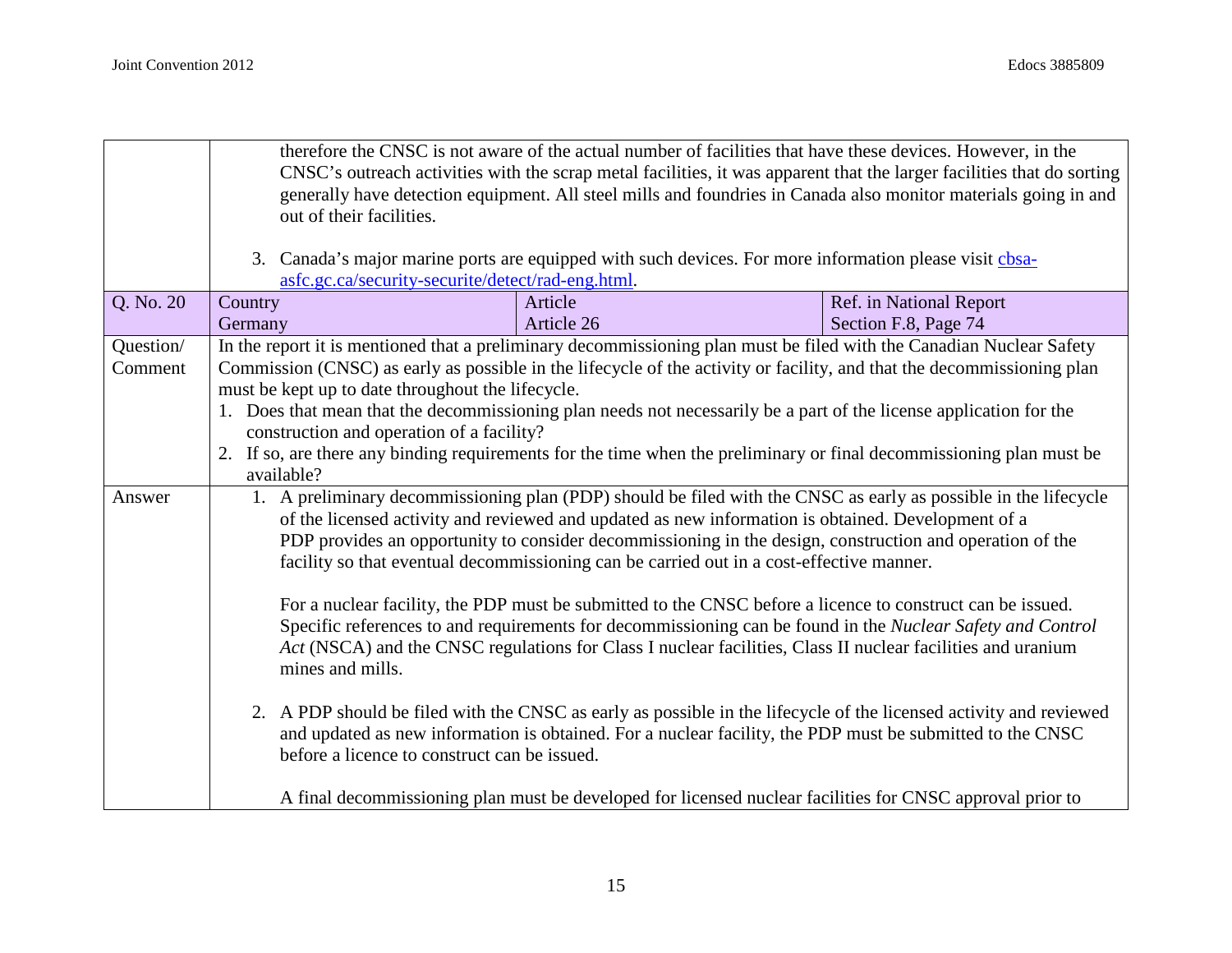|           | decommissioning and, if possible, one year prior to the scheduled shutdown of the facility. Once approved by<br>the CNSC, the final decommissioning plan is incorporated into a licence authorizing the decommissioning. |                                                                                                                         |                         |  |
|-----------|--------------------------------------------------------------------------------------------------------------------------------------------------------------------------------------------------------------------------|-------------------------------------------------------------------------------------------------------------------------|-------------------------|--|
|           | The decommissioning of licensed nuclear facilities must be conducted only in accordance with the requisite                                                                                                               |                                                                                                                         |                         |  |
|           |                                                                                                                                                                                                                          | licence. The transition from operational to decommissioning status must be as prescribed by the regulatory              |                         |  |
|           |                                                                                                                                                                                                                          | authority. Typically, this is done by revoking the operating licence and issuing a decommissioning licence.             |                         |  |
| Q. No. 21 | Country                                                                                                                                                                                                                  | Article                                                                                                                 | Ref. in National Report |  |
|           | Germany                                                                                                                                                                                                                  | Article 22                                                                                                              | Section F.4.3, Page 64  |  |
| Question/ |                                                                                                                                                                                                                          | According to the report, licensees of spent fuel and radioactive waste management facilities as well as uranium mines   |                         |  |
| Comment   |                                                                                                                                                                                                                          | and mills must provide guarantees that adequate financial resources are available for the decommissioning of these      |                         |  |
|           |                                                                                                                                                                                                                          | facilities and managing the resulting radioactive wastes, including spent fuel. Are the measures of the licensees       |                         |  |
|           |                                                                                                                                                                                                                          | controlled continuously by the regulatory body during the operational period of the facilities in order to ensure their |                         |  |
|           | adequacy?                                                                                                                                                                                                                |                                                                                                                         |                         |  |
| Answer    |                                                                                                                                                                                                                          | The licensee shall provide a financial guarantee that remains valid, in effect and adequate to fund the future          |                         |  |
|           |                                                                                                                                                                                                                          | decommissioning of the facility and shall be reviewed and updated every five years, or when requested by the            |                         |  |
|           | Commission Tribunal or a person authorized by it. Licensees who are owners of multiple operating facilities report                                                                                                       |                                                                                                                         |                         |  |
|           | annually to the CNSC and must demonstrate that their financial guarantee remains valid, in effect and adequate to fund<br>the future decommissioning of the facility.                                                    |                                                                                                                         |                         |  |
| Q. No. 22 | Article<br>Ref. in National Report<br>Country                                                                                                                                                                            |                                                                                                                         |                         |  |
|           | Germany                                                                                                                                                                                                                  | Article 19                                                                                                              | Section E.3.2, Page 44  |  |
| Question/ |                                                                                                                                                                                                                          | At several places the report mentions the terms Class I or Class II Nuclear Facilities. The definition on page 44 only  |                         |  |
| Comment   | refers to radioactive waste management facilities.                                                                                                                                                                       |                                                                                                                         |                         |  |
|           |                                                                                                                                                                                                                          | 1. Is there a broader definition that also applies to reactors or nuclear fuel cycle facilities?                        |                         |  |
|           |                                                                                                                                                                                                                          | 2. Could you please provide such a definition or some examples to illustrate the difference between the two classes?    |                         |  |
| Answer    | 1. Nuclear power reactors are Class IA facilities.                                                                                                                                                                       |                                                                                                                         |                         |  |
|           |                                                                                                                                                                                                                          |                                                                                                                         |                         |  |
|           | 2. There are two types of Class I facilities: Class IA and Class IB.                                                                                                                                                     |                                                                                                                         |                         |  |
|           | a) Class IA means any of the following nuclear facilities:                                                                                                                                                               |                                                                                                                         |                         |  |
|           |                                                                                                                                                                                                                          | (a) a nuclear fission or fusion reactor or subcritical nuclear assembly                                                 |                         |  |
|           |                                                                                                                                                                                                                          | (b) a vehicle that is equipped with a nuclear reactor                                                                   |                         |  |
|           |                                                                                                                                                                                                                          |                                                                                                                         |                         |  |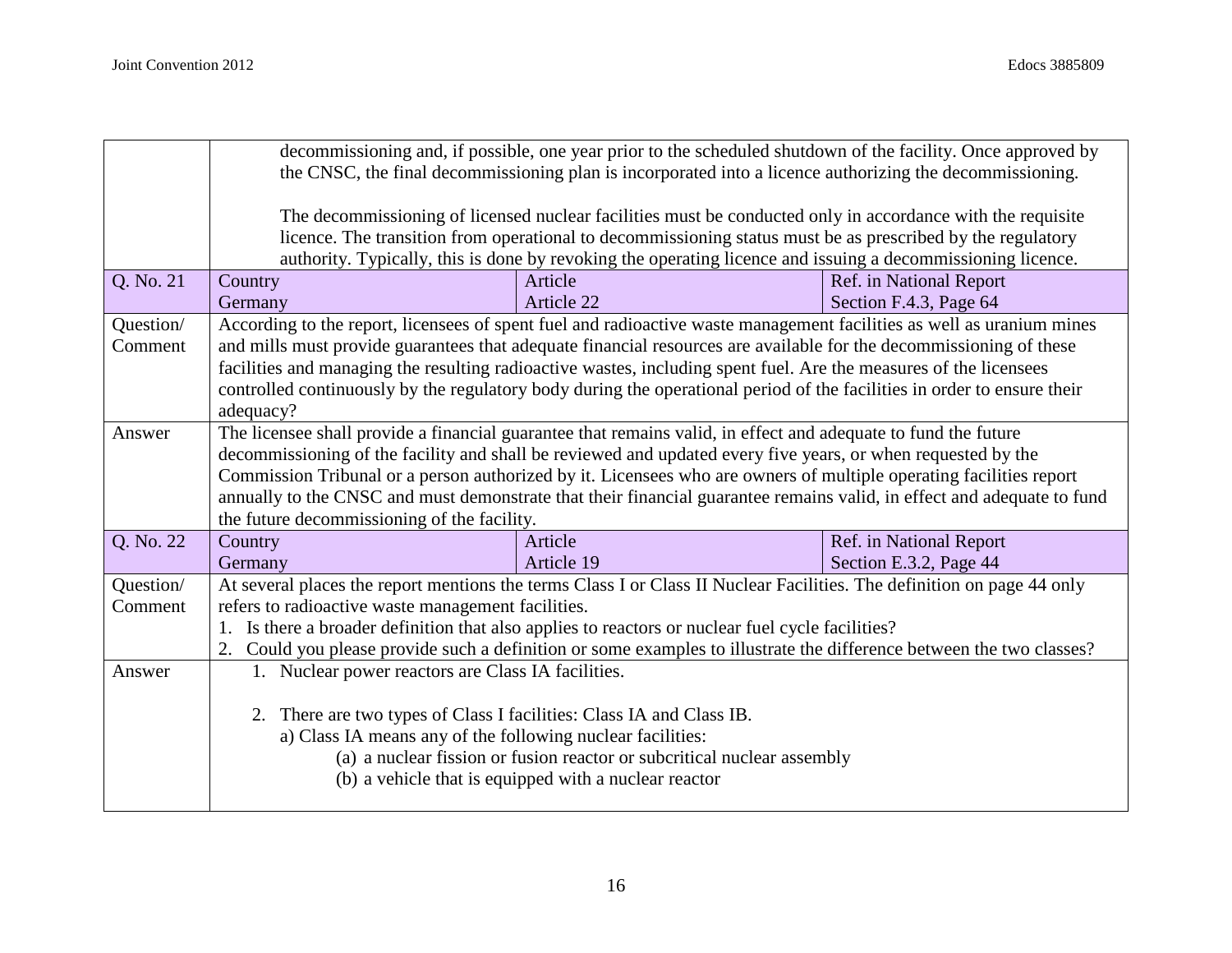|           |                                                                                                                 | b) Class IB means any of the following nuclear facilities:                                                       |                                                                                                                 |
|-----------|-----------------------------------------------------------------------------------------------------------------|------------------------------------------------------------------------------------------------------------------|-----------------------------------------------------------------------------------------------------------------|
|           |                                                                                                                 | (a) a facility that includes a particle accelerator, other than a particle accelerator described in              |                                                                                                                 |
|           |                                                                                                                 |                                                                                                                  | paragraphs (d) and (e) of the definition "Class II prescribed equipment" in section 1 of the Class II           |
|           |                                                                                                                 | <b>Nuclear Facilities and Prescribed Equipment Regulations</b>                                                   |                                                                                                                 |
|           |                                                                                                                 |                                                                                                                  | (b) a plant for the processing, reprocessing or separation of an isotope of uranium, thorium or plutonium       |
|           |                                                                                                                 | (c) a plant for the manufacture of a product from uranium, thorium or plutonium                                  |                                                                                                                 |
|           |                                                                                                                 |                                                                                                                  | (d) a plant, other than a Class II nuclear facility as defined in section 1 of the Class II Nuclear Facilities  |
|           |                                                                                                                 |                                                                                                                  | and Prescribed Equipment Regulations, for the processing or use, in a quantity greater than 10 <sup>15</sup> Bq |
|           |                                                                                                                 | per calendar year, of nuclear substances other than uranium, thorium or plutonium                                |                                                                                                                 |
|           |                                                                                                                 | (e) a facility for the disposal of a nuclear substance generated at another nuclear facility                     |                                                                                                                 |
|           |                                                                                                                 | (f) a facility prescribed by paragraph 19(a) or (b) of the General Nuclear Safety and Control                    |                                                                                                                 |
|           | Regulations.                                                                                                    |                                                                                                                  |                                                                                                                 |
|           |                                                                                                                 |                                                                                                                  |                                                                                                                 |
|           |                                                                                                                 | A "Class II nuclear facility" means a facility that includes Class II prescribed equipment.                      |                                                                                                                 |
|           | "Class II prescribed equipment" means:                                                                          |                                                                                                                  |                                                                                                                 |
|           | (a) an irradiator that uses more than $1,015$ Bq of a nuclear substance                                         |                                                                                                                  |                                                                                                                 |
|           | (b) an irradiator that requires shielding which is not part of the irradiator and that is designed to deliver a |                                                                                                                  |                                                                                                                 |
|           | dose of radiation at a rate exceeding 1 cGy/min at a distance of 1 m                                            |                                                                                                                  |                                                                                                                 |
|           |                                                                                                                 | (c) a radioactive source teletherapy machine                                                                     |                                                                                                                 |
|           |                                                                                                                 |                                                                                                                  | (d) a particle accelerator that is capable of producing nuclear energy and has a beam energy of less than       |
|           |                                                                                                                 | 50 MeV for beams of particles with a mass equal to or less than 4 atomic mass units                              |                                                                                                                 |
|           |                                                                                                                 |                                                                                                                  | (e) a particle accelerator that is capable of producing nuclear energy and has a beam energy of no more         |
|           |                                                                                                                 | than 15 MeV per atomic mass unit for beams of particles with a mass greater than 4 atomic mass                   |                                                                                                                 |
|           | units                                                                                                           |                                                                                                                  |                                                                                                                 |
|           |                                                                                                                 | (f) a brachytherapy remote afterloader                                                                           |                                                                                                                 |
| Q. No. 23 | Country                                                                                                         | Article                                                                                                          | Ref. in National Report                                                                                         |
|           | Germany                                                                                                         | <b>Article 32.2.1</b>                                                                                            | Section D.4, Page 36                                                                                            |
| Question/ |                                                                                                                 | Figures D.1 and D.2 are identical. Could you please allocate also a map of radioactive waste management sites in |                                                                                                                 |
| Comment   | Central and Western Canada?                                                                                     |                                                                                                                  |                                                                                                                 |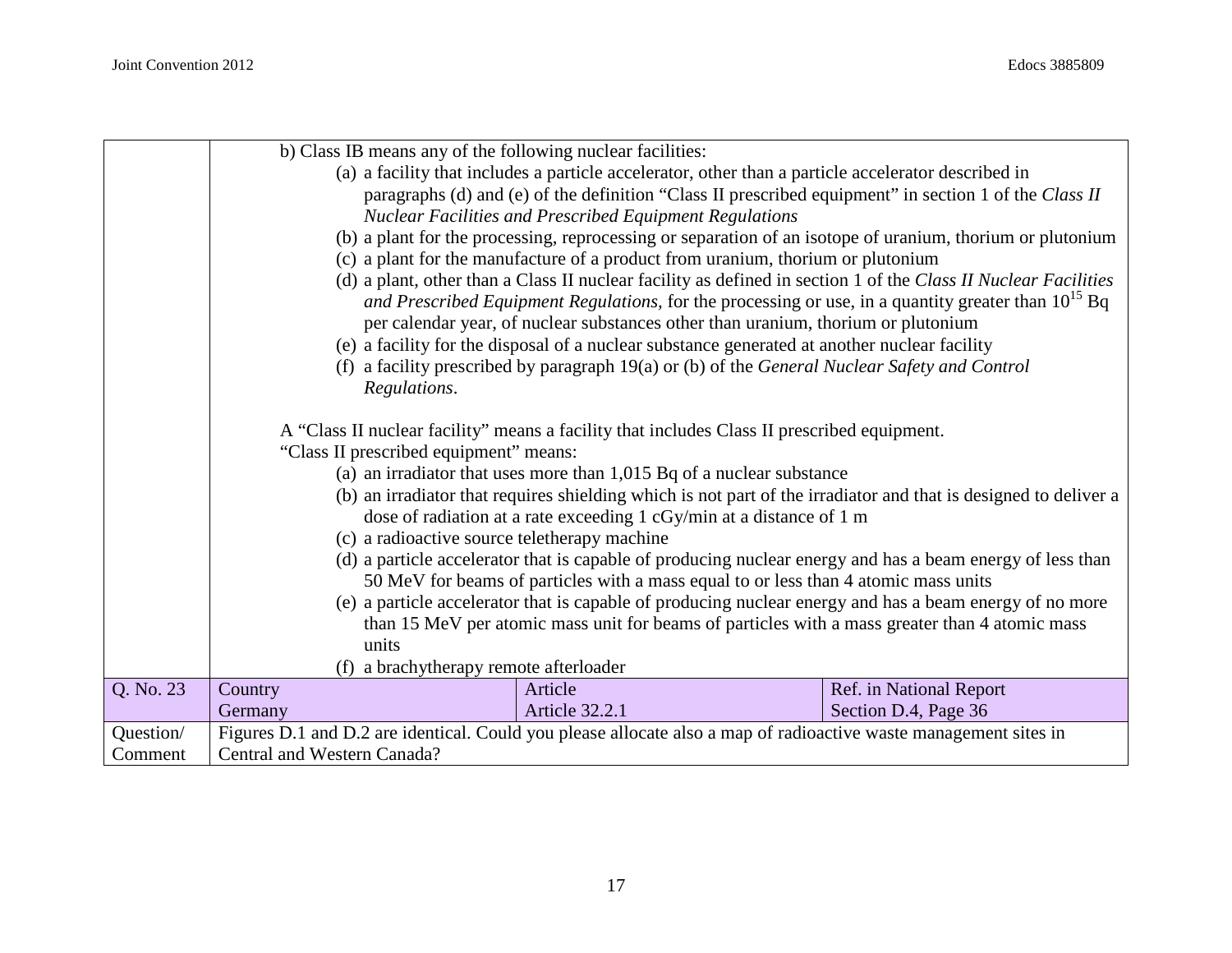| Answer    | OW LEVEL RADIOACTIVE WASTE<br><b>ENT NUCLEAR FUEL</b><br>TERMEDIATE LEVEL<br><b>DIOACTIVE WASTE</b>                         | <b>Radioactive Waste Management</b><br><b>Sites in Central and Western Canada</b><br>Yukon<br>Territory<br><b>Port Radium</b><br><b>Northwest Territories</b><br><b><i>Mortheri</i></b><br>Rayrock<br>Nunavut<br>Transportat<br>Route<br><b>Vest Stave Las</b><br>Lorado Mill, Beaverlodo<br><b>British</b><br>Columbia<br><b>Rabbit Lake</b><br><b>Cigar Lake</b><br>Fort McMun<br><b>McArthur River</b><br>Alberta<br>Saskatchewan<br>Manitoba<br>· Edmonto<br>Vancouver<br>· Calgan<br>Ontario<br><b>Whiteshell</b> |  |                         |
|-----------|-----------------------------------------------------------------------------------------------------------------------------|------------------------------------------------------------------------------------------------------------------------------------------------------------------------------------------------------------------------------------------------------------------------------------------------------------------------------------------------------------------------------------------------------------------------------------------------------------------------------------------------------------------------|--|-------------------------|
| Q. No. 24 | Country                                                                                                                     | Article                                                                                                                                                                                                                                                                                                                                                                                                                                                                                                                |  | Ref. in National Report |
|           | Russia                                                                                                                      | Article 32                                                                                                                                                                                                                                                                                                                                                                                                                                                                                                             |  | Section B.7.3, Page 17  |
| Question/ |                                                                                                                             | What kind of aggregate states refer to the term «established clearance levels and exemption quantities» (mentioned                                                                                                                                                                                                                                                                                                                                                                                                     |  |                         |
| Comment   |                                                                                                                             | in Section B.7.3 for the definition of Low-level radioactive waste (LLW)?                                                                                                                                                                                                                                                                                                                                                                                                                                              |  |                         |
|           | 2.                                                                                                                          | What are their numerical values for SRW, LRW and GRW?                                                                                                                                                                                                                                                                                                                                                                                                                                                                  |  |                         |
|           | Do all liquid and gaseous wastes containing radionuclides (that cannot be released under controlled discharges) refer<br>3. |                                                                                                                                                                                                                                                                                                                                                                                                                                                                                                                        |  |                         |
|           | to LRW and GRW in case the numerical values cannot be applied to LRW and GRW?                                               |                                                                                                                                                                                                                                                                                                                                                                                                                                                                                                                        |  |                         |
|           | Comment:                                                                                                                    |                                                                                                                                                                                                                                                                                                                                                                                                                                                                                                                        |  |                         |
|           |                                                                                                                             | Separate definitions of LRW and GRW are not presented in the Report.                                                                                                                                                                                                                                                                                                                                                                                                                                                   |  |                         |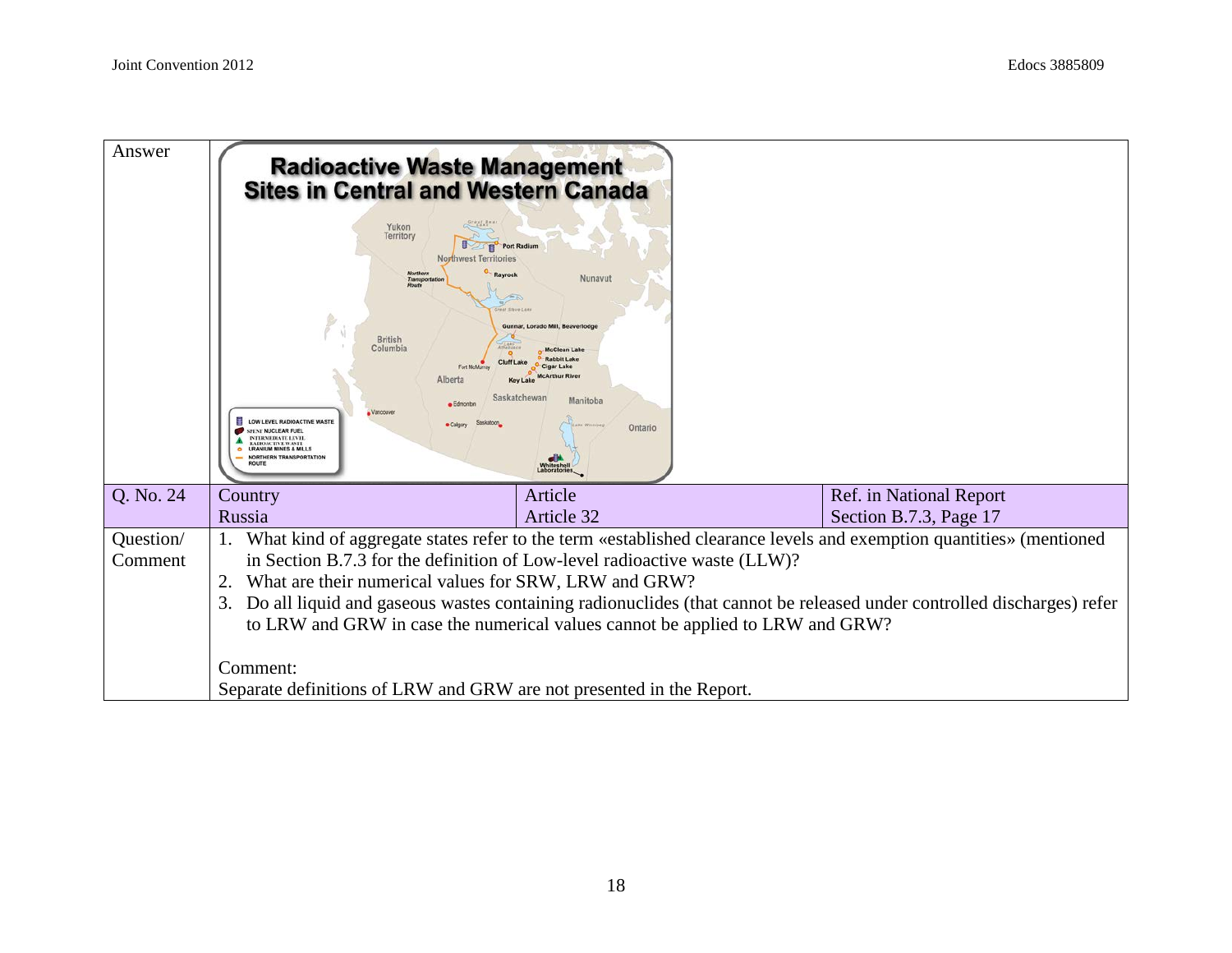| Answer    | The Schedule 2 values, referred to as unconditional clearance levels, are intended to be used as "default" values<br>for solids or non-effluent liquids, e.g., negligibly contaminated oil being considered for incineration or<br>recycling. They apply to the disposal of quantities of materials greater than 1 tonne/year per nuclear facility. <sup>1</sup> . |                                                                                                                         |                         |  |
|-----------|--------------------------------------------------------------------------------------------------------------------------------------------------------------------------------------------------------------------------------------------------------------------------------------------------------------------------------------------------------------------|-------------------------------------------------------------------------------------------------------------------------|-------------------------|--|
|           | 2. There are no defined numerical values for aggregate types outlined in the CSA document describing Canada's<br>formal radioactive waste classification system.                                                                                                                                                                                                   |                                                                                                                         |                         |  |
|           | 3. Values for solids and non-effluent liquids are captured in exemption, unconditional or conditional clearance<br>levels. Gaseous effluents are facility-specific.                                                                                                                                                                                                |                                                                                                                         |                         |  |
| Q. No. 25 | Country                                                                                                                                                                                                                                                                                                                                                            | Article                                                                                                                 | Ref. in National Report |  |
|           | Russia                                                                                                                                                                                                                                                                                                                                                             | Article 32                                                                                                              | Section B.5, Page 15    |  |
| Question/ |                                                                                                                                                                                                                                                                                                                                                                    | 1. Is this criterion a numerical criterion and is it used to assign wastes to radioactive wastes?                       |                         |  |
| Comment   | 2. If so, how does it correlate with the definition of RW?                                                                                                                                                                                                                                                                                                         |                                                                                                                         |                         |  |
|           | Comment:                                                                                                                                                                                                                                                                                                                                                           |                                                                                                                         |                         |  |
|           |                                                                                                                                                                                                                                                                                                                                                                    | The definition of RW is provided in Section B.5 of the Report: «The policy statement in regulatory policy P-290 defines |                         |  |
|           |                                                                                                                                                                                                                                                                                                                                                                    | radioactive waste as any form of waste material that contains a nuclear substance defined in the NSCA».                 |                         |  |
|           | According to the NSCA (Nuclear Safety and Control Act):                                                                                                                                                                                                                                                                                                            |                                                                                                                         |                         |  |
|           | «nuclear substance» means                                                                                                                                                                                                                                                                                                                                          |                                                                                                                         |                         |  |
|           |                                                                                                                                                                                                                                                                                                                                                                    | (a) deuterium, thorium, uranium or an element with an atomic number greater than 92;                                    |                         |  |
|           |                                                                                                                                                                                                                                                                                                                                                                    | (b) a derivative or compound of deuterium, thorium, uranium or of an element with an atomic number greater than 92;     |                         |  |
|           | (c) a radioactive nuclide;                                                                                                                                                                                                                                                                                                                                         |                                                                                                                         |                         |  |

<sup>&</sup>lt;sup>1</sup> Nuclear facility is defined in the *Nuclear Safety and Control Act* as "nuclear facility" means any of the following facilities, namely, (a) a nuclear fission or fusion reactor or subcritical nuclear assembly, (b) a particle accelerator, (c) a uranium or thorium mine or mill,

<sup>(</sup>d) a plant for the processing, reprocessing or separation of an isotope of uranium, thorium or plutonium, (e) a plant for the manufacture of a product from uranium, thorium or plutonium, (f) a plant for the processing or use, in a quantity greater than  $10^{15}$  Bq per calendar year, of nuclear substances other than uranium, thorium or plutonium, (g) a facility for the disposal of a nuclear substance generated at another nuclear facility, (h) a vehicle that is equipped with a nuclear reactor, and (i) any other facility that is prescribed for the development, production or use of nuclear energy or the production, possession or use of a nuclear substance, prescribed equipment or prescribed information, and includes, where applicable, the land on which the facility is located, a building that forms part of, or equipment used in conjunction with, the facility and any system for the management, storage or disposal of a nuclear substance.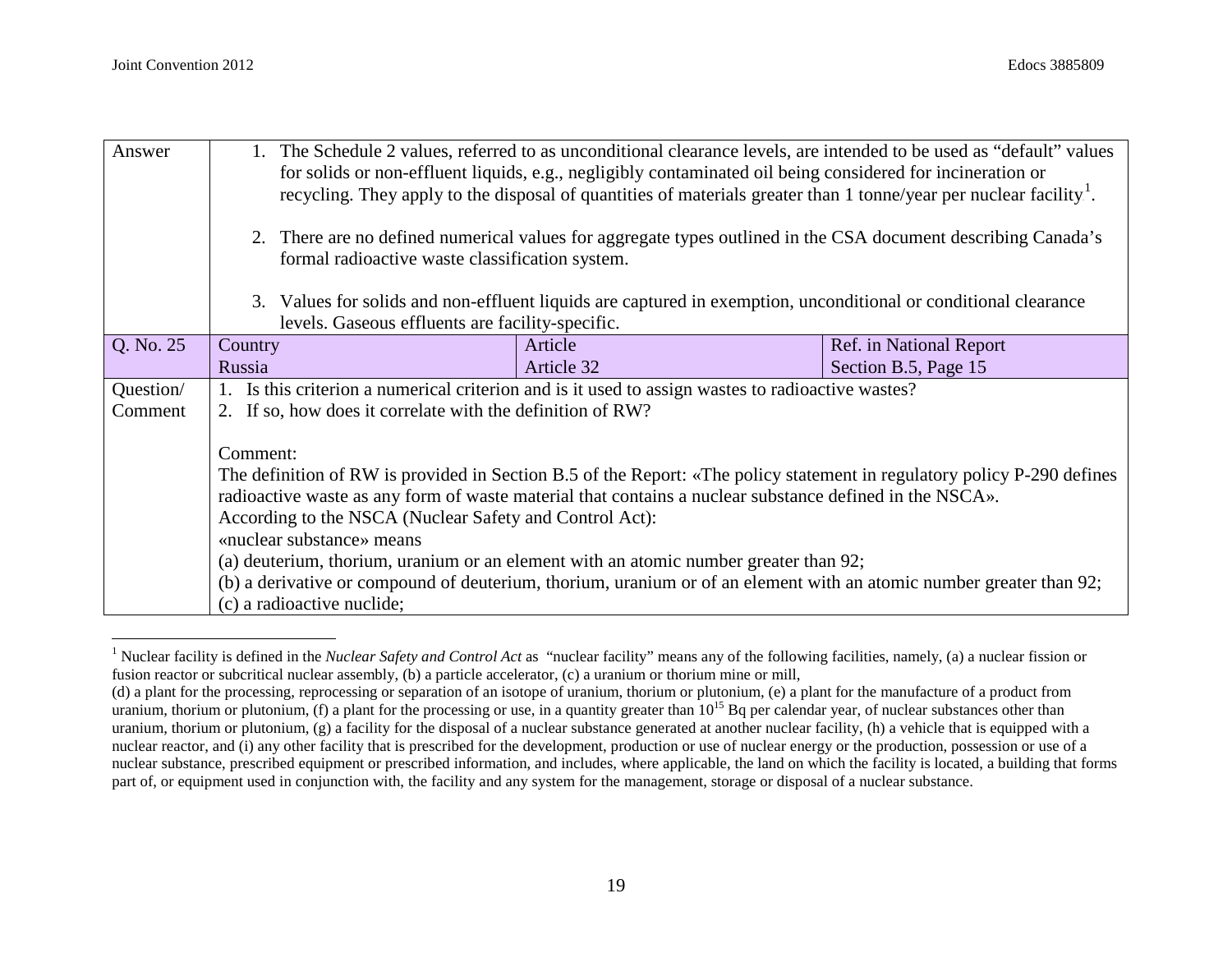|           | (d) a substance that is prescribed as being capable of releasing nuclear energy or as being required for the production or<br>use of nuclear energy; |                                                                                                                                                                                                                                                  |                         |  |
|-----------|------------------------------------------------------------------------------------------------------------------------------------------------------|--------------------------------------------------------------------------------------------------------------------------------------------------------------------------------------------------------------------------------------------------|-------------------------|--|
|           | (e) a radioactive by-product of the development, production or use of nuclear energy; and                                                            |                                                                                                                                                                                                                                                  |                         |  |
|           |                                                                                                                                                      | (f) a radioactive substance or radioactive thing that was used for the development or production, or in connection with                                                                                                                          |                         |  |
|           | the use, of nuclear energy.                                                                                                                          |                                                                                                                                                                                                                                                  |                         |  |
|           |                                                                                                                                                      | Thus, as it is mentioned in the Report, wastes containing «nuclear substances» in any quantities are considered as RW.<br>On the other hand, the definition of very-low-level radioactive waste (VLLW) (provided in Section B.7.3 of the Report) |                         |  |
|           | refers to «the criteria for exemption».                                                                                                              |                                                                                                                                                                                                                                                  |                         |  |
| Answer    |                                                                                                                                                      | 1. There are no numerical values for radioactive waste in P-290. It is a policy statement regarding the measures to                                                                                                                              |                         |  |
|           | regulate radioactive waste.                                                                                                                          |                                                                                                                                                                                                                                                  |                         |  |
|           |                                                                                                                                                      |                                                                                                                                                                                                                                                  |                         |  |
|           |                                                                                                                                                      | 2. Radioactive waste means any material (gaseous, liquid, solid) that contains a radioactive nuclear substance and                                                                                                                               |                         |  |
| Q. No. 26 | Country                                                                                                                                              | which the owner has declared to be waste. It may also contain non-radioactive hazardous substances.<br>Article                                                                                                                                   | Ref. in National Report |  |
|           | Russia                                                                                                                                               | Article 24                                                                                                                                                                                                                                       | Section H.3.4, Page 91  |  |
| Question/ |                                                                                                                                                      | 1. What are the major principles for defining «insignificant radioactivity levels»? 2. Provide an example of the value of                                                                                                                        |                         |  |
| Comment   | «insignificant radioactivity level» for 60Co.                                                                                                        |                                                                                                                                                                                                                                                  |                         |  |
|           |                                                                                                                                                      |                                                                                                                                                                                                                                                  |                         |  |
|           | Comments:                                                                                                                                            |                                                                                                                                                                                                                                                  |                         |  |
|           | Radioisotope production and use generate a variety of radionuclides for commercial use, such as cobalt-60 for                                        |                                                                                                                                                                                                                                                  |                         |  |
|           |                                                                                                                                                      | sterilization and cancer therapy units, and molybedenum-99 or other isotopes for use as tracers for medical research,                                                                                                                            |                         |  |
|           |                                                                                                                                                      | diagnoses and therapy. A number of waste management facilities process and manage the wastes that result from the use<br>of radioisotopes for research and medicine. In general, these facilities collect and package waste for shipment to      |                         |  |
|           |                                                                                                                                                      | approved storage sites. In some cases, the waste is incinerated or allowed to decay to insignificant radioactivity levels                                                                                                                        |                         |  |
|           |                                                                                                                                                      | and then discharged into the municipal sewer system or municipal garbage system.                                                                                                                                                                 |                         |  |
| Answer    |                                                                                                                                                      | 1. An insignificant level of radioactivity refers to radioisotopes that are less than exemption quantities or their clearance                                                                                                                    |                         |  |
|           |                                                                                                                                                      | levels as identified in Schedule 1 and Schedule 2 of the Nuclear Substances and Radiation Devices Regulations. The                                                                                                                               |                         |  |
|           |                                                                                                                                                      | associated radioactively presents such a low risk that control by regulatory process is not warranted. Note that exempt                                                                                                                          |                         |  |
|           |                                                                                                                                                      | and cleared waste material may still be subject to other regulations (e.g., transportation).                                                                                                                                                     |                         |  |
|           | 2. An example of exemption levels is $Co-60 < 1x10^5$ Bq.                                                                                            |                                                                                                                                                                                                                                                  |                         |  |
| Q. No. 27 | Country                                                                                                                                              | Article                                                                                                                                                                                                                                          | Ref. in National Report |  |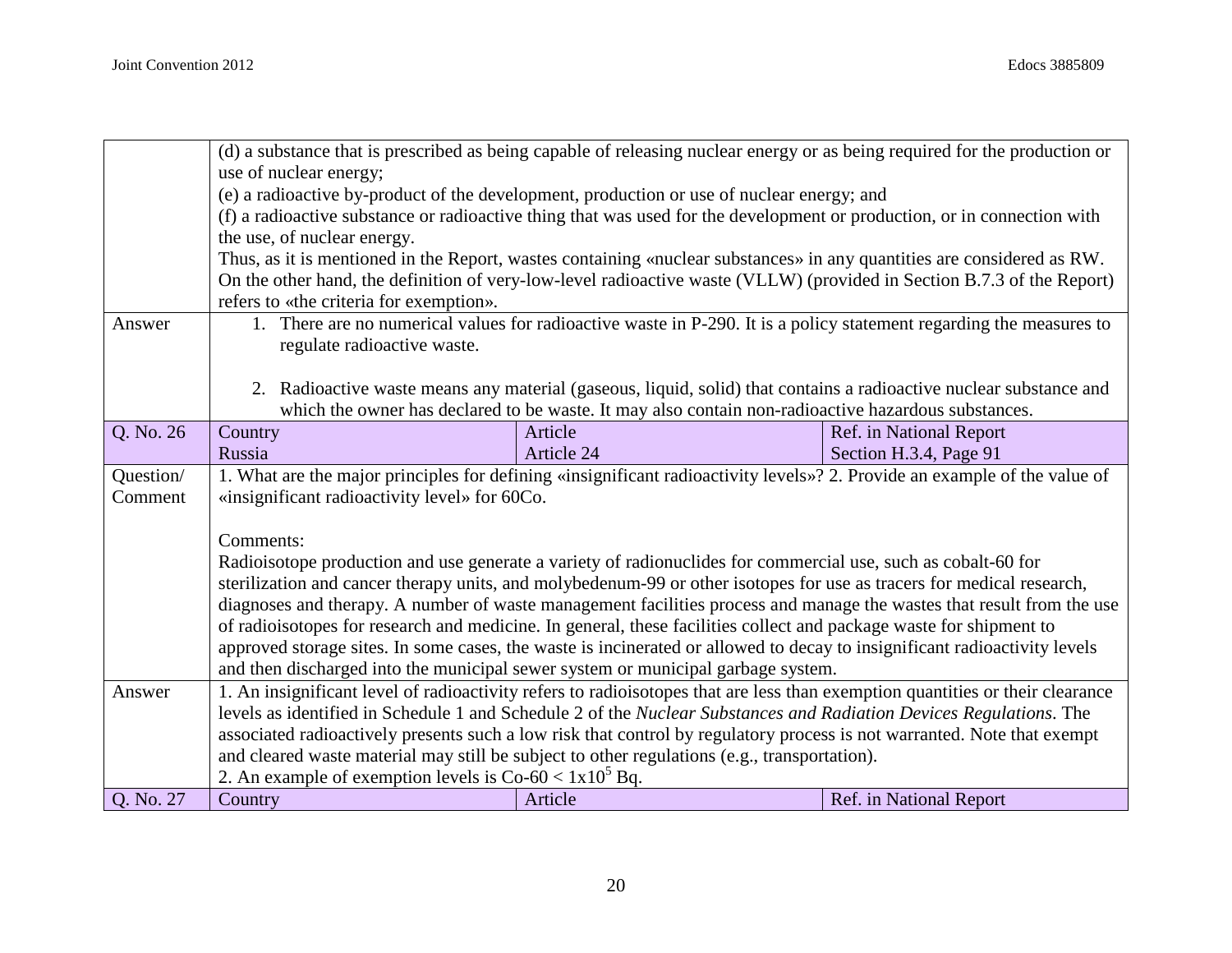|           | Russia                                                                                                                                                                                                                                            | Article 24                                                                                                               | Section F.6.3, Page 67                          |  |
|-----------|---------------------------------------------------------------------------------------------------------------------------------------------------------------------------------------------------------------------------------------------------|--------------------------------------------------------------------------------------------------------------------------|-------------------------------------------------|--|
| Question/ | 1. What is the typical value of the Action Level for tritium oxide in waste waters at plants in Canada?                                                                                                                                           |                                                                                                                          |                                                 |  |
| Comment   | 2. What is the value of this level for "a) Point Lepreau and b) Gentilly 2"?                                                                                                                                                                      |                                                                                                                          |                                                 |  |
| Answer    |                                                                                                                                                                                                                                                   | 1. Regulatory guide G-228, Developing and Using Action Levels, has been published by the CNSC to provide                 |                                                 |  |
|           |                                                                                                                                                                                                                                                   | guidance on developing action levels in accordance with the Radiation Protection Regulations. Current action             |                                                 |  |
|           | levels for tritium in effluent at CNSC-licensed facilities are a small percentage of the derived release limit (see                                                                                                                               |                                                                                                                          |                                                 |  |
|           | section F.6.2 of the National Report for an explanation of derived release limits). Consequently, action levels                                                                                                                                   |                                                                                                                          |                                                 |  |
|           |                                                                                                                                                                                                                                                   | are also dependent on specific factors at each site. In general, action levels for liquid releases of tritium at         |                                                 |  |
|           |                                                                                                                                                                                                                                                   | nuclear power plants in Canada range from $10^{15}$ to less than $10^{17}$ Bq/month. Action levels for liquid tritium    |                                                 |  |
|           |                                                                                                                                                                                                                                                   | releases at other facilities are typically much lower than those for nuclear power plants.                               |                                                 |  |
|           |                                                                                                                                                                                                                                                   |                                                                                                                          |                                                 |  |
|           | 2. The action level for tritium in liquid effluents at:                                                                                                                                                                                           |                                                                                                                          |                                                 |  |
|           | a. Point Lepreau is $1.3 \times 10^{17}$ Bq/month.                                                                                                                                                                                                |                                                                                                                          |                                                 |  |
|           | b. Gentilly-2 is $6.0x10^{13}$ Bq/day.                                                                                                                                                                                                            | Article                                                                                                                  |                                                 |  |
| Q. No. 28 | Country<br>Russia                                                                                                                                                                                                                                 | Article 24                                                                                                               | Ref. in National Report<br>Section H.2, Page 89 |  |
| Question/ |                                                                                                                                                                                                                                                   | What is the Canadian policy in respect of liquid wastes containing tritium in concentrations and quantities which do not |                                                 |  |
| Comment   | allow to discharge these wastes into the environment?                                                                                                                                                                                             |                                                                                                                          |                                                 |  |
| Answer    |                                                                                                                                                                                                                                                   |                                                                                                                          |                                                 |  |
|           | Releases of liquid wastes containing tritium are limited by the Radiation Protection Regulations, which ensure that the<br>amount of radioactive material released in effluent from nuclear facilities does not exceed the public dose limit of 1 |                                                                                                                          |                                                 |  |
|           | mSv/yr. The effluent limits for tritium are therefore derived from the public dose limit, and are referred to as "derived                                                                                                                         |                                                                                                                          |                                                 |  |
|           | release limits" (DRLs).                                                                                                                                                                                                                           |                                                                                                                          |                                                 |  |
|           |                                                                                                                                                                                                                                                   |                                                                                                                          |                                                 |  |
|           |                                                                                                                                                                                                                                                   | The nuclear sector sets operating targets or administrative limits that are typically a small percentage of the derived  |                                                 |  |
|           |                                                                                                                                                                                                                                                   | release limits. These targets are based on the ALARA principle and are unique to each facility, depending on the factors |                                                 |  |
|           |                                                                                                                                                                                                                                                   | at each site. The current standard for determining derived release limits follows CSA standard N288.1-1987, Guidelines   |                                                 |  |
|           |                                                                                                                                                                                                                                                   | for Calculating Derived Release Limits for Radioactive Material in Airborne and Liquid Effluents for Normal              |                                                 |  |
|           |                                                                                                                                                                                                                                                   | Operation of Nuclear Facilities. The CNSC has recently released a discussion paper proposing the use of a dose           |                                                 |  |
|           |                                                                                                                                                                                                                                                   | constraint for the calculation of DRLs and standardizing the methodology for calculating action levels. This paper can   |                                                 |  |
|           | be obtained at nuclearsafety.gc.ca/eng/lawsregs/comment/d-12-02.cfm.                                                                                                                                                                              |                                                                                                                          |                                                 |  |
| Q. No. 29 | Country                                                                                                                                                                                                                                           | Article                                                                                                                  | Ref. in National Report                         |  |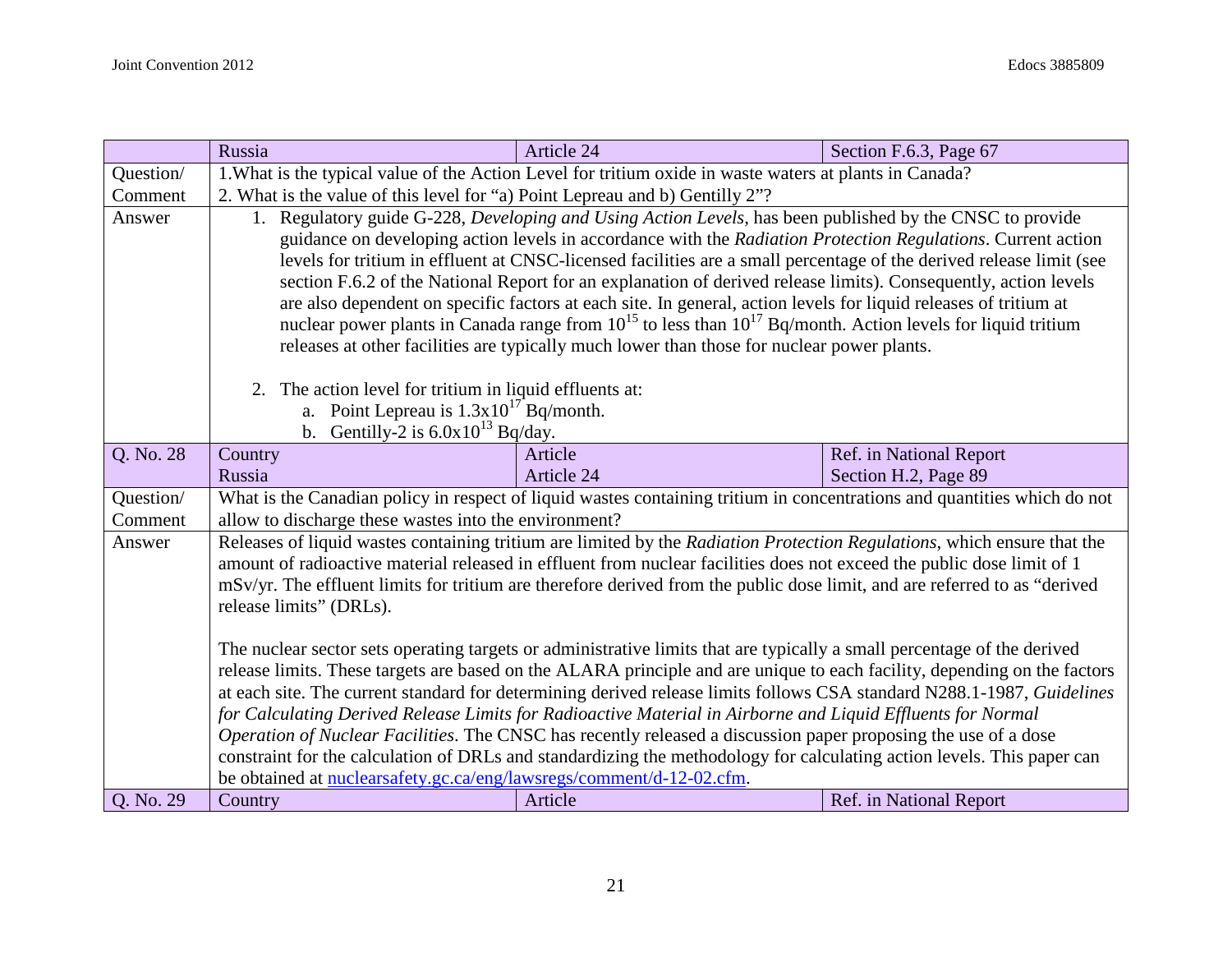|                                                                                                                                                                                                                                                                           | Russia                                                                                                                                                                                     | Article 26                                                                                                                                                                                                        | Section F.8, Page 74 |  |  |  |
|---------------------------------------------------------------------------------------------------------------------------------------------------------------------------------------------------------------------------------------------------------------------------|--------------------------------------------------------------------------------------------------------------------------------------------------------------------------------------------|-------------------------------------------------------------------------------------------------------------------------------------------------------------------------------------------------------------------|----------------------|--|--|--|
| Question/                                                                                                                                                                                                                                                                 | 1. What decommissioning options (immediate dismantling after shut down, delayed dismantling, other) are permitted                                                                          |                                                                                                                                                                                                                   |                      |  |  |  |
| Comment                                                                                                                                                                                                                                                                   |                                                                                                                                                                                            | by the national regulator for different facilities?                                                                                                                                                               |                      |  |  |  |
|                                                                                                                                                                                                                                                                           | 2. Who makes the final decision?                                                                                                                                                           |                                                                                                                                                                                                                   |                      |  |  |  |
| Answer                                                                                                                                                                                                                                                                    |                                                                                                                                                                                            | 1. The development of a decommissioning strategy should be based on one or a combination of the following:                                                                                                        |                      |  |  |  |
|                                                                                                                                                                                                                                                                           | $\bullet$                                                                                                                                                                                  | prompt decommissioning                                                                                                                                                                                            |                      |  |  |  |
|                                                                                                                                                                                                                                                                           | deferred decommissioning                                                                                                                                                                   |                                                                                                                                                                                                                   |                      |  |  |  |
|                                                                                                                                                                                                                                                                           | in situ confinement                                                                                                                                                                        |                                                                                                                                                                                                                   |                      |  |  |  |
|                                                                                                                                                                                                                                                                           | When determining the appropriate decommissioning strategy, the following should be considered and<br>prioritized, with due regard to regulatory requirements:<br>public input<br>$\bullet$ |                                                                                                                                                                                                                   |                      |  |  |  |
|                                                                                                                                                                                                                                                                           |                                                                                                                                                                                            | forms and characteristics of radioactive and hazardous contamination                                                                                                                                              |                      |  |  |  |
|                                                                                                                                                                                                                                                                           |                                                                                                                                                                                            | the integrity of containment and other structures over time                                                                                                                                                       |                      |  |  |  |
|                                                                                                                                                                                                                                                                           |                                                                                                                                                                                            | the availability of decontamination and disassembly technologies                                                                                                                                                  |                      |  |  |  |
|                                                                                                                                                                                                                                                                           |                                                                                                                                                                                            | the potential for recycling or reuse of equipment and materials                                                                                                                                                   |                      |  |  |  |
|                                                                                                                                                                                                                                                                           |                                                                                                                                                                                            | the availability of knowledgeable staff                                                                                                                                                                           |                      |  |  |  |
|                                                                                                                                                                                                                                                                           | potential environmental aspects                                                                                                                                                            |                                                                                                                                                                                                                   |                      |  |  |  |
|                                                                                                                                                                                                                                                                           | potential worker and public radiological doses                                                                                                                                             |                                                                                                                                                                                                                   |                      |  |  |  |
|                                                                                                                                                                                                                                                                           | end-state objectives and site redevelopment plans                                                                                                                                          |                                                                                                                                                                                                                   |                      |  |  |  |
|                                                                                                                                                                                                                                                                           | potential revenues, costs and available funding                                                                                                                                            |                                                                                                                                                                                                                   |                      |  |  |  |
|                                                                                                                                                                                                                                                                           |                                                                                                                                                                                            | the availability of waste management facilities and disposal capacity                                                                                                                                             |                      |  |  |  |
|                                                                                                                                                                                                                                                                           | other political, social and economic considerations                                                                                                                                        |                                                                                                                                                                                                                   |                      |  |  |  |
| Once the physical decommissioning planning envelopes have been defined in the preliminary planning stage,<br>and before the individual work packages are identified, the licensee should map out the basic strategic approach<br>to decommissioning within each envelope. |                                                                                                                                                                                            |                                                                                                                                                                                                                   |                      |  |  |  |
|                                                                                                                                                                                                                                                                           |                                                                                                                                                                                            | The licensee must include a preferred decommissioning strategy or strategies in the preliminary<br>decommissioning plan. The strategy, in light of current knowledge, represents a technically feasible, safe and |                      |  |  |  |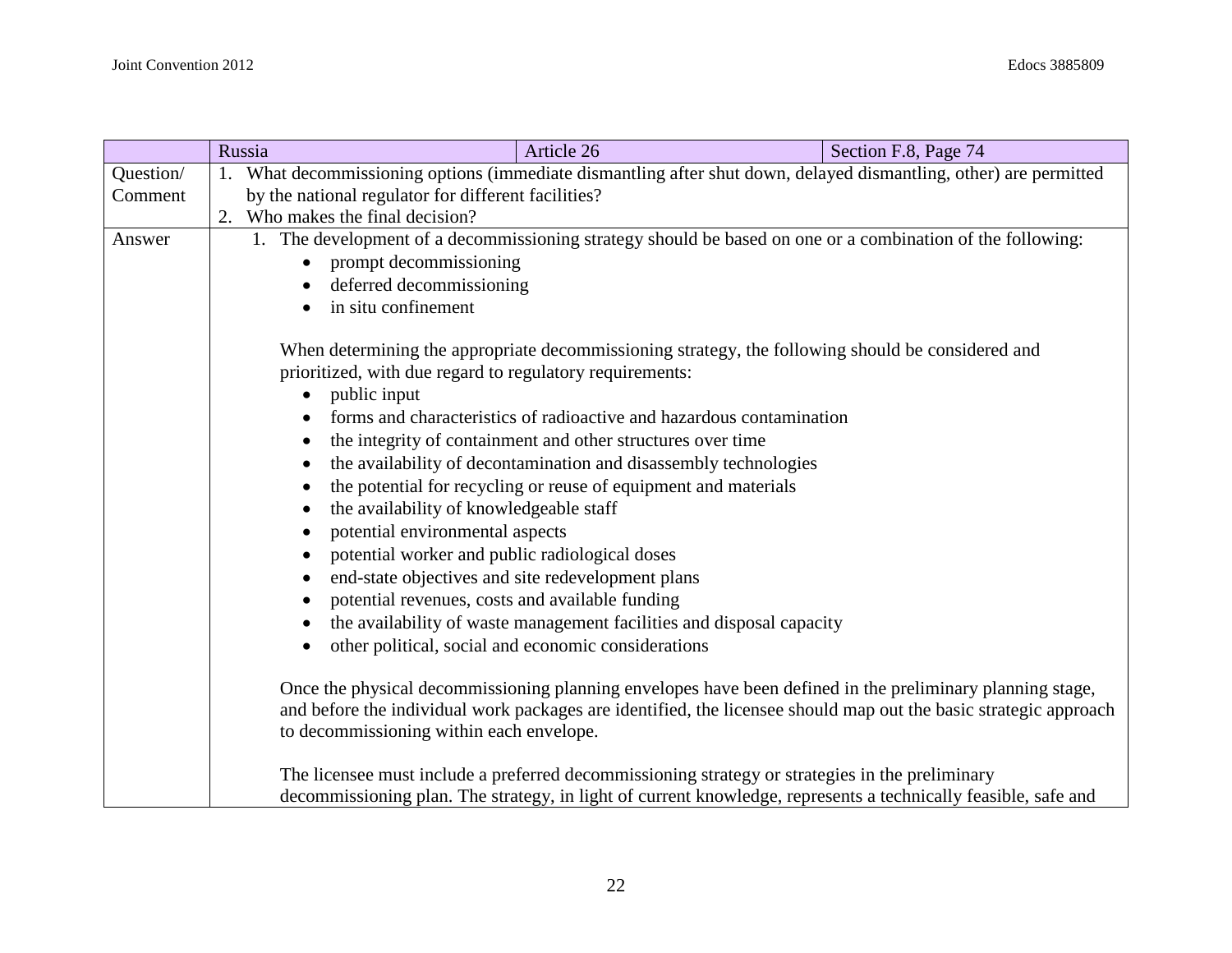|           | environmentally acceptable approach. A different preferred strategic approach may be used for different<br>planning envelopes.                                                                                                                                                                                                                                                                                                                                                                                                        |                                                                                                                                                                                                                                               |                         |  |
|-----------|---------------------------------------------------------------------------------------------------------------------------------------------------------------------------------------------------------------------------------------------------------------------------------------------------------------------------------------------------------------------------------------------------------------------------------------------------------------------------------------------------------------------------------------|-----------------------------------------------------------------------------------------------------------------------------------------------------------------------------------------------------------------------------------------------|-------------------------|--|
|           | 2. As part of the licence application or renewal, it is up to the licensee to propose the decommissioning strategy.<br>CNSC staff evaluate the reasonableness of the preferred strategy based on its technical feasibility, safety and<br>environmental acceptability and make recommendations to the Commission Tribunal or a person authorized by<br>$it - a CNSC$ designated officer. Whether it is made by the Tribunal or CNSC designated officer, the overall<br>licensing decision is either a licence or a letter of refusal. |                                                                                                                                                                                                                                               |                         |  |
|           |                                                                                                                                                                                                                                                                                                                                                                                                                                                                                                                                       | If a licence is issued, the licensee must maintain a preliminary decommissioning plan (including a strategy) that                                                                                                                             |                         |  |
|           | when requested by the Tribunal or a person authorized by it.                                                                                                                                                                                                                                                                                                                                                                                                                                                                          | is reviewed and updated every five years, or in light of operational experience and technological advances, or                                                                                                                                |                         |  |
| Q. No. 30 | Country                                                                                                                                                                                                                                                                                                                                                                                                                                                                                                                               | Article                                                                                                                                                                                                                                       | Ref. in National Report |  |
|           | Russia                                                                                                                                                                                                                                                                                                                                                                                                                                                                                                                                | Article 19                                                                                                                                                                                                                                    | Section E.3             |  |
| Question/ |                                                                                                                                                                                                                                                                                                                                                                                                                                                                                                                                       | 1. Are there RW acceptance criteria (WAC) established for the long-term storage?                                                                                                                                                              |                         |  |
| Comment   |                                                                                                                                                                                                                                                                                                                                                                                                                                                                                                                                       | 2. If yes, could the WAC for long term storage be transformed to WAC for disposal?                                                                                                                                                            |                         |  |
| Answer    |                                                                                                                                                                                                                                                                                                                                                                                                                                                                                                                                       | 1. There are no defined radioactive waste acceptance criteria for the long-term storage of radioactive waste. It is                                                                                                                           |                         |  |
|           |                                                                                                                                                                                                                                                                                                                                                                                                                                                                                                                                       | up each licensee (or licence applicant) to submit and provide justification on their waste acceptance criteria for                                                                                                                            |                         |  |
|           | CNSC approval. Please see section 6.0 of Regulatory Guide G-320 "Assessing the Long Term Safety of                                                                                                                                                                                                                                                                                                                                                                                                                                    |                                                                                                                                                                                                                                               |                         |  |
|           | Radioactive Waste Management" for more information on defining acceptance criteria.                                                                                                                                                                                                                                                                                                                                                                                                                                                   |                                                                                                                                                                                                                                               |                         |  |
| Q. No. 31 | Country                                                                                                                                                                                                                                                                                                                                                                                                                                                                                                                               | Article                                                                                                                                                                                                                                       | Ref. in National Report |  |
|           | <b>United States of America</b>                                                                                                                                                                                                                                                                                                                                                                                                                                                                                                       | Article 32                                                                                                                                                                                                                                    | Section B.10, Page 21   |  |
| Question/ |                                                                                                                                                                                                                                                                                                                                                                                                                                                                                                                                       | The report states that the Low-Level Radioactive Waste Management Office (LLRWMO) is preparing a strategy to                                                                                                                                  |                         |  |
| Comment   | address historic waste along the Northern Transportation Route. Please provide an update on the strategy.                                                                                                                                                                                                                                                                                                                                                                                                                             |                                                                                                                                                                                                                                               |                         |  |
| Answer    | Implementation of the strategy aimed at resolving Northern Transportation Route contamination issues is progressing.                                                                                                                                                                                                                                                                                                                                                                                                                  |                                                                                                                                                                                                                                               |                         |  |
|           | As stated in section B.10, adjustments to the approach are made to suit each community that becomes involved in the                                                                                                                                                                                                                                                                                                                                                                                                                   |                                                                                                                                                                                                                                               |                         |  |
|           |                                                                                                                                                                                                                                                                                                                                                                                                                                                                                                                                       | work. Remediation has been completed in the communities of Tulita and Fort Smith in this reporting period.                                                                                                                                    |                         |  |
|           |                                                                                                                                                                                                                                                                                                                                                                                                                                                                                                                                       | Section K.6.3.2 identifies the locations remaining to be remediated. The practice of ongoing institutional control is                                                                                                                         |                         |  |
|           |                                                                                                                                                                                                                                                                                                                                                                                                                                                                                                                                       | applied at these sites. Dialogue is going on in the Sahtu and South Slave regions with four First Nation communities<br>(see sections 8.2.2.1 and 8.2.2.2). Steady progress, in cooperative planning and site characterization, has been made |                         |  |
|           |                                                                                                                                                                                                                                                                                                                                                                                                                                                                                                                                       |                                                                                                                                                                                                                                               |                         |  |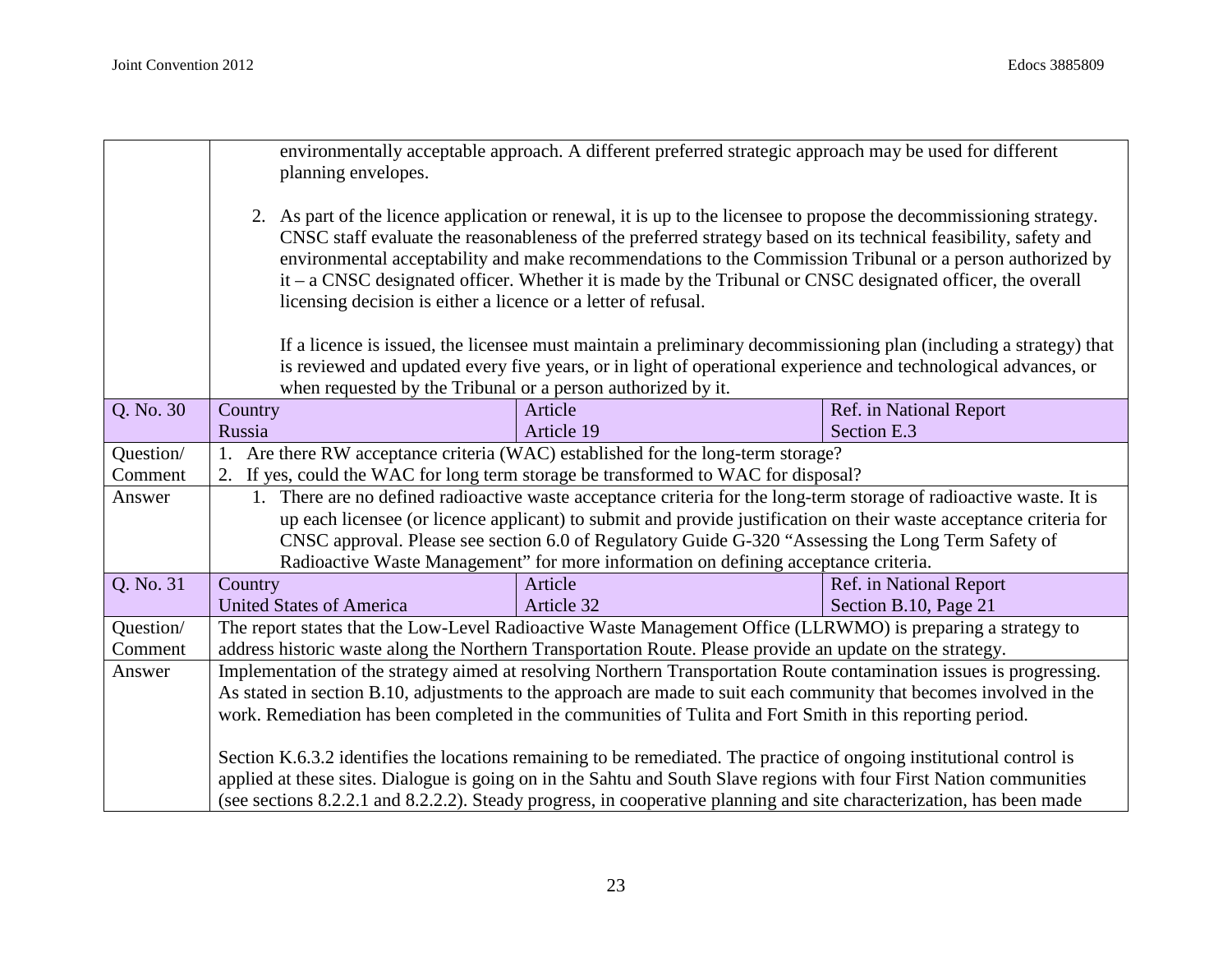|           | since the Third Review Meeting. The strategy is proceeding at the pace permitted by community dialogue and federal      |                                                                                                                           |                         |  |  |
|-----------|-------------------------------------------------------------------------------------------------------------------------|---------------------------------------------------------------------------------------------------------------------------|-------------------------|--|--|
|           | funding resources.                                                                                                      |                                                                                                                           |                         |  |  |
|           | A key issue that must be resolved before full resolution of the contamination problem is the confirmation of a location |                                                                                                                           |                         |  |  |
|           |                                                                                                                         | or locations for long-term management facilities for the remaining in situ and temporarily consolidated waste. Full       |                         |  |  |
|           | resolution of this problem remains a federal government priority.                                                       |                                                                                                                           |                         |  |  |
| Q. No. 32 | Country                                                                                                                 | Article                                                                                                                   | Ref. in National Report |  |  |
|           | <b>United States of America</b>                                                                                         | Article 28                                                                                                                | Section J.4.2, Page 107 |  |  |
| Question/ |                                                                                                                         | The National Sealed Source Registry continues to be expanded since being implemented in 2006. Additional expansion        |                         |  |  |
| Comment   |                                                                                                                         | is reported for 2011 to include electronic registry and reporting of all Categories 3, 4, and 5 sealed sources in Canada. |                         |  |  |
|           | 1. Is this expansion complete?                                                                                          |                                                                                                                           |                         |  |  |
|           |                                                                                                                         | 2. Please address any challenges of tracking these lower-risk sources in the National Sealed Source Registry if they      |                         |  |  |
|           |                                                                                                                         | are subject to a lesser level of requirements for import and export then Category 1 and 2 sources.                        |                         |  |  |
| Answer    |                                                                                                                         | 1. The CNSC is still collecting information on Category 3, 4 and 5 sources for all CNSC licensees. These                  |                         |  |  |
|           |                                                                                                                         | inventories are verified annually when inventories are submitted as part of licensee annual compliance reports            |                         |  |  |
|           | (ACRs). The CNSC is currently also developing an ACR system through which licensees will be able to submit              |                                                                                                                           |                         |  |  |
|           | their inventories to the CNSC online.                                                                                   |                                                                                                                           |                         |  |  |
|           |                                                                                                                         |                                                                                                                           |                         |  |  |
|           | 2. Tracking of Category 1 and 2 sealed sources is mandatory in Canada and is achieved through a licence                 |                                                                                                                           |                         |  |  |
|           | condition. This is done through the SSTS interface. As for categories 3, 4 and 5, these lower-risk sources are not      |                                                                                                                           |                         |  |  |
|           | tracked in the same manner as Category 1 and 2 sources. The intent is simply that they be captured in a registry        |                                                                                                                           |                         |  |  |
|           |                                                                                                                         | that allows the CNSC to search for a source owner if a source is found out of regulatory control. It can also be a        |                         |  |  |
|           |                                                                                                                         | useful tool for determining the number of sealed sources of a certain type in Canada. This information is not             |                         |  |  |
|           |                                                                                                                         | directly included in the NSSR due to inconsistency in the data available regarding these lower-risk sources               |                         |  |  |
|           |                                                                                                                         | (manufacturers, serial numbers, calibration dates, etc). A review is going on to verify this information, which is        |                         |  |  |
|           | currently stored in a separate database.                                                                                |                                                                                                                           |                         |  |  |
| Q. No. 33 | Country                                                                                                                 | Article                                                                                                                   | Ref. in National Report |  |  |
|           | <b>United States of America</b>                                                                                         | Article 27                                                                                                                | Section I.4, Page 104   |  |  |
| Question/ |                                                                                                                         | The national report states that Canadian Nuclear Safety Commission and Department of Foreign Affairs and                  |                         |  |  |
| Comment   | International Trade perform their own reviews of export applications.                                                   |                                                                                                                           |                         |  |  |
|           |                                                                                                                         | 1. If the assessments disagree on the outcome to the licensing action, how are the differences resolved?                  |                         |  |  |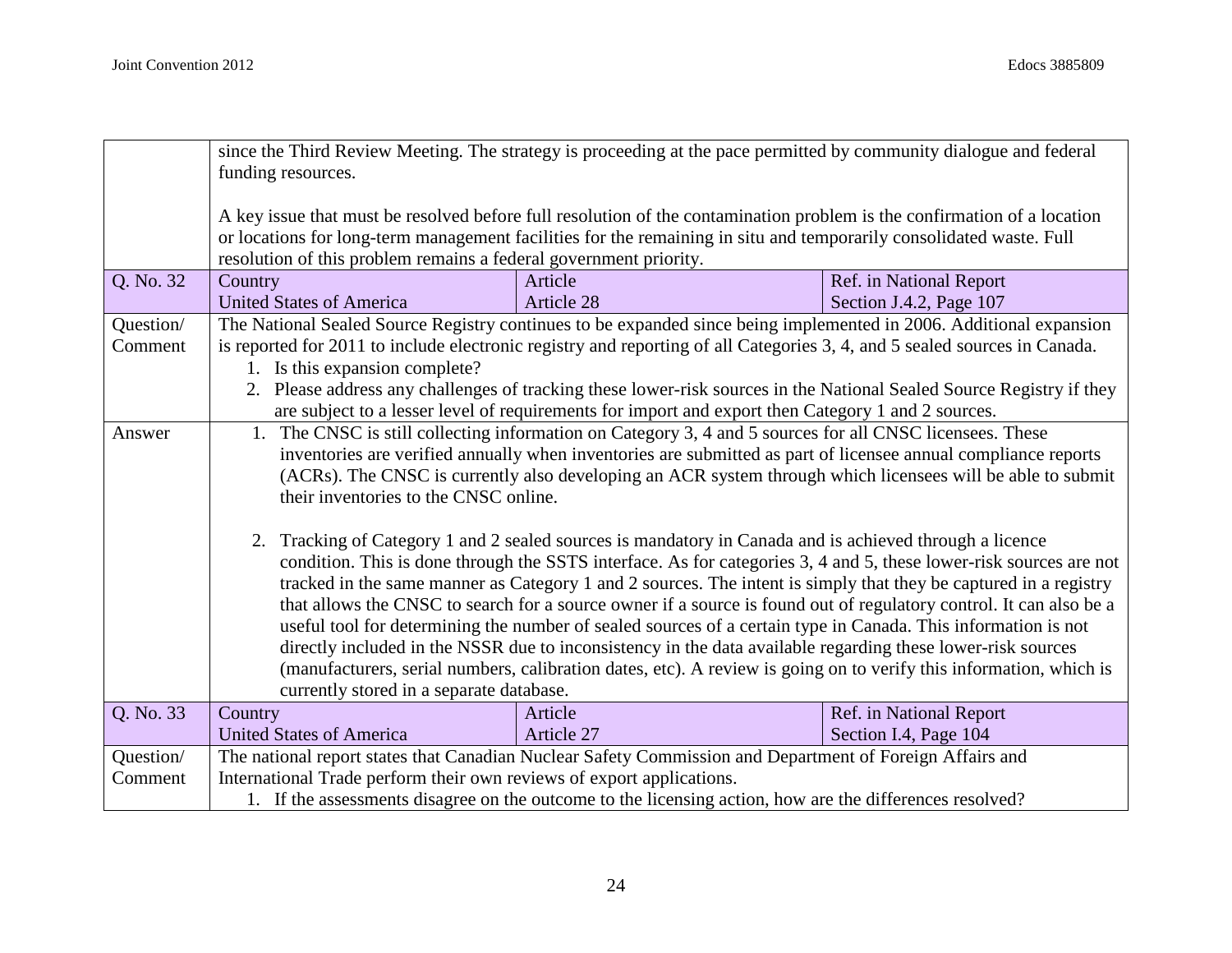|           | 2. Please also explain the process by which imports and exports are evaluated when there is no Nuclear<br>Cooperation Agreement as per non-proliferation policy, including what constitutes a "small quantity and/or non-<br>nuclear use."                                                                                                                                                                                                                                                                                                                                                                                                          |                                                                                                                                                                                                                                               |                                |  |
|-----------|-----------------------------------------------------------------------------------------------------------------------------------------------------------------------------------------------------------------------------------------------------------------------------------------------------------------------------------------------------------------------------------------------------------------------------------------------------------------------------------------------------------------------------------------------------------------------------------------------------------------------------------------------------|-----------------------------------------------------------------------------------------------------------------------------------------------------------------------------------------------------------------------------------------------|--------------------------------|--|
| Answer    | 1. Differences on the outcome of an export licence application are extremely rare. Should a divergent view occur,<br>technical and management consultations take place. Such consultations serve to clarify the reasoning behind the<br>divergent view and may, for example, introduce supporting information that one party may not have had access<br>to in developing its respective technical assessment. Finally, while the regulations that both the CNSC and<br>DFAIT use are based upon NSG Guidelines Parts 1 and 2, the regulations administered by the CNSC are<br>slightly broader in scope and coverage according to its mandate.      |                                                                                                                                                                                                                                               |                                |  |
|           | 2. The process for evaluating whether an item is controlled for import or export is the same regardless of whether<br>or not an item is subject to a nuclear cooperation agreement (NCA). The only difference is that additional<br>measures are taken when the item is subject to an NCA specific to the requirements of bilateral nuclear<br>cooperation. Regarding the second part of this question, "small quantity" refers to a quantity of controlled<br>nuclear substances that is viewed to have minimal to no proliferation risk. "Non-nuclear use" is a term used<br>where the end-use of the item has no nuclear application whatsoever. |                                                                                                                                                                                                                                               |                                |  |
| Q. No. 34 | Country                                                                                                                                                                                                                                                                                                                                                                                                                                                                                                                                                                                                                                             | Article                                                                                                                                                                                                                                       | Ref. in National Report        |  |
|           | <b>United States of America</b>                                                                                                                                                                                                                                                                                                                                                                                                                                                                                                                                                                                                                     | Article 24                                                                                                                                                                                                                                    | Section F.4.3, Page 65         |  |
| Question/ |                                                                                                                                                                                                                                                                                                                                                                                                                                                                                                                                                                                                                                                     | The report notes that Canadian Nuclear Safety Commission plans to issue a revised version of environmental                                                                                                                                    |                                |  |
| Comment   |                                                                                                                                                                                                                                                                                                                                                                                                                                                                                                                                                                                                                                                     | monitoring standard/guide N288.4, pending results of a meeting with licensees to determine timelines for implementing<br>the action plan. What progress has been made in issuing the revised standard/guide and implementing the action plan? |                                |  |
| Answer    | To clarify, the CSA N288.4 is a document that was developed by the Canadian Standards Association, not the CNSC.<br>However, the CNSC participated in the development of this standard. The revised version was published in June 2010.<br>An action plan was established by the CNSC and communicated to the licensees. The implementation is ongoing.                                                                                                                                                                                                                                                                                             |                                                                                                                                                                                                                                               |                                |  |
| Q. No. 35 | Country                                                                                                                                                                                                                                                                                                                                                                                                                                                                                                                                                                                                                                             | Article                                                                                                                                                                                                                                       | <b>Ref.</b> in National Report |  |
|           | <b>United States of America</b>                                                                                                                                                                                                                                                                                                                                                                                                                                                                                                                                                                                                                     | Article 22                                                                                                                                                                                                                                    | F.4.3, Page 65                 |  |
| Question/ |                                                                                                                                                                                                                                                                                                                                                                                                                                                                                                                                                                                                                                                     | The report states that Canadian Nuclear Safety Commission (CNSC) issued the draft discussion paper DIS-11-01 to                                                                                                                               |                                |  |
| Comment   |                                                                                                                                                                                                                                                                                                                                                                                                                                                                                                                                                                                                                                                     | address implementation of financial guarantees for licensees. The draft paper was to be considered by the Commission                                                                                                                          |                                |  |
|           |                                                                                                                                                                                                                                                                                                                                                                                                                                                                                                                                                                                                                                                     | Tribunal in December 2011. Please explain how CNSC anticipates this will affect licensees' financial guarantee                                                                                                                                |                                |  |
|           |                                                                                                                                                                                                                                                                                                                                                                                                                                                                                                                                                                                                                                                     | requirements (e.g., amount of guarantee or financial instruments that will be acceptable to ensure funding).                                                                                                                                  |                                |  |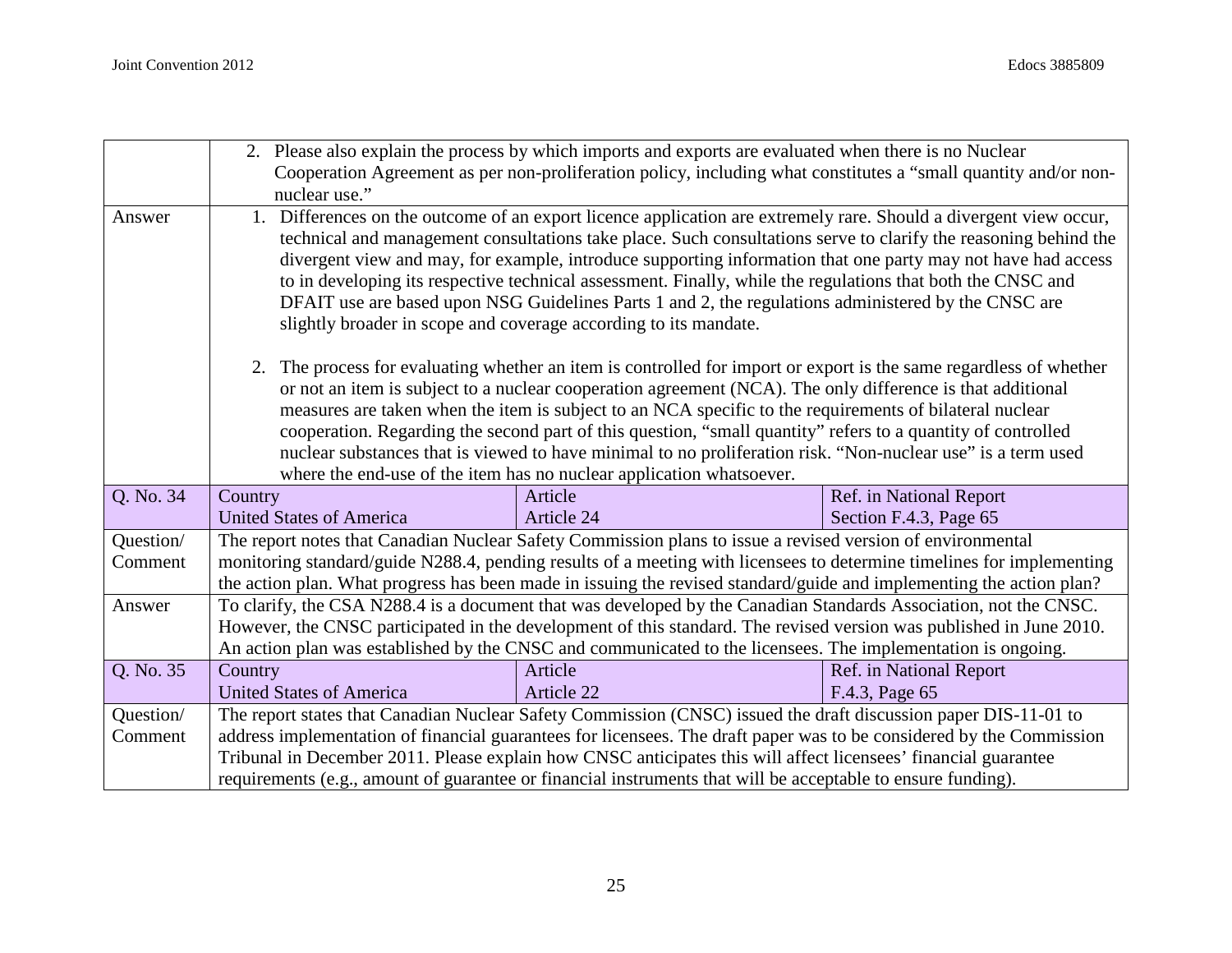| Answer    |                                                                                                                           | Please note that the comment period for DIS-11-01, Implementation of Financial Guarantees for Licensees, did not       |                           |  |
|-----------|---------------------------------------------------------------------------------------------------------------------------|------------------------------------------------------------------------------------------------------------------------|---------------------------|--|
|           | close until November 30, 2011. It was anticipated that the matter would be brought to the Commission Tribunal in April    |                                                                                                                        |                           |  |
|           | 2012. However, due to comments received, this has been postponed. At this time, the CNSC is continuing to review the      |                                                                                                                        |                           |  |
|           |                                                                                                                           | comments received and working with stakeholder groups to determine if there are suitable alternative strategies. There |                           |  |
|           | is no defined timeline for completion of this project.                                                                    |                                                                                                                        |                           |  |
| Q. No. 36 | Country                                                                                                                   | Article                                                                                                                | Ref. in National Report   |  |
|           | <b>United States of America</b>                                                                                           | Article 20                                                                                                             | Section E.8.2.3, Page 58  |  |
| Question/ |                                                                                                                           | The report describes the 2009 Integrated Regulatory Review Services mission and notes that the follow-up was           |                           |  |
| Comment   |                                                                                                                           | scheduled for November 2011. Please provide an update on the needs analysis conducted to determine the need for        |                           |  |
|           | radioactive waste and decommissioning regulations.                                                                        |                                                                                                                        |                           |  |
| Answer    |                                                                                                                           | The CNSC reviewed the regulatory framework for radioactive waste management and a gap analysis was documented.         |                           |  |
|           |                                                                                                                           | Short-term and long-term recommendations were captured in the regulatory framework five-year plan, specifically the    |                           |  |
|           | requirement for regulatory and guidance documents for waste management.                                                   |                                                                                                                        |                           |  |
|           |                                                                                                                           |                                                                                                                        |                           |  |
|           | A high-level needs analysis was completed in March 2012.                                                                  |                                                                                                                        |                           |  |
|           |                                                                                                                           |                                                                                                                        |                           |  |
|           | Currently, CNSC staff are drafting an internal discussion paper to be presented in June 2012 to the CNSC's Regulatory     |                                                                                                                        |                           |  |
|           | Steering Committee. Once internally vetted, the CNSC will prepare a formal discussion paper for public comment.           |                                                                                                                        |                           |  |
|           | The paper will outline the CNSC's proposed high-level requirements regarding radioactive waste and decommissioning        |                                                                                                                        |                           |  |
|           | regulations and it is expected to be on the CNSC's public Web site by the end of 2012. At that time, the public will have |                                                                                                                        |                           |  |
|           | 120 days to comment on the discussion paper. In drafting the requirements for radioactive waste and decommissioning,      |                                                                                                                        |                           |  |
|           |                                                                                                                           | the CNSC will consider comments received by industry and interested stakeholders.                                      |                           |  |
|           |                                                                                                                           |                                                                                                                        |                           |  |
|           |                                                                                                                           | The development of separate regulations for radioactive waste and decommissioning is at an early stage. After pre-     |                           |  |
|           |                                                                                                                           | consultation with industry and stakeholders, via various means including the discussion paper, CNSC staff require      |                           |  |
|           |                                                                                                                           | approval to proceed from the Commission Tribunal and the Government of Canada prior to commencing the formal           |                           |  |
|           | Government of Canada process for implementing regulations.                                                                |                                                                                                                        |                           |  |
| Q. No. 37 | Country                                                                                                                   | Article                                                                                                                | Ref. in National Report   |  |
|           | <b>United States of America</b>                                                                                           | Article 20                                                                                                             | Section 3.1.(d), Page $5$ |  |
| Question/ |                                                                                                                           | The report states that the Government of Canada recently created the Major Projects Management Office (MPMO)           |                           |  |
| Comment   | within Natural Resources Canada (NRCan) as a mechanism to provide a single "window" for project management                |                                                                                                                        |                           |  |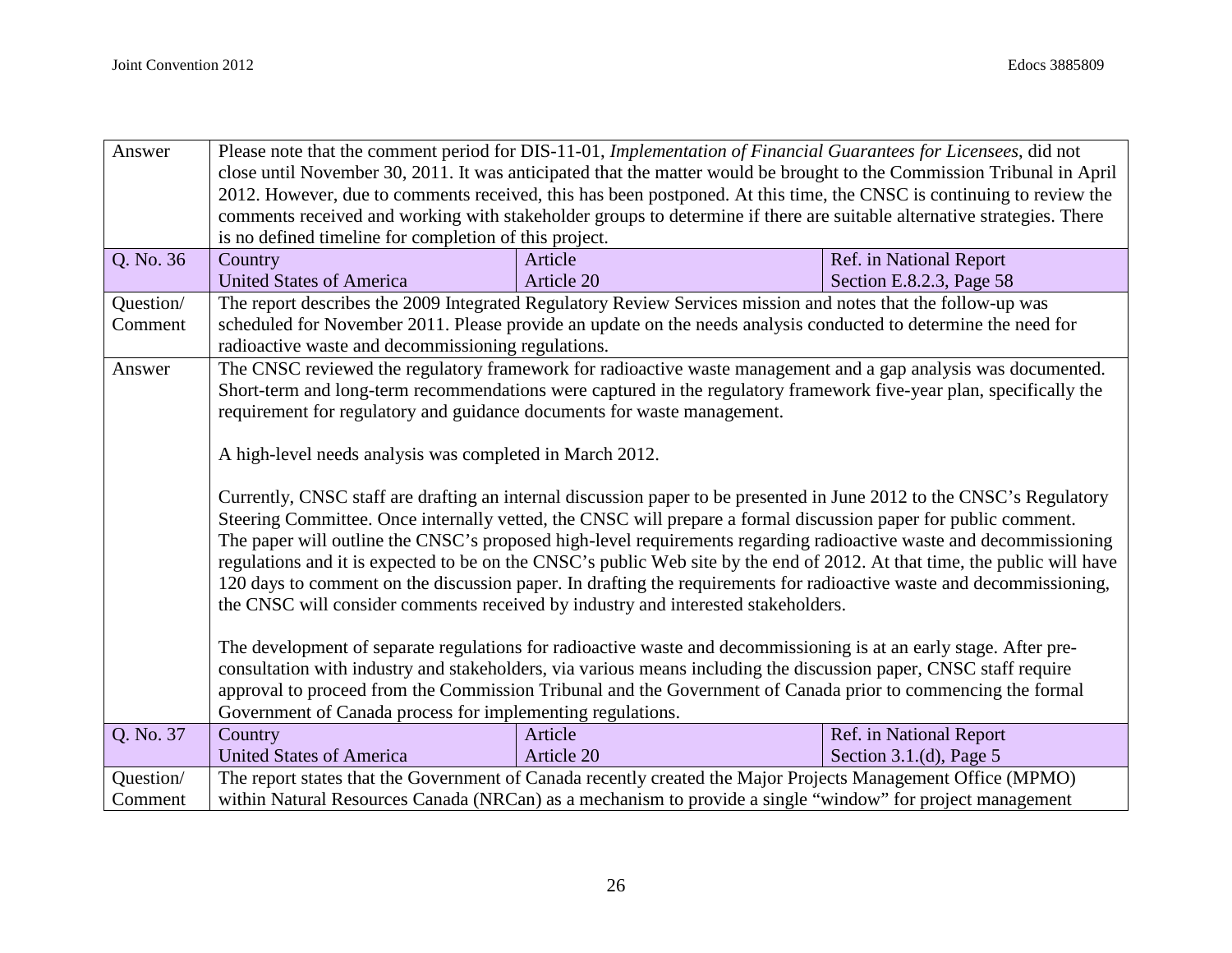|           | across the federal government.                                                                                     |                                                                                                                     |                          |  |
|-----------|--------------------------------------------------------------------------------------------------------------------|---------------------------------------------------------------------------------------------------------------------|--------------------------|--|
|           |                                                                                                                    | 1. Please clarify whether MPMO is fully integrated into NRCan, including how staffing and budget resources are      |                          |  |
|           | provided (human resources for NRCan are not discussed in the report).                                              |                                                                                                                     |                          |  |
|           |                                                                                                                    | 2. Please also describe what mechanisms are available to MPMO to ensure that project agreements remain on schedule  |                          |  |
|           | and other aspects are met.                                                                                         |                                                                                                                     |                          |  |
| Answer    |                                                                                                                    | 1. The Major Projects Management Office (MPMO) is a sector within Natural Resources Canada (NRCan). The             |                          |  |
|           |                                                                                                                    | MPMO's staff are employees of NRCan. Funding for the office, however, comes from the broader government-            |                          |  |
|           |                                                                                                                    | wide MPMO initiative, which from 2007 to 2012 provided \$150 million to key regulatory departments and              |                          |  |
|           |                                                                                                                    | agencies to improve the efficiency and effectiveness of the federal regulatory review system.                       |                          |  |
|           |                                                                                                                    |                                                                                                                     |                          |  |
|           |                                                                                                                    | The MPMO leads this initiative by providing project management, coordination and policy leadership across           |                          |  |
|           |                                                                                                                    | the Government of Canada for the regulatory review of major resource projects. As a result, strictly within its     |                          |  |
|           |                                                                                                                    | mandate, the MPMO operates semi-autonomously from the rest of the department.                                       |                          |  |
|           |                                                                                                                    |                                                                                                                     |                          |  |
|           | 2. The MPMO uses a number of tools and governance structures to ensure that target timelines outlined in project   |                                                                                                                     |                          |  |
|           | agreements are met throughout the federal environmental assessment and regulatory review processes:                |                                                                                                                     |                          |  |
|           | Executive leadership and oversight: A committee of deputy heads from partner departments and agencies<br>$\bullet$ |                                                                                                                     |                          |  |
|           | meets monthly and addresses issues identified by the MPMO and others during the course of a project<br>review      |                                                                                                                     |                          |  |
|           |                                                                                                                    |                                                                                                                     |                          |  |
|           | Management controls:<br>• weekly status reports to deputy heads on the progress of all active project reviews      |                                                                                                                     |                          |  |
|           |                                                                                                                    |                                                                                                                     |                          |  |
|           |                                                                                                                    | an early warning system to identify potential issues                                                                |                          |  |
| Q. No. 38 | Country                                                                                                            | Article                                                                                                             | Ref. in National Report  |  |
|           | <b>United States of America</b>                                                                                    | Article 19                                                                                                          | Section E.4.2.2, Page 49 |  |
| Question/ |                                                                                                                    | The report states that Canadian Nuclear Safety Commission (CNSC) invites other federal, provincial, and territorial |                          |  |
| Comment   | agencies to participate in regulatory reviews, as appropriate, to ensure their concerns are taken into account.    |                                                                                                                     |                          |  |
|           |                                                                                                                    | 1. Please describe how the perspectives of these agencies are taken into account by the Commission Tribunal (for    |                          |  |
|           |                                                                                                                    | example, whether other agencies have veto power or the ability to modify license conditions).                       |                          |  |
|           |                                                                                                                    | 2. Where is the line drawn between CNSC and provincial officials and regulations in dispute resolution?             |                          |  |
|           | 3. Which agency has final approval/disapproval authority?                                                          |                                                                                                                     |                          |  |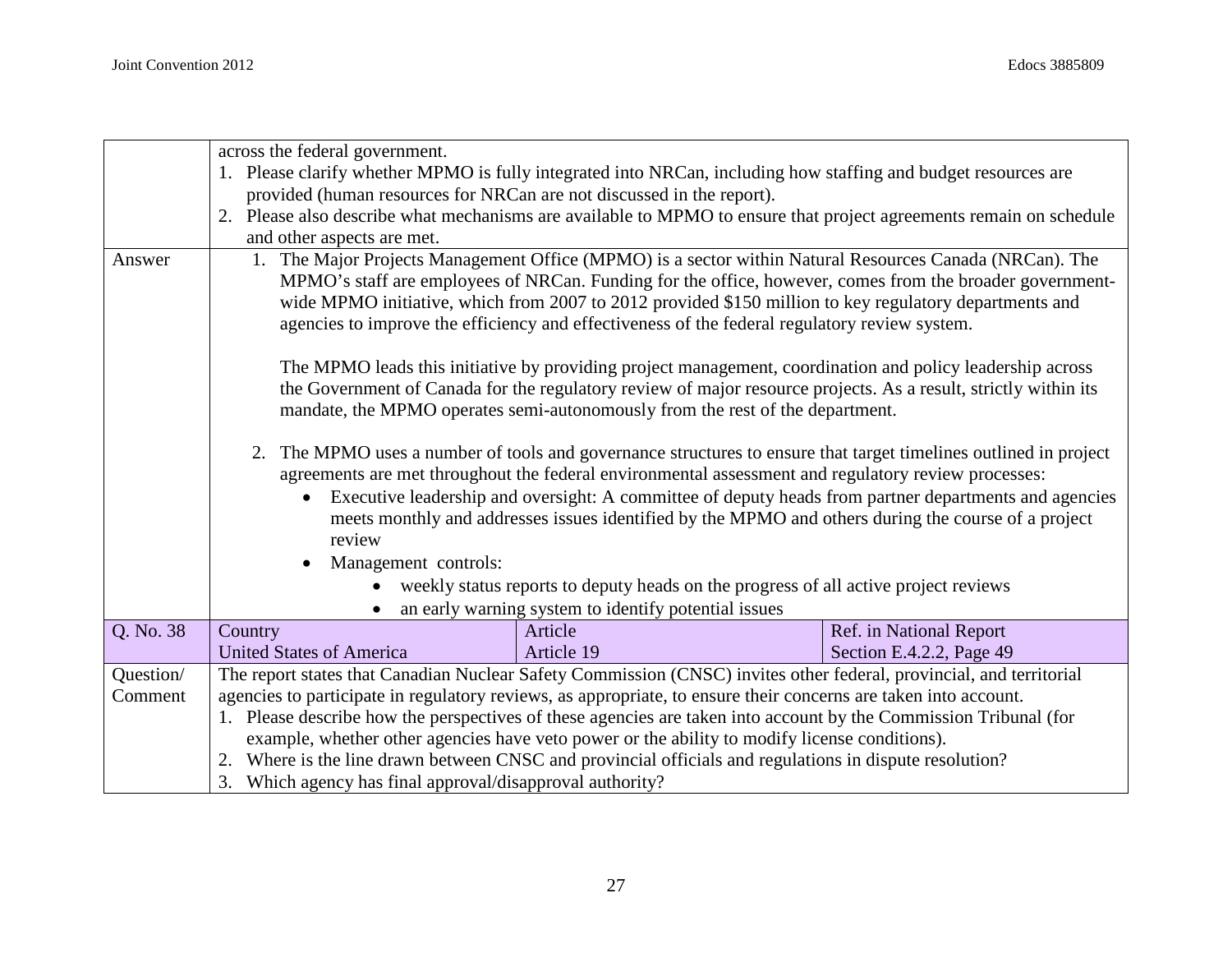| Answer    | 1. The CNSC, as lead federal authority responsible for regulating the use of nuclear material in Canada, including the<br>nuclear fuel cycle, invites other federal and provincial regulatory agencies to participate in the licensing process, when<br>their areas of responsibility could impact the proposed nuclear facility. This procedure ensures that the legitimate<br>concerns of federal, provincial and territorial agencies are considered in the regulatory process (Commission Tribunal)<br>and are reflected, as appropriate, in the licence in the form of site-specific requirements.                                                                                                                                                                                                                                                                                                                               |                                                                                                                                                                                                                                                                                                                                                                                                                                                                                            |                                |  |
|-----------|---------------------------------------------------------------------------------------------------------------------------------------------------------------------------------------------------------------------------------------------------------------------------------------------------------------------------------------------------------------------------------------------------------------------------------------------------------------------------------------------------------------------------------------------------------------------------------------------------------------------------------------------------------------------------------------------------------------------------------------------------------------------------------------------------------------------------------------------------------------------------------------------------------------------------------------|--------------------------------------------------------------------------------------------------------------------------------------------------------------------------------------------------------------------------------------------------------------------------------------------------------------------------------------------------------------------------------------------------------------------------------------------------------------------------------------------|--------------------------------|--|
|           | 2. The CNSC is the lead federal authority responsible for regulating the use of nuclear material in Canada, including the<br>nuclear fuel cycle. Although the nuclear sector is subject to federal jurisdiction through the NSCA, the CNSC uses a<br>harmonized or joint review approach with other federal departments in areas such as health, environment, transport and<br>labour. However, at the end of the day the onus is on the applicant/licensee to meet all regulations, whether municipal,<br>provincial, federal or territorial. Due to harmonization, disputes rarely (if ever) arise. However, if one were to occur it<br>would be discussed between both agencies. Such consultations serve to clarify the reasoning behind the divergent view<br>and may, for example, introduce supporting information that one agency/department may not have had access to in<br>developing its respective technical assessment. |                                                                                                                                                                                                                                                                                                                                                                                                                                                                                            |                                |  |
|           |                                                                                                                                                                                                                                                                                                                                                                                                                                                                                                                                                                                                                                                                                                                                                                                                                                                                                                                                       | 3. The CNSC is the lead federal authority responsible for regulating the use of nuclear material in Canada, including the<br>nuclear fuel cycle. The CNSC regulates the use of nuclear energy and materials to protect the health, safety and security<br>of Canadians and the environment, and to implement Canada's international commitments on the peaceful use of nuclear<br>energy. Under the NSCA, the Commission Tribunal or person authorized by it makes the licensing decision. |                                |  |
| Q. No. 39 | Country                                                                                                                                                                                                                                                                                                                                                                                                                                                                                                                                                                                                                                                                                                                                                                                                                                                                                                                               | Article                                                                                                                                                                                                                                                                                                                                                                                                                                                                                    | <b>Ref.</b> in National Report |  |
|           | <b>United States of America</b>                                                                                                                                                                                                                                                                                                                                                                                                                                                                                                                                                                                                                                                                                                                                                                                                                                                                                                       | Article 19                                                                                                                                                                                                                                                                                                                                                                                                                                                                                 | Section E.4.1, Page 47         |  |
| Question/ |                                                                                                                                                                                                                                                                                                                                                                                                                                                                                                                                                                                                                                                                                                                                                                                                                                                                                                                                       | Although the Environmental Assessment (EA) plays an important role in the Canadian Nuclear Safety Commission                                                                                                                                                                                                                                                                                                                                                                               |                                |  |
| Comment   |                                                                                                                                                                                                                                                                                                                                                                                                                                                                                                                                                                                                                                                                                                                                                                                                                                                                                                                                       | (CNSC) licensing process and CNSC is responsible for establishing the scope of the EA and for ensuring that an EA is                                                                                                                                                                                                                                                                                                                                                                       |                                |  |
|           |                                                                                                                                                                                                                                                                                                                                                                                                                                                                                                                                                                                                                                                                                                                                                                                                                                                                                                                                       | prepared, it is not clear who is responsible for actually preparing the EA, which agencies other than CNSC must review                                                                                                                                                                                                                                                                                                                                                                     |                                |  |
| Answer    |                                                                                                                                                                                                                                                                                                                                                                                                                                                                                                                                                                                                                                                                                                                                                                                                                                                                                                                                       | it, or at what level it must be approved (e.g., by CNSC staff or by the Commission Tribunal). Please clarify these points.<br>Under the Canadian Environmental Assessment Act (CEAA), other federal departments, such as Fisheries and Oceans                                                                                                                                                                                                                                              |                                |  |
|           |                                                                                                                                                                                                                                                                                                                                                                                                                                                                                                                                                                                                                                                                                                                                                                                                                                                                                                                                       | Canada, may be required to conduct an environmental assessment (EA) and make a decision on a project. Federal                                                                                                                                                                                                                                                                                                                                                                              |                                |  |
|           |                                                                                                                                                                                                                                                                                                                                                                                                                                                                                                                                                                                                                                                                                                                                                                                                                                                                                                                                       | departments such as Environment Canada or Health Canada may be required to provide technical expertise based on                                                                                                                                                                                                                                                                                                                                                                            |                                |  |
|           |                                                                                                                                                                                                                                                                                                                                                                                                                                                                                                                                                                                                                                                                                                                                                                                                                                                                                                                                       | their mandates. When multiple departments are involved, one department acts as the Federal Environmental Assessment                                                                                                                                                                                                                                                                                                                                                                        |                                |  |
|           |                                                                                                                                                                                                                                                                                                                                                                                                                                                                                                                                                                                                                                                                                                                                                                                                                                                                                                                                       | Coordinator (FEAC) so that there is one coordinated review, one EA report, and coordinated timing for each                                                                                                                                                                                                                                                                                                                                                                                 |                                |  |
|           | department's EA decisions.                                                                                                                                                                                                                                                                                                                                                                                                                                                                                                                                                                                                                                                                                                                                                                                                                                                                                                            |                                                                                                                                                                                                                                                                                                                                                                                                                                                                                            |                                |  |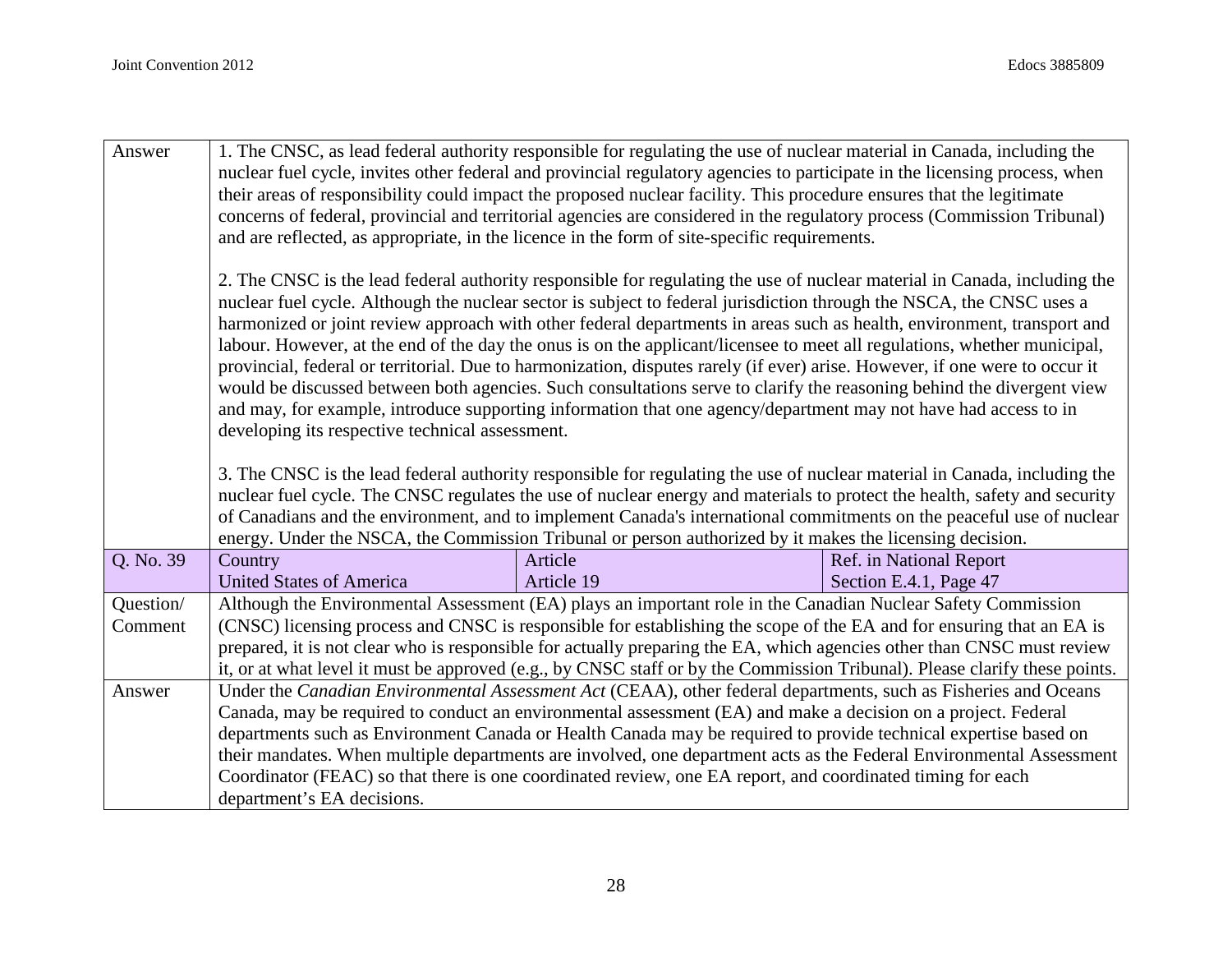|           | For a CNSC screening-level EA, the proponent (licence applicant) is responsible for preparing and submitting an<br>environmental impact statement (EIS) on the proposed project to the CNSC for technical review. The CNSC coordinates<br>the technical review of the EIS and acts as the FEAC, coordinating the review by other federal departments that need to<br>make an EA decision or provide expert advice. A coordinated screening EA report is then prepared by CNSC staff with<br>input from other departments and then approved by both the Commission Tribunal and the other departments involved,<br>as required under the CEAA. |                                                                                                                                                                                                                                            |                         |
|-----------|-----------------------------------------------------------------------------------------------------------------------------------------------------------------------------------------------------------------------------------------------------------------------------------------------------------------------------------------------------------------------------------------------------------------------------------------------------------------------------------------------------------------------------------------------------------------------------------------------------------------------------------------------|--------------------------------------------------------------------------------------------------------------------------------------------------------------------------------------------------------------------------------------------|-------------------------|
|           |                                                                                                                                                                                                                                                                                                                                                                                                                                                                                                                                                                                                                                               | The approval level for the EA decision depends on the department and type of EA. For screening-level EAs, the CNSC<br>decision is made by the Commission Tribunal, but approval levels can vary at other departments as they are dependent |                         |
|           |                                                                                                                                                                                                                                                                                                                                                                                                                                                                                                                                                                                                                                               | on departments' internal policies. The Minister of the Environment makes the final EA decision for Comprehensive                                                                                                                           |                         |
|           |                                                                                                                                                                                                                                                                                                                                                                                                                                                                                                                                                                                                                                               | Studies, and the Governor in Council makes the final decision for panel reviews regardless of the departments involved.                                                                                                                    |                         |
| Q. No. 40 | Country                                                                                                                                                                                                                                                                                                                                                                                                                                                                                                                                                                                                                                       | Article                                                                                                                                                                                                                                    | Ref. in National Report |
|           | China                                                                                                                                                                                                                                                                                                                                                                                                                                                                                                                                                                                                                                         | Article 24                                                                                                                                                                                                                                 | Section F.6.6, Page 68  |
| Question/ |                                                                                                                                                                                                                                                                                                                                                                                                                                                                                                                                                                                                                                               | It is stated that "The requirements of an environmental management system (EMS) include the following tasks:                                                                                                                               |                         |
| Comment   |                                                                                                                                                                                                                                                                                                                                                                                                                                                                                                                                                                                                                                               | Establish, implement and maintain an EMS Conduct internal audits at planned intervals so that all elements of the EMS                                                                                                                      |                         |
|           |                                                                                                                                                                                                                                                                                                                                                                                                                                                                                                                                                                                                                                               | are audited on at least a five-year cycle." Whether every radioactive waste management unit shall have EMS certificate?                                                                                                                    |                         |
| Answer    | If required as part of a licence condition, the licensee must establish, implement and maintain an environmental<br>management system that meets the requirements set by the Canadian Standards Association's ISO-14001:2004.                                                                                                                                                                                                                                                                                                                                                                                                                 |                                                                                                                                                                                                                                            |                         |
|           |                                                                                                                                                                                                                                                                                                                                                                                                                                                                                                                                                                                                                                               |                                                                                                                                                                                                                                            |                         |
|           | However, the CNSC does not consider that certification to ISO-14001 by an authorized register or independent third                                                                                                                                                                                                                                                                                                                                                                                                                                                                                                                            |                                                                                                                                                                                                                                            |                         |
|           |                                                                                                                                                                                                                                                                                                                                                                                                                                                                                                                                                                                                                                               | party meets the requirements of the ISO-14001 standard. Therefore, the CNSC, in exercising its responsibilities as                                                                                                                         |                         |
|           |                                                                                                                                                                                                                                                                                                                                                                                                                                                                                                                                                                                                                                               | outlined in the Nuclear Safety and Control Act (NSCA), will conduct its own evaluation of the licensee's programs in                                                                                                                       |                         |
|           | relation to the requirements of the ISO-14001 standard.                                                                                                                                                                                                                                                                                                                                                                                                                                                                                                                                                                                       |                                                                                                                                                                                                                                            |                         |
|           |                                                                                                                                                                                                                                                                                                                                                                                                                                                                                                                                                                                                                                               |                                                                                                                                                                                                                                            |                         |
|           |                                                                                                                                                                                                                                                                                                                                                                                                                                                                                                                                                                                                                                               | With respect to certification by radioactive waste management unit: based on ISO-14001, it could be administered at the                                                                                                                    |                         |
|           |                                                                                                                                                                                                                                                                                                                                                                                                                                                                                                                                                                                                                                               | corporate or unit level. However, the EMS elements should focus on the activity/business to be certified.                                                                                                                                  |                         |
| Q. No. 41 | Country                                                                                                                                                                                                                                                                                                                                                                                                                                                                                                                                                                                                                                       | Article                                                                                                                                                                                                                                    | Ref. in National Report |
|           | China                                                                                                                                                                                                                                                                                                                                                                                                                                                                                                                                                                                                                                         | Article 24                                                                                                                                                                                                                                 | Section F.6.2, Page 66  |
| Question/ | It is stated that "Some nuclear facilities release small quantities of gaseous radioactive material in a controlled manner                                                                                                                                                                                                                                                                                                                                                                                                                                                                                                                    |                                                                                                                                                                                                                                            |                         |
| Comment   | into the atmosphere. The nuclear sector sets separating targets or administrative limits that are typically a small                                                                                                                                                                                                                                                                                                                                                                                                                                                                                                                           |                                                                                                                                                                                                                                            |                         |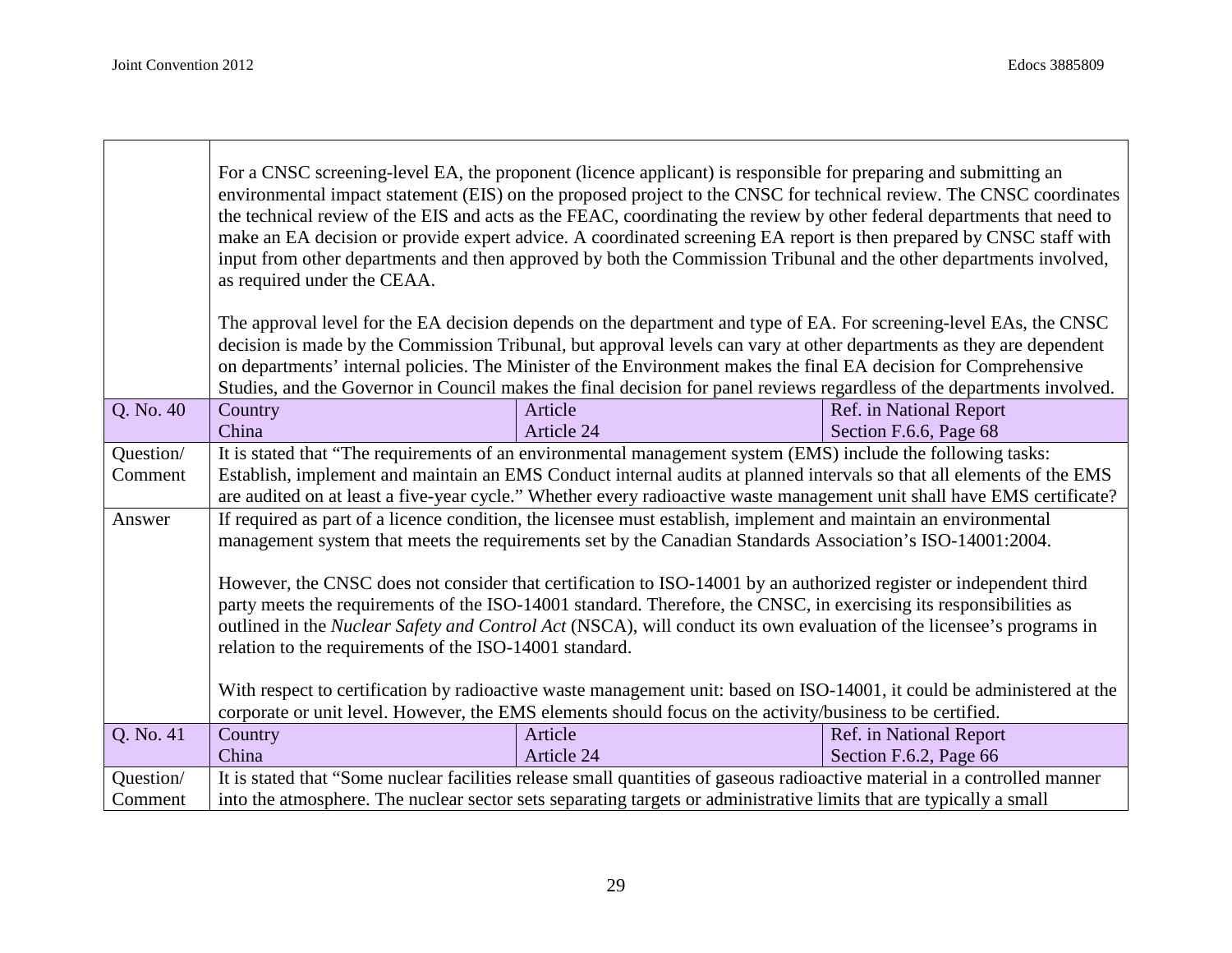|           | percentage of the derived release limits (DRLs)."                                                                                                                                                                                                                                                                                                                                                                                                                                                                                                                                                                                                                                                                                                                                                                                                                                                                                                                                                                           |                                                                                                                       |                         |
|-----------|-----------------------------------------------------------------------------------------------------------------------------------------------------------------------------------------------------------------------------------------------------------------------------------------------------------------------------------------------------------------------------------------------------------------------------------------------------------------------------------------------------------------------------------------------------------------------------------------------------------------------------------------------------------------------------------------------------------------------------------------------------------------------------------------------------------------------------------------------------------------------------------------------------------------------------------------------------------------------------------------------------------------------------|-----------------------------------------------------------------------------------------------------------------------|-------------------------|
|           |                                                                                                                                                                                                                                                                                                                                                                                                                                                                                                                                                                                                                                                                                                                                                                                                                                                                                                                                                                                                                             | 1. Are there the relevant targets or administrative limits to have been set for each of tailing management facilities |                         |
|           | (TMFs) to meet the derived release limits?                                                                                                                                                                                                                                                                                                                                                                                                                                                                                                                                                                                                                                                                                                                                                                                                                                                                                                                                                                                  |                                                                                                                       |                         |
|           | 2. What are the targets or administrative limits?                                                                                                                                                                                                                                                                                                                                                                                                                                                                                                                                                                                                                                                                                                                                                                                                                                                                                                                                                                           |                                                                                                                       |                         |
| Answer    | For TMFs, derived release limits and associated administrative limits for gases coming out of these facilities are not<br>required by the CNSC. This is because the effects of gas emissions (exhalation of radon gas and long-lived radioactive<br>dust) are very low, essentially not detectable or comparable to background radiation. These calculations are performed<br>in environmental impact assessments at the initial licensing stage and verified throughout a facility's lifecycle.<br>Predictions are based on the properties of the tailings and configuration of the TMF, and are made through air dispersion<br>modelling (e.g., the U.S. Environmental Protection Agency's ISC3 and similar models).                                                                                                                                                                                                                                                                                                      |                                                                                                                       |                         |
|           | Predicted concentrations at various distances and for critical human exposure locations and scenarios are also used in<br>quantitative human health risk assessment to explicitly estimate dose to a member of the public. This is done to<br>demonstrate that the CNSC's Radiation Protection Regulations limiting public dose from all sources to 1 mSv are being<br>met and will be met in the future. As with environmental concentrations, predicted doses arising from gaseous emissions<br>from TMFs are extremely low.<br>To verify that operations are meeting predictions based on modelling, comprehensive environmental monitoring<br>programs are in place at and around TMF facilities for radon in air and radioactivity in suspended particulates (e.g.,<br>uranium, radium-226, lead-210 and polonium-210). Results are summarized on an annual basis and compared<br>against background radiation identified from current regional and local reference data, as well as any pre-mining,<br>baseline data. |                                                                                                                       |                         |
| Q. No. 42 | Country                                                                                                                                                                                                                                                                                                                                                                                                                                                                                                                                                                                                                                                                                                                                                                                                                                                                                                                                                                                                                     | Article                                                                                                               | Ref. in National Report |
|           | China                                                                                                                                                                                                                                                                                                                                                                                                                                                                                                                                                                                                                                                                                                                                                                                                                                                                                                                                                                                                                       | Article 24                                                                                                            | Section F.6.1, Page 66  |
| Question/ |                                                                                                                                                                                                                                                                                                                                                                                                                                                                                                                                                                                                                                                                                                                                                                                                                                                                                                                                                                                                                             | What are the requirements on the doses management to worker in the radioactive waste management facility?             |                         |
| Comment   |                                                                                                                                                                                                                                                                                                                                                                                                                                                                                                                                                                                                                                                                                                                                                                                                                                                                                                                                                                                                                             | 2. How has it been conducted periodically to assess the doses to worker in the radioactive waste management facility? |                         |
| Answer    |                                                                                                                                                                                                                                                                                                                                                                                                                                                                                                                                                                                                                                                                                                                                                                                                                                                                                                                                                                                                                             | 1. Every licensee, including radioactive waste management facilities, must implement a radiation protection (RP)      |                         |
|           |                                                                                                                                                                                                                                                                                                                                                                                                                                                                                                                                                                                                                                                                                                                                                                                                                                                                                                                                                                                                                             | program that meets the requirements of the CNSC's Radiation Protection Regulations. The RP program must               |                         |
|           |                                                                                                                                                                                                                                                                                                                                                                                                                                                                                                                                                                                                                                                                                                                                                                                                                                                                                                                                                                                                                             | ensure doses are maintained below regulatory dose limits and ALARA (as low as reasonably achievable)                  |                         |
|           |                                                                                                                                                                                                                                                                                                                                                                                                                                                                                                                                                                                                                                                                                                                                                                                                                                                                                                                                                                                                                             | through the implementation of management control over work practices, personnel qualification and training,           |                         |
|           |                                                                                                                                                                                                                                                                                                                                                                                                                                                                                                                                                                                                                                                                                                                                                                                                                                                                                                                                                                                                                             | control of occupational and public exposure to radiation, and planning for unusual situations. To effectively         |                         |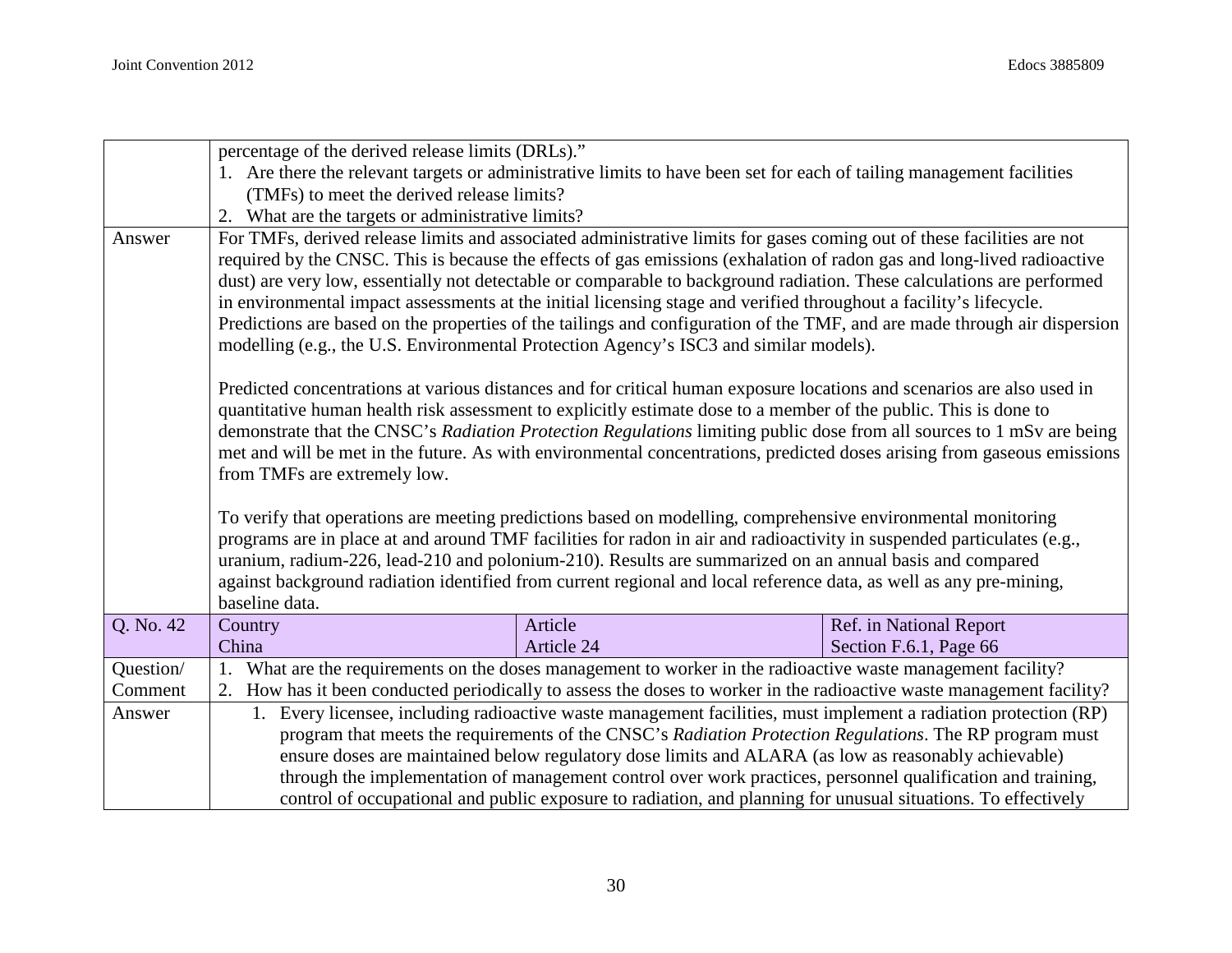|           | manage radiation exposures and doses to workers ALARA, licensees use a combination of engineered controls,<br>work planning, tools and personal protective equipment. |                                                                                                                           |                         |
|-----------|-----------------------------------------------------------------------------------------------------------------------------------------------------------------------|---------------------------------------------------------------------------------------------------------------------------|-------------------------|
|           | 2. Every licensee, including radioactive waste management facilities, must ascertain and record doses for each                                                        |                                                                                                                           |                         |
|           |                                                                                                                                                                       | worker, in accordance with section 5 of the CNSC's Radiation Protection Regulations. External dosimetry                   |                         |
|           |                                                                                                                                                                       | devices are worn by workers involved in all tasks in the radioactive waste management facilities. Depending on            |                         |
|           |                                                                                                                                                                       | the radiological hazards in a facility, internal dosimetry may be required as well. The Radiation Protection              |                         |
|           |                                                                                                                                                                       | Regulations require the licensee to keep records of occupational exposure, which are verified by the CNSC                 |                         |
|           |                                                                                                                                                                       | during compliance activities. Also, ALARA dose targets are typically established and occupational dose                    |                         |
|           |                                                                                                                                                                       | expenditures arising from operations are monitored and assessed against these dose targets.                               |                         |
| Q. No. 43 | Country                                                                                                                                                               | Article                                                                                                                   | Ref. in National Report |
|           | China                                                                                                                                                                 | Article 19                                                                                                                | Section D.3, Page 31    |
| Question/ |                                                                                                                                                                       | It is showed in the Table D.4 that most of the contaminated soils are in situ and consolidated storage, above ground      |                         |
| Comment   |                                                                                                                                                                       | mound, or stored in the buildings after packaged, and some of the contaminated soils are buried in the trench. How will   |                         |
|           | the contaminated soils being stored be disposed of in the future?                                                                                                     |                                                                                                                           |                         |
|           | a) AECL                                                                                                                                                               |                                                                                                                           |                         |
|           | b) Cameco                                                                                                                                                             |                                                                                                                           |                         |
| Answer    | c) Deloro                                                                                                                                                             |                                                                                                                           |                         |
|           | a) AECL sites and b) Cameco sites                                                                                                                                     |                                                                                                                           |                         |
|           | Contaminated soil and debris in Port Hope and Port Granby will be excavated and transported to two engineered                                                         |                                                                                                                           |                         |
|           | mounds that will serve as the long-term waste management facilities (LTWMF).                                                                                          |                                                                                                                           |                         |
|           |                                                                                                                                                                       |                                                                                                                           |                         |
|           |                                                                                                                                                                       | The contaminated soils at the historic contaminated sites will be excavated and transported to other LTWMF for long-      |                         |
|           |                                                                                                                                                                       | term management. Confirmation of a location or locations for long-term management facilities for the in situ and          |                         |
|           | temporarily consolidated waste remains a federal government priority.                                                                                                 |                                                                                                                           |                         |
|           |                                                                                                                                                                       |                                                                                                                           |                         |
|           | c) Deloro                                                                                                                                                             |                                                                                                                           |                         |
|           |                                                                                                                                                                       |                                                                                                                           |                         |
|           |                                                                                                                                                                       | The Ontario Ministry of the Environment is the current licence holder for the Deloro mine site. Contaminated soils        |                         |
|           |                                                                                                                                                                       | located at the Deloro mine site will be excavated and consolidated in waste containment cells located on site for in situ |                         |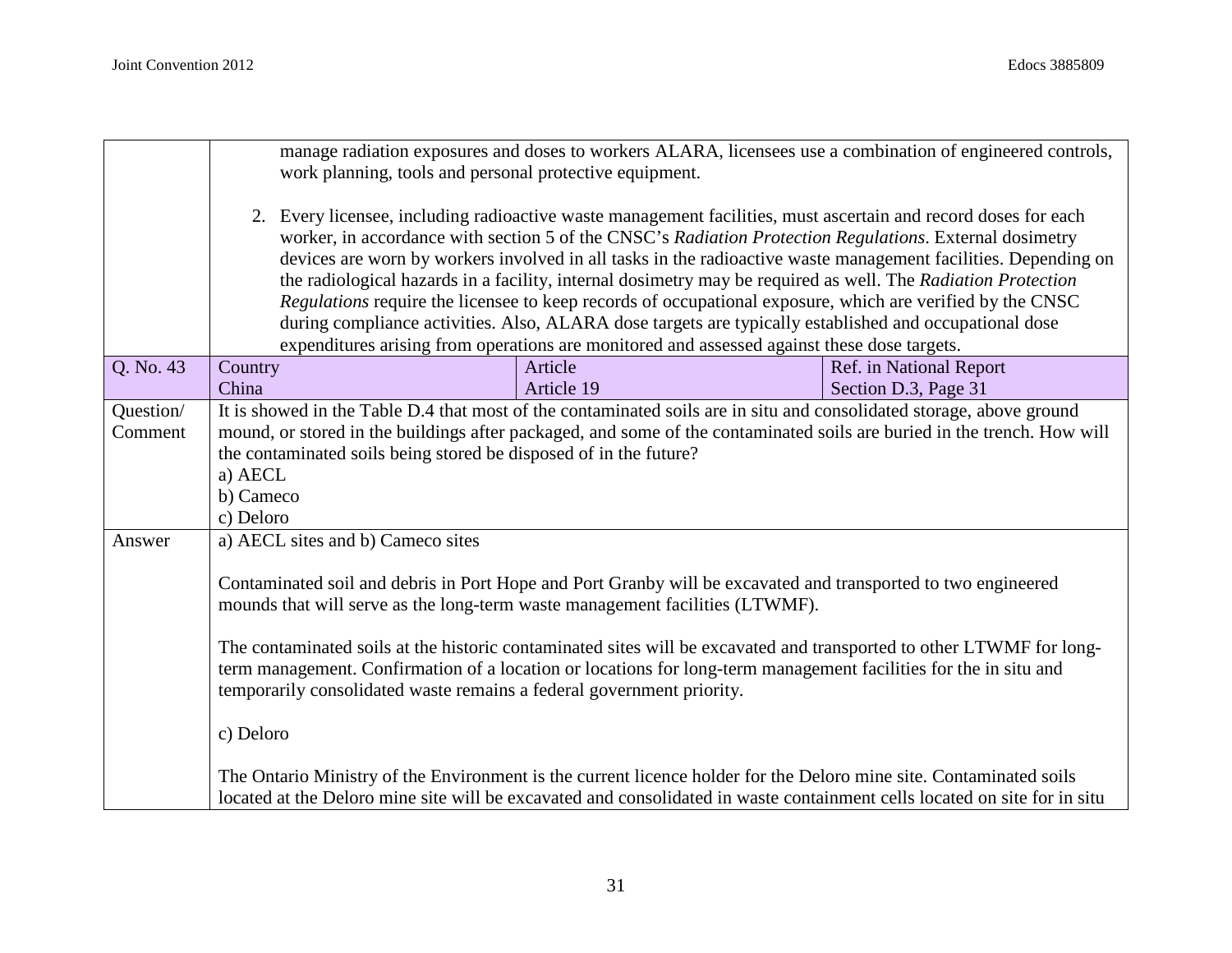|           | disposal. The estimated completion date for the waste consolidation project is 2016. Due to the presence of non-             |                                                                                                                    |                         |  |
|-----------|------------------------------------------------------------------------------------------------------------------------------|--------------------------------------------------------------------------------------------------------------------|-------------------------|--|
|           | radiological hazards that will remain hazardous indefinitely, it is not anticipated that the site will ever be released from |                                                                                                                    |                         |  |
|           | institutional control provided there is a supporting provincial government.                                                  |                                                                                                                    |                         |  |
| Q. No. 44 | Country                                                                                                                      | Article                                                                                                            | Ref. in National Report |  |
|           | China                                                                                                                        | Article 19                                                                                                         | Section D.3, Page 28    |  |
| Question/ | In CANDU NPPs, the specificity activity of C-14 in MOD resin is much higher than PHT resin.                                  |                                                                                                                    |                         |  |
| Comment   |                                                                                                                              | Whether the MOD resin and other resin are managed according to classification?                                     |                         |  |
|           | 2. Whether the MOD resin and other resin are stored and treated separately?                                                  |                                                                                                                    |                         |  |
|           | 3. What is the future plan for the resin management?                                                                         |                                                                                                                    |                         |  |
| Answer    | NPPs located in the province of Ontario are managed as follows:                                                              |                                                                                                                    |                         |  |
|           |                                                                                                                              |                                                                                                                    |                         |  |
|           |                                                                                                                              | 1. Moderator and heat transport resins (and other active resins) are managed separately.                           |                         |  |
|           |                                                                                                                              |                                                                                                                    |                         |  |
|           | 2. Active resins may be either low-level or intermediate-level radioactive waste. Low-level waste is stored in low-          |                                                                                                                    |                         |  |
|           | level storage buildings (LLSBs). Intermediate-level radioactive waste (moderator, heat transport, or other resins            |                                                                                                                    |                         |  |
|           | meeting intermediate-level radioactive waste criteria) are shipped and stored in separate containers, but may be             |                                                                                                                    |                         |  |
|           | placed in an in-ground storage structure with other containers of intermediate-level radioactive waste.                      |                                                                                                                    |                         |  |
|           |                                                                                                                              |                                                                                                                    |                         |  |
|           | 3. Future plans are to continue to ship spent resins to the Western Waste Management Facility where they will be             |                                                                                                                    |                         |  |
|           |                                                                                                                              | stored using in-ground storage structures (or low-level storage buildings) until a future date when they will be   |                         |  |
|           |                                                                                                                              | placed in Ontario Power Generation's Deep Geologic Repository (DGR) for long-term management.                      |                         |  |
| Q. No. 45 | Country                                                                                                                      | Article                                                                                                            | Ref. in National Report |  |
|           | China                                                                                                                        | Article 28.2                                                                                                       | Section J.4, 107        |  |
| Question/ |                                                                                                                              | It is mentioned that the Sealed Source Tracking System (SSTS) was developed and implemented in 2006.               |                         |  |
| Comment   | What functions does SSTS have?                                                                                               |                                                                                                                    |                         |  |
|           | What information need be input in SSTS?<br>2.                                                                                |                                                                                                                    |                         |  |
|           | Please briefly introduce the operation conditions of SSTS.<br>3.                                                             |                                                                                                                    |                         |  |
|           |                                                                                                                              | 4. If it is happened that sealed radioactive source lost, how will the related emergency response be implemented?  |                         |  |
| Answer    |                                                                                                                              | 1. The SSTS is a secure information management computer program used to populate the NSSR and allows               |                         |  |
|           |                                                                                                                              | licensees to report their source transfers online. The NSSR enables the CNSC to build an accurate and secure       |                         |  |
|           |                                                                                                                              | inventory of sealed sources in Canada, starting with those that are classified as high risk. The information is as |                         |  |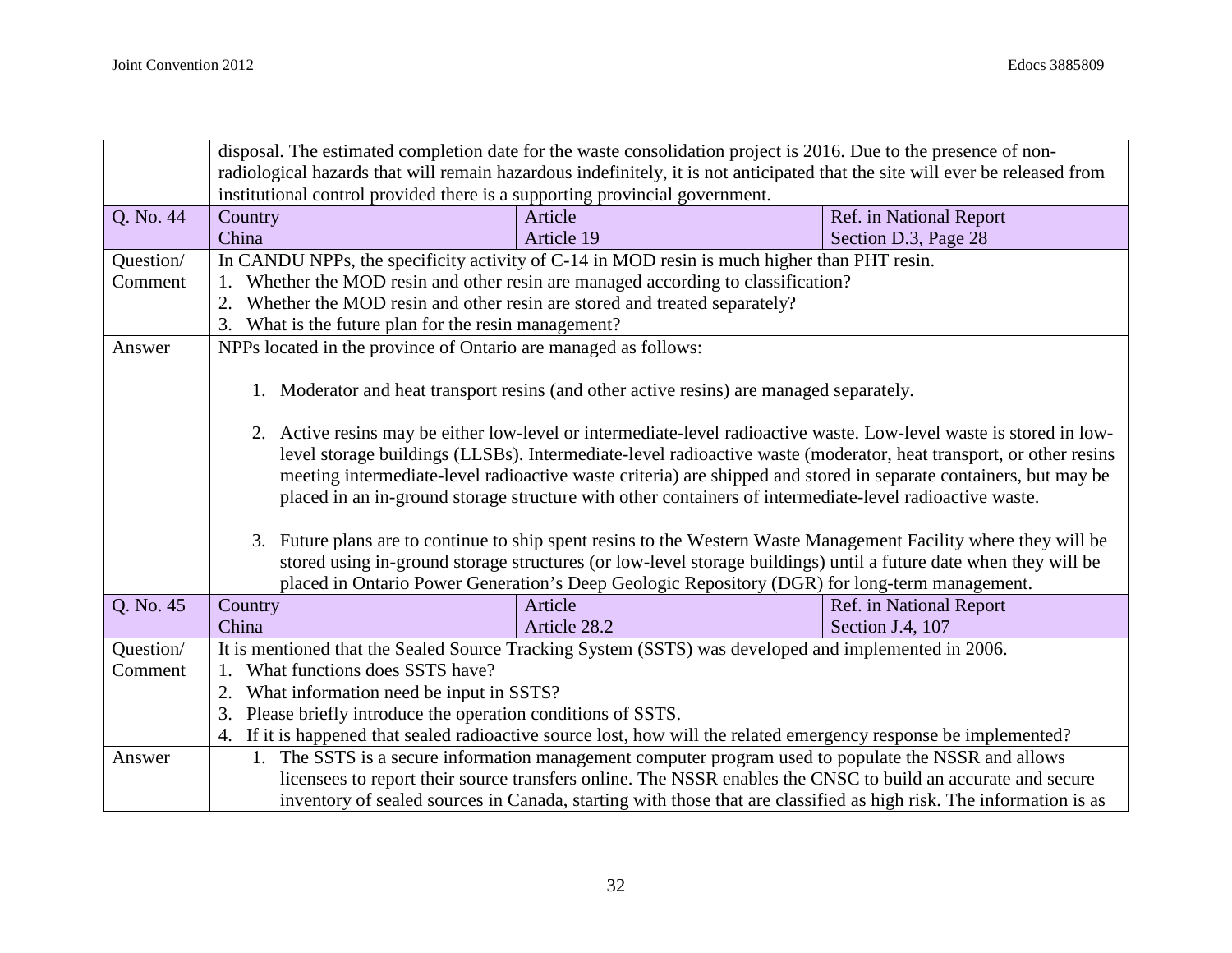| current as the reporting timeframes required by the licence (e.g., reporting within two days of receipt and seven<br>days in advance of any transfer).                                                                                                                                                                                                                                                                                                                                                                                                                                                                                                                                                                                                                                                                                                                                                                                                   |
|----------------------------------------------------------------------------------------------------------------------------------------------------------------------------------------------------------------------------------------------------------------------------------------------------------------------------------------------------------------------------------------------------------------------------------------------------------------------------------------------------------------------------------------------------------------------------------------------------------------------------------------------------------------------------------------------------------------------------------------------------------------------------------------------------------------------------------------------------------------------------------------------------------------------------------------------------------|
| The SSTS tracks movements of high-risk radioactive sealed sources from one location to another. Licensees can<br>report receipt, transfer, import and export. Reporting can be done using a paper system, an electronic system or<br>online.                                                                                                                                                                                                                                                                                                                                                                                                                                                                                                                                                                                                                                                                                                             |
| 2. Licensees using the system are required to provide:<br>the date of transaction<br>the serial number of source<br>isotope information<br>the reference date<br>the activity of the source on the reference date<br>where the source is coming from – CNSC licence number (if applicable) and address<br>where the source is $g\text{oing} - \text{CNSC}$ licence number (if applicable) and address<br>the model name/serial number of prescribed equipment (such as a radiography camera, irradiator,<br>teletherapy machine)<br>the model/name of source assembly (for a radiography camera)                                                                                                                                                                                                                                                                                                                                                         |
| Records on sources newly manufactured in Canada must also be created in the system prior to any movement of<br>the source. Transfers and exports must be reported at least seven days before the actual shipment takes place.<br>Receipts and imports must be reported within 48 hours of reception. Prior to issuing an export licence, the<br>exporter's information is verified against the licence number and address provided by the licensee. Any<br>discrepancies are resolved with the licensee prior to entering the information in the SSTS. Electronic export<br>transactions are verified by comparing the export report generated by the SSTS against the export licences<br>issued by the CNSC. In 2010, the CNSC started to request that licensees confirm source exports by email. This<br>email serves as confirmation that the export has really occurred and that the shipment is now the responsibility<br>of the importing country. |
| The online system:<br>3.<br>alerts the shipper if the recipient is not licensed by the CNSC                                                                                                                                                                                                                                                                                                                                                                                                                                                                                                                                                                                                                                                                                                                                                                                                                                                              |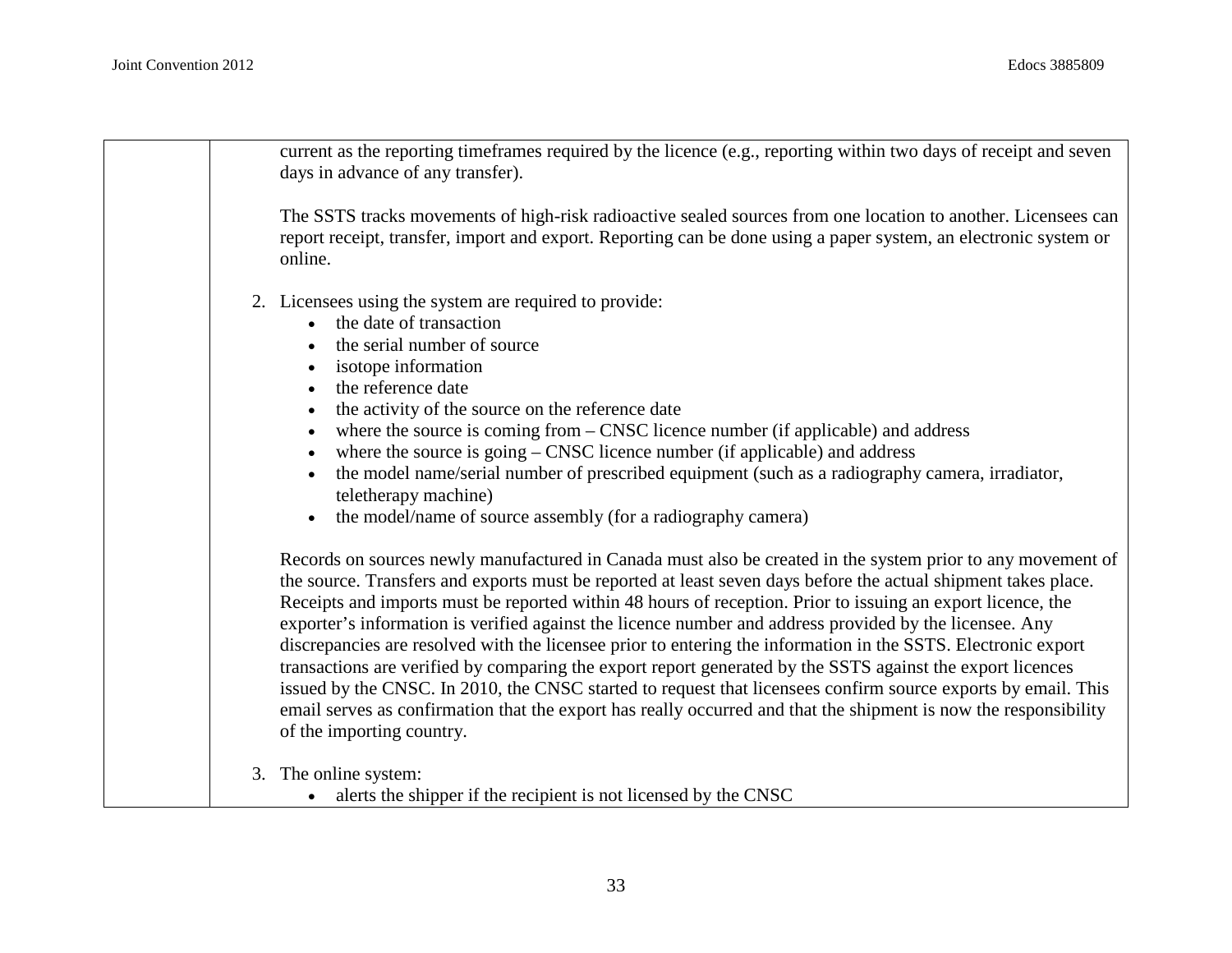| alerts the shipper if the receiving location is not authorized                                                                                                                                                                                                                                                                                                                                                                                                                                                                                                                                                                                                                                                                                                                                                                                                                                                                                                                                                                                                                              |
|---------------------------------------------------------------------------------------------------------------------------------------------------------------------------------------------------------------------------------------------------------------------------------------------------------------------------------------------------------------------------------------------------------------------------------------------------------------------------------------------------------------------------------------------------------------------------------------------------------------------------------------------------------------------------------------------------------------------------------------------------------------------------------------------------------------------------------------------------------------------------------------------------------------------------------------------------------------------------------------------------------------------------------------------------------------------------------------------|
| helps the CNSC to monitor the possession and movement of sealed sources and to prevent any                                                                                                                                                                                                                                                                                                                                                                                                                                                                                                                                                                                                                                                                                                                                                                                                                                                                                                                                                                                                  |
| unauthorized possession of sources which could harm Canadians                                                                                                                                                                                                                                                                                                                                                                                                                                                                                                                                                                                                                                                                                                                                                                                                                                                                                                                                                                                                                               |
| The NSSR and SSTS are essential to the maintenance of the safety and security programs for high-risk sealed<br>sources. It is important for the CNSC to track and assist with the licensee's mitigation of all events involving<br>sealed sources. Current CNSC regulations require all licensees to immediately report lost or stolen nuclear<br>substances to the CNSC, with written descriptions of any actions taken or proposed for recovering the missing<br>material. When any high-risk or moderate-risk sealed sources are lost or stolen, the licensee must also work<br>with local police and other authorities, to inform the public and to obtain any required additional resources to<br>assist with the search and recovery. The CNSC investigates and follows up all events involving sealed sources,<br>to ensure the licensee is taking all necessary actions to mitigate the event. If an event involves the loss or theft<br>of a sealed source or radiation device, the CNSC informs national and international stakeholders, so they can<br>assist with the recovery. |
| 4. If a source is lost or stolen, the licensee is responsible for emergency response and must immediately report the<br>event to the CNSC. If the lost or stolen source is a Category 1–4 sealed source or is an open source exceeding<br>100 times the exemption quantity of that nuclear substance, the CNSC's Directorate of Nuclear Substance<br>Regulation (DNSR) notifies the following groups:<br>CNSC Nuclear Security Division (responsible for appropriately notifying the IAEA)<br>U.S. Nuclear Regulatory Commission (NRC)<br>$\bullet$<br>Transport Canada-CANUTEC<br>Canadian Steel Producers Association (CSPA)<br>Canadian Association of Recycling Industries (CARI)<br>Federal Provincial Territorial Radiation Protection Committee (FPTRPC)                                                                                                                                                                                                                                                                                                                             |
| The CNSC ensures that the licensee has taken all measures possible to get the source located and returned to its<br>secure storage location. The CNSC follows internal documented procedures and takes steps to ensure that the<br>licensee is mitigating the event and examining the root cause of the event. All events are documented in a<br>DNSR event database and tracked until the event is closed. The CNSC also provides assistance with<br>communications if a press release is deemed necessary to attempt to find a source. All lost and stolen sources                                                                                                                                                                                                                                                                                                                                                                                                                                                                                                                        |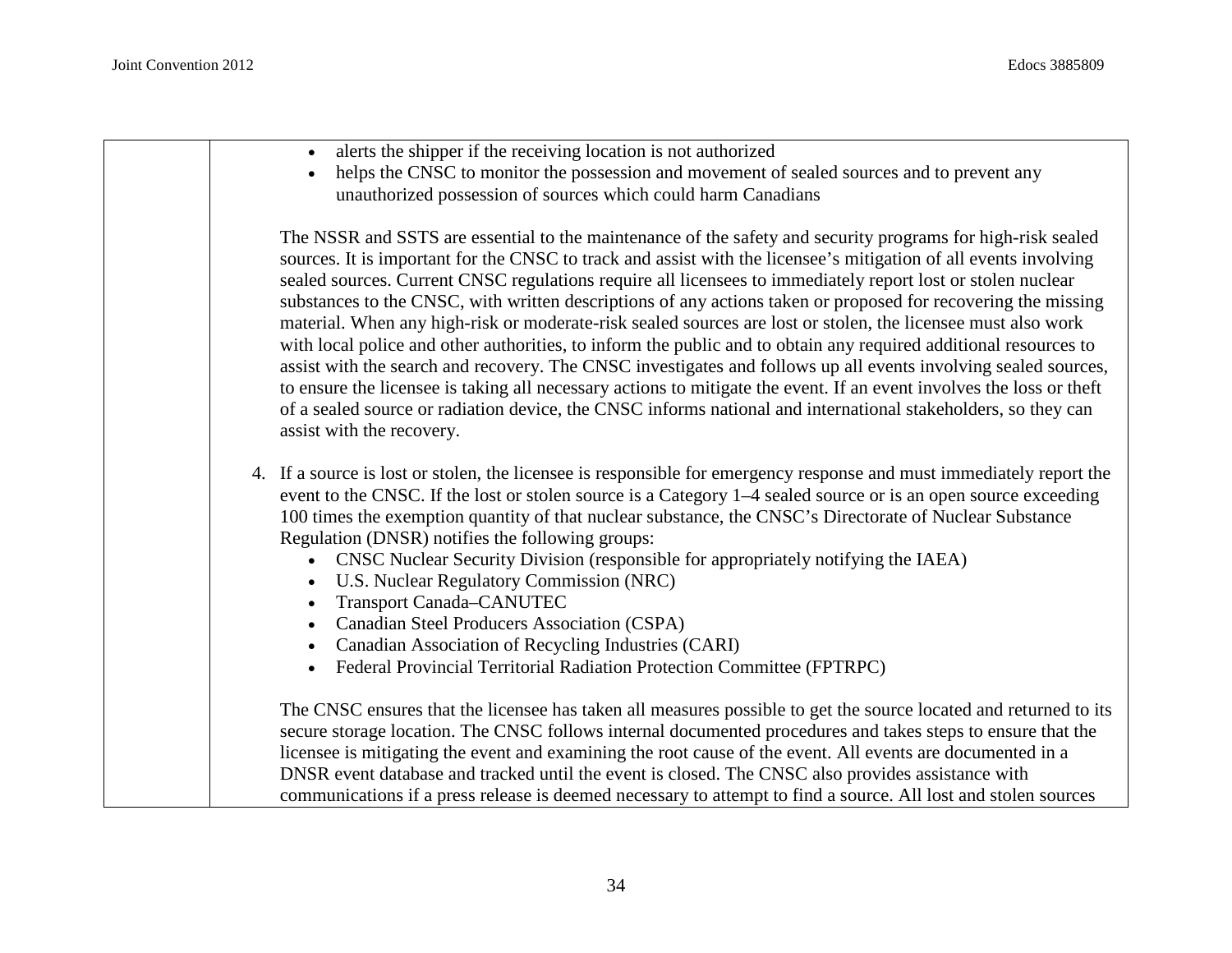|           | are published on the CNSC Web site in a lost/stolen/found report within three days of the event.                             |                                                                                                                                 |                               |
|-----------|------------------------------------------------------------------------------------------------------------------------------|---------------------------------------------------------------------------------------------------------------------------------|-------------------------------|
| Q. No. 46 | Country                                                                                                                      | Article                                                                                                                         | Ref. in National Report       |
|           | Hungary                                                                                                                      | Article 10                                                                                                                      | Section K.4.4.4, Page 115/116 |
| Question/ |                                                                                                                              | In the subsection K.4.4.4 (Funding of NWMO) it is mentioned that further development of the funding formula is                  |                               |
| Comment   |                                                                                                                              | planned. Will it address the problem of newly built nuclear power plant units, and if so, what are the main features of         |                               |
|           | the calculations?                                                                                                            |                                                                                                                                 |                               |
| Answer    | The funding formula, based partly on projections of spent fuel to be generated by each waste owner, allocates liabilities    |                                                                                                                                 |                               |
|           |                                                                                                                              | to each of the corporations for their portion of the estimated total cost. It identifies trust fund contributions by each spent |                               |
|           | fuel owner for their portion of the estimated total cost.                                                                    |                                                                                                                                 |                               |
|           |                                                                                                                              |                                                                                                                                 |                               |
|           |                                                                                                                              | Discussions were held with a number of stakeholders regarding the development of a funding formula that could apply             |                               |
|           |                                                                                                                              | to possible new radioactive-waste owners and spent fuel from new reactors. The results of the discussions are                   |                               |
|           | summarized below:                                                                                                            |                                                                                                                                 |                               |
|           | 1) The principles used in the approved funding formula are reasonable and should apply to new owners and new                 |                                                                                                                                 |                               |
|           | reactors.                                                                                                                    |                                                                                                                                 |                               |
|           | 2) Fixed and variable costs and investments made to date need to be considered in any new funding formula for                |                                                                                                                                 |                               |
|           | new owners and new reactors.                                                                                                 |                                                                                                                                 |                               |
|           | 3) The characteristics of new fuel types must be considered.                                                                 |                                                                                                                                 |                               |
|           | 4) The existing funding formula should be developed when specific circumstances are clear for new reactors and               |                                                                                                                                 |                               |
|           | new owners.<br>5) The changes in the funding formula for new owners of new reactors may be different from the changes for an |                                                                                                                                 |                               |
|           | existing owner with new reactors.                                                                                            |                                                                                                                                 |                               |
|           |                                                                                                                              |                                                                                                                                 |                               |
|           |                                                                                                                              | The above principles will be applied to specific circumstances related to new owners and new reactors when they arise.          |                               |
| Q. No. 47 | Country                                                                                                                      | Article                                                                                                                         | Ref. in National Report       |
|           | Hungary                                                                                                                      | Article 16                                                                                                                      | Section H.4, Page 93          |
| Question/ |                                                                                                                              | 16 decommissioned steam generators have been transported to Sweden, to process them and to recycle the clean steel              |                               |
| Comment   |                                                                                                                              | shell and reduce the volume of waste by 90 percent. The remaining contaminated steel will be sent back to Canada                |                               |
|           |                                                                                                                              | where it will be stored safely. The licence is valid for a period of one year from February 4, 2011 until February 3, 2012.     |                               |
|           | 1. What will the recycled steel be used for?                                                                                 |                                                                                                                                 |                               |
|           | 2. Where will the remaining steel be stored and how large is its activity?                                                   |                                                                                                                                 |                               |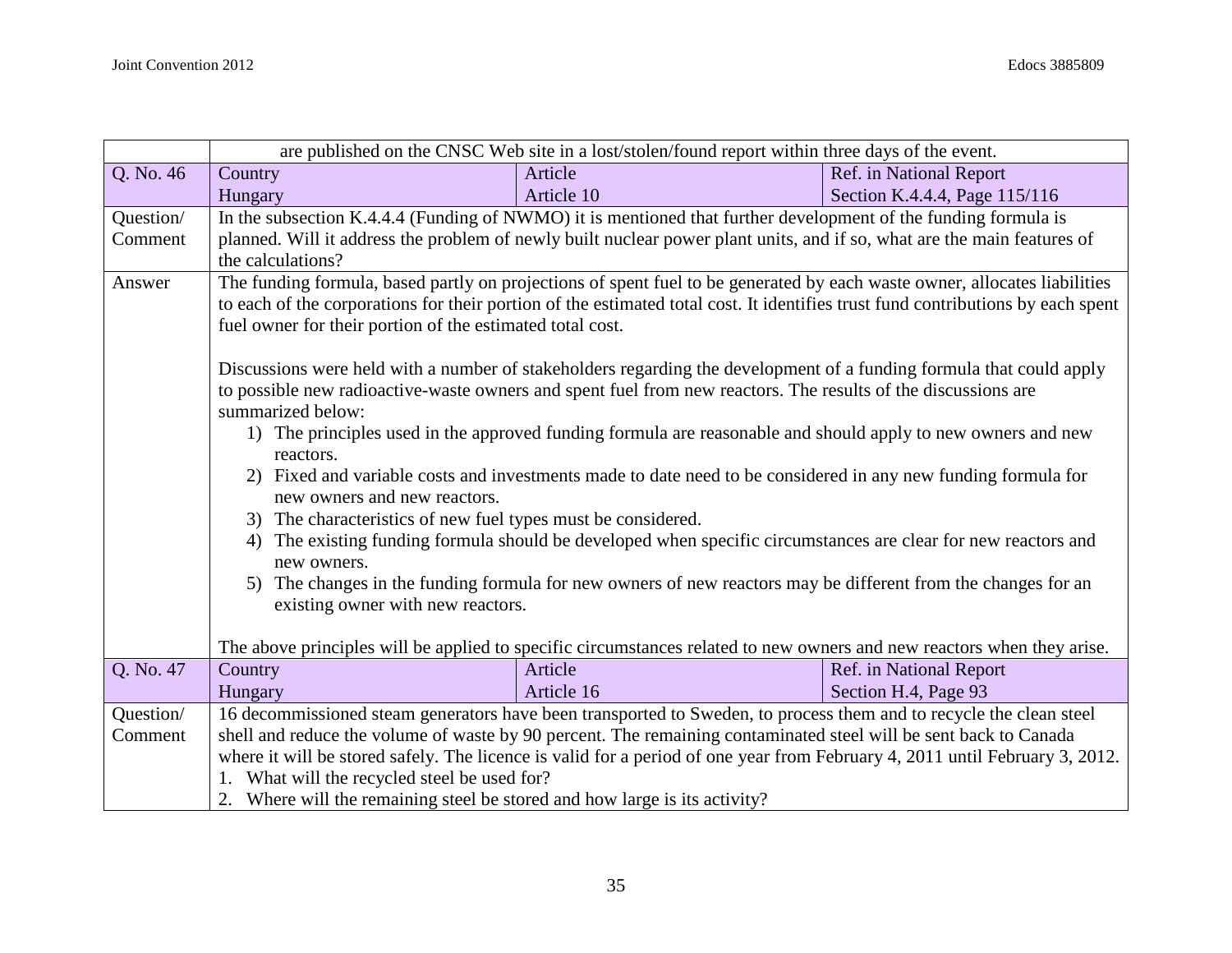| Answer               | After the CNSC authorized the shipment, Bruce Power delayed plans to ship the 16 steam generators to Sweden for<br>recycling so as to allow further discussion with First Nations, Métis and others seeking additional information. No date<br>was set for the shipment. The required licences to allow the shipment have since expired; Bruce Power will need to<br>reapply for new ones prior to any shipment.                                                                                                                                          |                                                                                                                      |                         |  |
|----------------------|-----------------------------------------------------------------------------------------------------------------------------------------------------------------------------------------------------------------------------------------------------------------------------------------------------------------------------------------------------------------------------------------------------------------------------------------------------------------------------------------------------------------------------------------------------------|----------------------------------------------------------------------------------------------------------------------|-------------------------|--|
|                      | 1. The recycled steel would have been released following the free-release procedure for metals originating from<br>the nuclear industry in accordance to the European Commission's RP89 section 3.1, which includes a final and<br>mandatory re-melt by contracted external foundries before the metal can enter the open market as raw material.<br>The re-melt, as stipulated by the recycling company, results in a metal concentration of maximum 10 percent<br>content of "previous nuclear" metal by co-melting with other non-nuclear metal scrap. |                                                                                                                      |                         |  |
|                      |                                                                                                                                                                                                                                                                                                                                                                                                                                                                                                                                                           | 2. The total activity of the radionuclides in the steam generators totals 3.67 TBq (as of June 2010, there will be   |                         |  |
|                      |                                                                                                                                                                                                                                                                                                                                                                                                                                                                                                                                                           | slightly less activity now due to decay). The plan was for the entire radionuclide inventory contained on the        |                         |  |
|                      | remaining steel waste that could not be decontaminated to be shipped back to Canada and stored at the Bruce<br>site in Ontario Power Generation's Western Waste Management Facility.                                                                                                                                                                                                                                                                                                                                                                      |                                                                                                                      |                         |  |
| Q. No. 48            | Ref. in National Report<br>Country<br>Article                                                                                                                                                                                                                                                                                                                                                                                                                                                                                                             |                                                                                                                      |                         |  |
|                      | Hungary                                                                                                                                                                                                                                                                                                                                                                                                                                                                                                                                                   | Article 26                                                                                                           | Section F.8, Page 74    |  |
| Question/<br>Comment | "In accordance with regulatory guide G-219, Decommissioning Planning for Licensed Activities, the CNSC requires<br>Class I facilities and uranium mines and mills licensees to keep decommissioning plans up to date throughout the<br>lifecycle of a licensed activity. The CNSC also requires licensees to prepare a preliminary decommissioning plan and<br>detailed decommissioning plan for approval."<br>What is the time period for updating the preliminary decommissioning plans?                                                                |                                                                                                                      |                         |  |
| Answer               |                                                                                                                                                                                                                                                                                                                                                                                                                                                                                                                                                           | The licensee must maintain a preliminary decommissioning plan that is reviewed and updated every five years, or in   |                         |  |
|                      |                                                                                                                                                                                                                                                                                                                                                                                                                                                                                                                                                           | light of operational experience and technological advances, or when requested by the Commission Tribunal or a person |                         |  |
|                      | authorized by the Commission Tribunal.                                                                                                                                                                                                                                                                                                                                                                                                                                                                                                                    |                                                                                                                      |                         |  |
| Q. No. 49            | Country                                                                                                                                                                                                                                                                                                                                                                                                                                                                                                                                                   | Article                                                                                                              | Ref. in National Report |  |
|                      | Hungary                                                                                                                                                                                                                                                                                                                                                                                                                                                                                                                                                   | Article 9                                                                                                            | Section G.2, Page 77    |  |
| Question/<br>Comment | "Each nuclear power plant in Canada has enough storage space to store all the spent fuel produced during the operating<br>life of the station."                                                                                                                                                                                                                                                                                                                                                                                                           |                                                                                                                      |                         |  |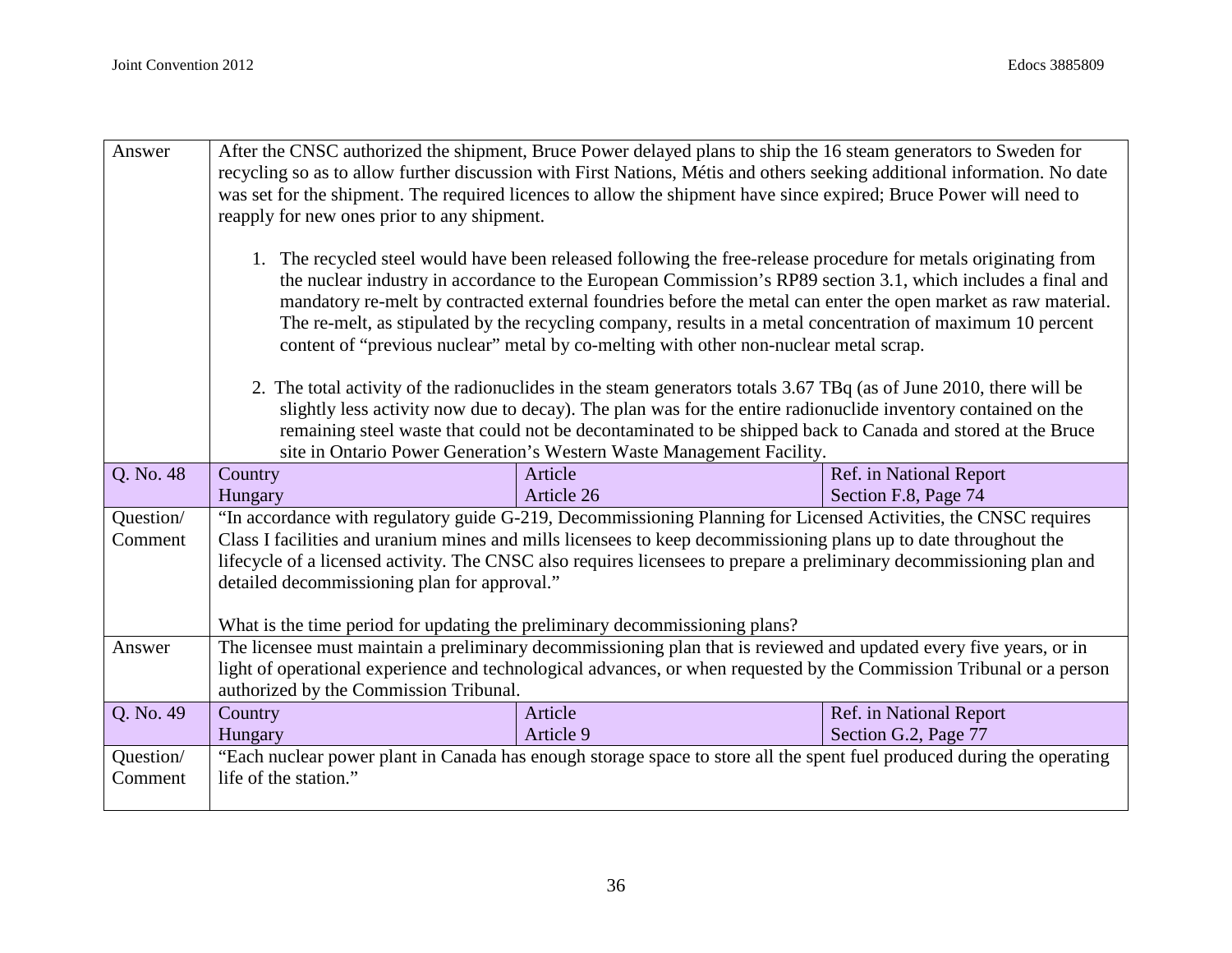|           |                                                                                                                                                                                                                                                                                                                                                                                                                                                 | Would the capacity of the storages be still sufficient in case of a future time extension of the NPPs?                                                                                                                                           |                         |
|-----------|-------------------------------------------------------------------------------------------------------------------------------------------------------------------------------------------------------------------------------------------------------------------------------------------------------------------------------------------------------------------------------------------------------------------------------------------------|--------------------------------------------------------------------------------------------------------------------------------------------------------------------------------------------------------------------------------------------------|-------------------------|
|           | <b>OPG</b><br>a)<br>b) NP Power<br>HQ<br>C)                                                                                                                                                                                                                                                                                                                                                                                                     |                                                                                                                                                                                                                                                  |                         |
| Answer    | Dry fuel storage facilities (Pickering Waste Management Facility, Darlington Waste Management Facility and<br>a)<br>Western Waste Management Facility) have sufficient storage space to accommodate all spent fuel produced at<br>their respective nuclear stations (including additional spent fuel arising from plant life extension). New<br>buildings are constructed as required to house all spent fuel produced from station operations. |                                                                                                                                                                                                                                                  |                         |
|           | facilities to be constructed as needed.                                                                                                                                                                                                                                                                                                                                                                                                         | b) As part of the life extension project at NB Power's Point Lepreau Nuclear Generating Station, future onsite<br>spent fuel storage capacity was addressed by preparing and licensing additional space to allow used fuel storage               |                         |
|           | c) Hydro-Québec currently operates nine MACSTOR modules, which are sufficient to meet current spent fuel<br>storage requirements.                                                                                                                                                                                                                                                                                                               |                                                                                                                                                                                                                                                  |                         |
|           |                                                                                                                                                                                                                                                                                                                                                                                                                                                 | Hydro-Québec is authorized to construct and operate an additional 11 MACSTOR modules which would be<br>sufficient to meet spent fuel storage requirements for the reactor's operating life.                                                      |                         |
| Q. No. 50 | Country                                                                                                                                                                                                                                                                                                                                                                                                                                         | Article                                                                                                                                                                                                                                          | Ref. in National Report |
|           | Hungary                                                                                                                                                                                                                                                                                                                                                                                                                                         | Article 9                                                                                                                                                                                                                                        | Section G.6, Page 79    |
| Question/ |                                                                                                                                                                                                                                                                                                                                                                                                                                                 | "Dry storage facilities are licensed for a limited period. Licences issued by the CNSC are generally valid for a five-to                                                                                                                         |                         |
| Comment   |                                                                                                                                                                                                                                                                                                                                                                                                                                                 | 10-year period. At the time of licence renewal, the CNSC examines the operational performance of the dry storage<br>facility to determine whether it can continue to operate safely for another licensing term; again, typically for a five-year |                         |
|           | period."                                                                                                                                                                                                                                                                                                                                                                                                                                        |                                                                                                                                                                                                                                                  |                         |
|           |                                                                                                                                                                                                                                                                                                                                                                                                                                                 |                                                                                                                                                                                                                                                  |                         |
| Answer    | What are the main steps of the CNSCs licensing process?                                                                                                                                                                                                                                                                                                                                                                                         | All licences are issued after a case-specific evaluation. At the CNSC, staff from the licensing division has the primary                                                                                                                         |                         |
|           |                                                                                                                                                                                                                                                                                                                                                                                                                                                 | responsibility for making sure that all appropriate reviews are conducted. The licensing division make use of technical                                                                                                                          |                         |
|           |                                                                                                                                                                                                                                                                                                                                                                                                                                                 | support divisions within the CNSC to conduct the review of safety documentation. This documentation is assessed and                                                                                                                              |                         |
|           |                                                                                                                                                                                                                                                                                                                                                                                                                                                 | compared against regulatory requirements, including federal and provincial legislation, national and international                                                                                                                               |                         |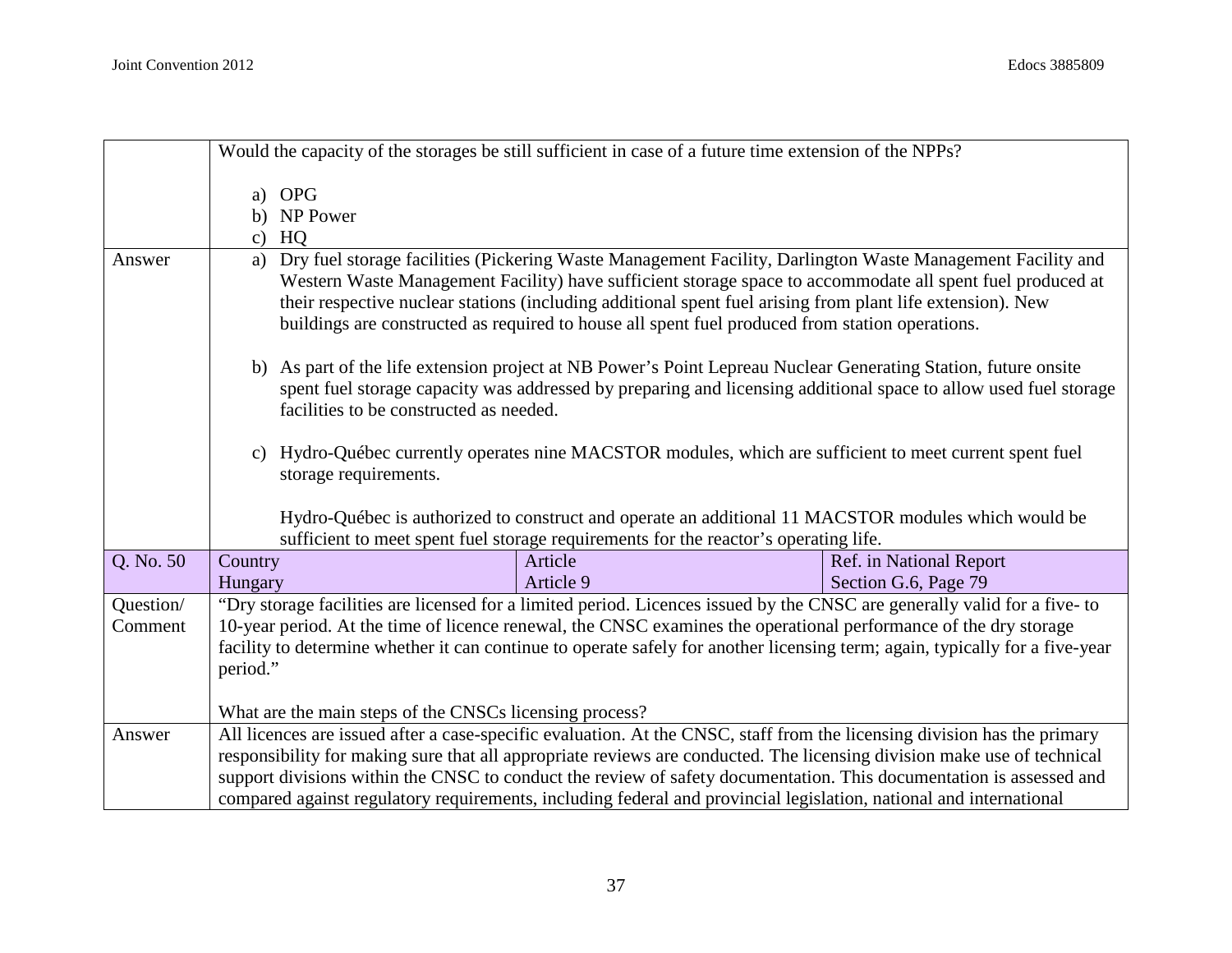standards, requirements, and best practices and guidance.

The licensing process begins when the CNSC receives an application. All new licence applications or amendments to existing licences require the approval of the Commission Tribunal or a person authorized by it – such as a CNSC designated officer. The Commission Tribunal is notified when an application that requires a decision from them has been filed.

The preparation of a licence application considers all regulatory criteria as defined by the *Nuclear Safety and Control Act,* relevant regulations, CNSC requirements and expectations, international and domestic standards, and applicable international obligations.

An assessment plan and a timeline are then developed for each individual application. The assessment plan identifies the scope and depth of the licensing technical assessment needed to evaluate the application. It takes historical licensing information, licensing experience, performance and compliance reports, and staff recommendations into account. During this stage, the CNSC undertakes a variety of technical assessments to ensure that each application complies with its corresponding regulatory requirements. This is a rigorous process – the scope and duration of each assessment will vary depending on the type of licence or certification requested. Peer reviews are sometimes used, when additional rigour is needed. The licensing technical assessment also considers all regulatory criteria as defined by the *Nuclear Safety and Control Act,* relevant regulations, CNSC requirements and expectations, international and domestic standards, and applicable international obligations.

At the end of this process, CNSC staff make a recommendation for a decision on the licence application, through an integrated assessment report. A recommended compliance plan for each licence is also developed, and the mitigation measures contained in the follow-up program, if applicable, are included in the licence.

This is the final step in the licensing process, during which all CNSC staff recommendations related to a licence application are reviewed and decided upon by either the Commission Tribunal or a person authorized by it.

When the decision is to be made by the Commission Tribunal, public hearings may be held to take into account the views, concerns and opinions of interested parties and intervenors. This is an important part of the process of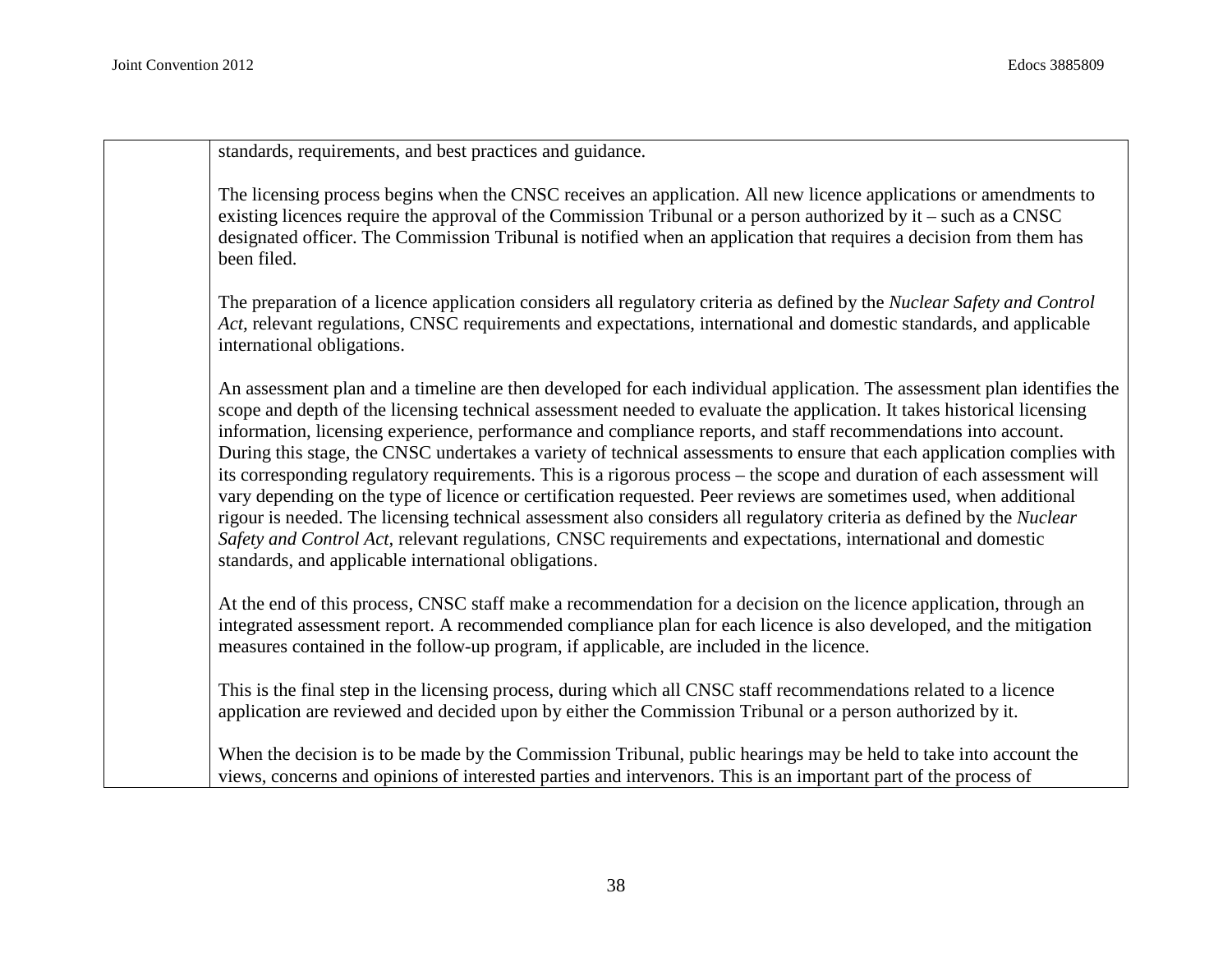|           | establishing regulatory policy, making licensing decisions and implementing programs.                                                                              |                                                                                                              |                            |
|-----------|--------------------------------------------------------------------------------------------------------------------------------------------------------------------|--------------------------------------------------------------------------------------------------------------|----------------------------|
|           | Whether it is made by the Tribunal or a person authorized by it, the decision is either a licence or a letter of refusal.                                          |                                                                                                              |                            |
| Q. No. 51 | Country                                                                                                                                                            | Article                                                                                                      | Ref. in National Report    |
|           | Hungary                                                                                                                                                            | Article 19                                                                                                   | Section E8.2.3, Page 57-58 |
| Question/ | In 2009, the CNSC requested an IAEA Integrated Regulatory Review Services (IRRS) mission to Canada.                                                                |                                                                                                              |                            |
| Comment   |                                                                                                                                                                    |                                                                                                              |                            |
|           | What was the recommendation of the IRRS mission which made Canada modernize the current regulatory framework                                                       |                                                                                                              |                            |
|           | with respect to the requirements for spent fuel and radioactive waste.                                                                                             |                                                                                                              |                            |
| Answer    |                                                                                                                                                                    | In the IRRS Mission Report, recommendation number 11 (R11) stated: "[the] CNSC should improve its regulatory |                            |
|           | framework including regulatory documents and guides with respect to radioactive waste management to ensure that                                                    |                                                                                                              |                            |
|           | radioactive waste is managed in a consistent manner."                                                                                                              |                                                                                                              |                            |
|           |                                                                                                                                                                    |                                                                                                              |                            |
|           | Further details on the CNSC's path forward are on page 58 of Canada's Fourth National Report.                                                                      |                                                                                                              |                            |
|           |                                                                                                                                                                    |                                                                                                              |                            |
|           | CNSC has also made the IRRS reports public. For example the IRRS 2009 Peer Review Report and CNSC's                                                                |                                                                                                              |                            |
|           | Management Response and follow up reports are publicly accessible from the CNSC Web site;<br>http://www.nuclearsafety.gc.ca/eng/about/international/irrt/index.cfm |                                                                                                              |                            |
| Q. No. 52 | Country                                                                                                                                                            | Article                                                                                                      | Ref. in National Report    |
|           | Hungary                                                                                                                                                            | Article 32                                                                                                   | Section B.7.2, Page 17     |
| Question/ | Please clarify the definition of long-lived and short-lived radioactive waste more exactly.                                                                        |                                                                                                              |                            |
| Comment   |                                                                                                                                                                    |                                                                                                              |                            |
| Answer    | It is up to each licensee to classify their own intermediate-level radioactive waste. However, long-lived intermediate-                                            |                                                                                                              |                            |
|           | level radioactive waste generally contains long-lived radionuclides that require isolation and containment for periods                                             |                                                                                                              |                            |
|           | beyond several hundred years.                                                                                                                                      |                                                                                                              |                            |
|           |                                                                                                                                                                    |                                                                                                              |                            |
|           | Examples of long-lived intermediate level radioactive waste:                                                                                                       |                                                                                                              |                            |
|           | spent moderator resin                                                                                                                                              |                                                                                                              |                            |
|           | spent heat transport resin                                                                                                                                         |                                                                                                              |                            |
|           | Examples of short-lived intermediate level radioactive waste:                                                                                                      |                                                                                                              |                            |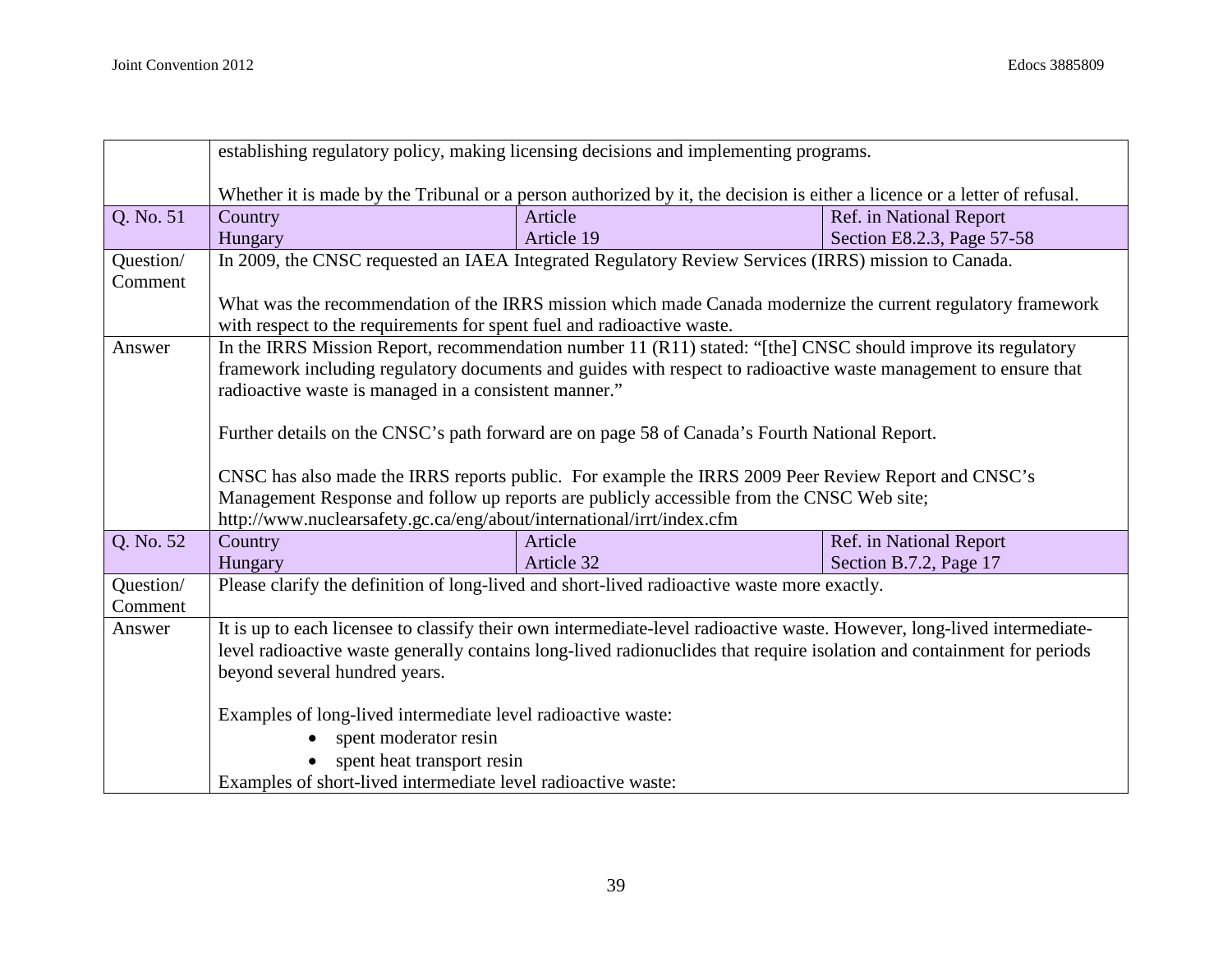|           | waste with a high cobalt-60 content                                                                                     |                                                                                                                            |                                                |
|-----------|-------------------------------------------------------------------------------------------------------------------------|----------------------------------------------------------------------------------------------------------------------------|------------------------------------------------|
|           | generic waste with a half-life of less than 30 years                                                                    |                                                                                                                            |                                                |
| Q. No. 53 | Country                                                                                                                 | Article                                                                                                                    | Ref. in National Report                        |
|           | Japan                                                                                                                   | Article 32                                                                                                                 | Section K.6.2.2, Page 125                      |
| Question/ | Section K.6.2.2 states that this equipment will crush the concrete to a form that permits final clearance and becomes a |                                                                                                                            |                                                |
| Comment   | valuable product suitable for reuse on site.                                                                            |                                                                                                                            |                                                |
|           | 1. Is the crushed concrete reused only on site?                                                                         |                                                                                                                            |                                                |
|           | 2. If so, could Canada provide an example(s) of things reused?                                                          |                                                                                                                            |                                                |
| Answer    | 1. Crushed concrete is reused only onsite at CRL.                                                                       |                                                                                                                            |                                                |
|           |                                                                                                                         |                                                                                                                            |                                                |
|           |                                                                                                                         | 2. For crushed concrete at CRL, the cleared concrete aggregates are used as a sub-base for roads and parking lots,         |                                                |
|           |                                                                                                                         | as reinforcement for embankments and, with further refinement, as top cover for roads. CRL has also cleared                |                                                |
|           |                                                                                                                         | and reused approximately 500 m <sup>3</sup> of crushed concrete to enhance the concrete lay-down area of its Waste         |                                                |
|           | Analysis Facility (WAF).                                                                                                |                                                                                                                            |                                                |
| Q. No. 54 | Country                                                                                                                 | Article                                                                                                                    | Ref. in National Report                        |
|           |                                                                                                                         |                                                                                                                            |                                                |
|           | Japan                                                                                                                   | Section 18                                                                                                                 | Section E.3.2, Page 44                         |
| Question/ |                                                                                                                         | Section E.3.2 states that there are two forms of clearance: unconditional and conditional clearance.                       |                                                |
| Comment   | Could Canada provide an example(s) of conditional clearance?                                                            |                                                                                                                            |                                                |
|           |                                                                                                                         | 2. Is clearance level for conditional clearance different from clearance levels set in BSS?                                |                                                |
| Answer    |                                                                                                                         | Conditional clearance applies to specified types of materials and disposition routes. As such, conditional clearance       |                                                |
|           |                                                                                                                         | levels are developed by licensees and submitted to the CNSC for review and approval. Submissions for conditional           |                                                |
|           |                                                                                                                         | clearance have been received by the CNSC, for example, for the managing, processing and disposal of low-level              |                                                |
|           |                                                                                                                         | radioactive hazardous wastes at appropriately licensed (by regulatory bodies other than the CNSC) hazardous waste          |                                                |
|           |                                                                                                                         | management and disposal facilities. In support of such requests, licensees submit a pathways analysis to prospectively     |                                                |
|           |                                                                                                                         | assess doses to workers and the public from cleared materials so that conditional clearance levels are established on the  |                                                |
|           |                                                                                                                         | same basis as that used in establishing exemption levels in the Basic Safety Standards. The conditional clearance levels   |                                                |
|           |                                                                                                                         | are therefore specific to each submission for specified types of materials and disposition paths. They are not the same as |                                                |
|           | those set out in the 2011 BSS.                                                                                          |                                                                                                                            |                                                |
| Q. No. 55 | Country<br>Korea                                                                                                        | Article<br>Article 28                                                                                                      | Ref. in National Report<br>Section J, Page 105 |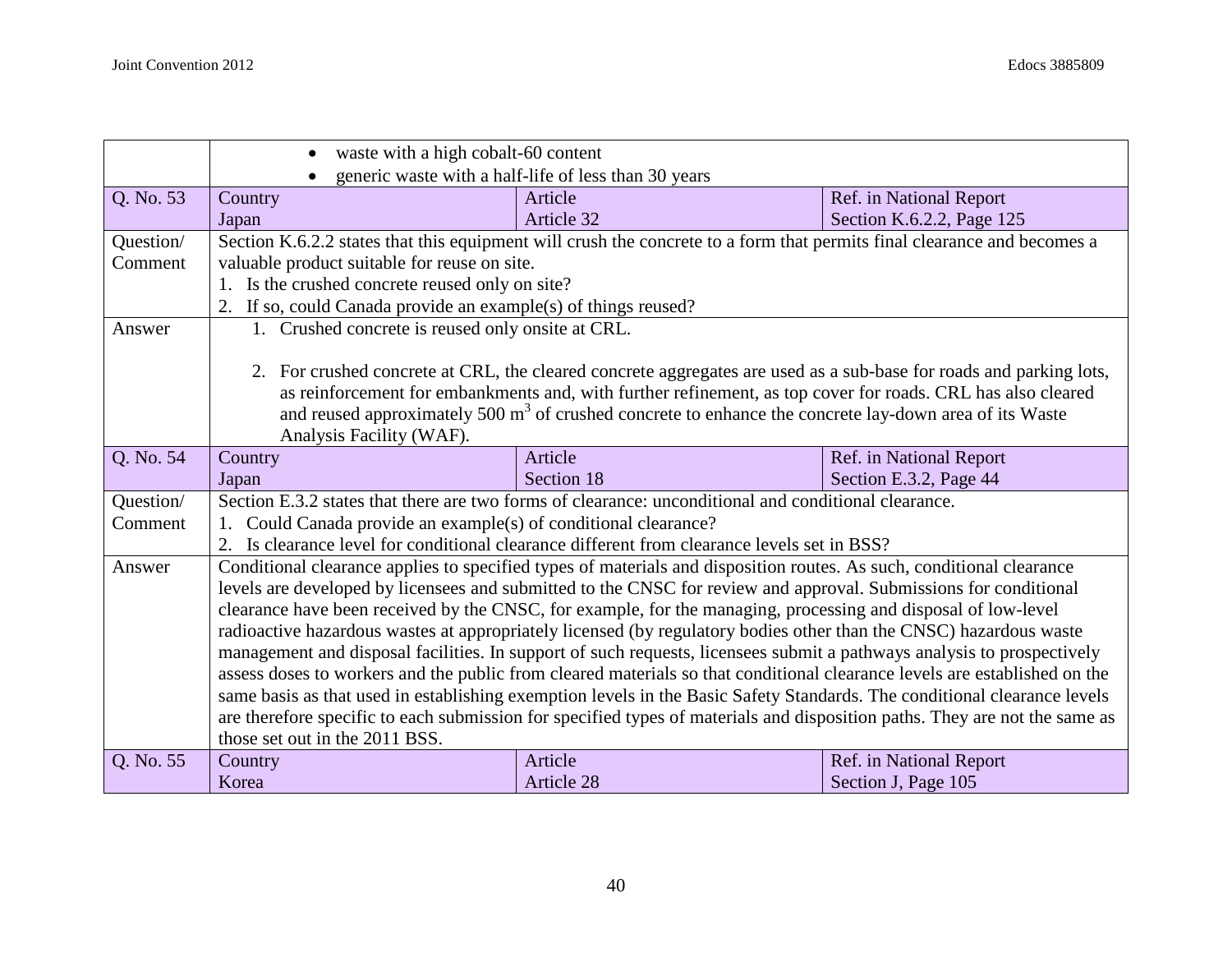| Question/ | Section J describes the storage facility for disused sealed sources.                                                                                                                                                                                                                                                                                                                                                                                                                                                                                                                                                                                                                                                                                                                                                                                                                                                                                                                                                                                          |                                                                                                               |                         |
|-----------|---------------------------------------------------------------------------------------------------------------------------------------------------------------------------------------------------------------------------------------------------------------------------------------------------------------------------------------------------------------------------------------------------------------------------------------------------------------------------------------------------------------------------------------------------------------------------------------------------------------------------------------------------------------------------------------------------------------------------------------------------------------------------------------------------------------------------------------------------------------------------------------------------------------------------------------------------------------------------------------------------------------------------------------------------------------|---------------------------------------------------------------------------------------------------------------|-------------------------|
| Comment   | What is the long-term management plan for disused sealed sources?                                                                                                                                                                                                                                                                                                                                                                                                                                                                                                                                                                                                                                                                                                                                                                                                                                                                                                                                                                                             |                                                                                                               |                         |
|           | nuclear utilization facilities?                                                                                                                                                                                                                                                                                                                                                                                                                                                                                                                                                                                                                                                                                                                                                                                                                                                                                                                                                                                                                               | Which organization is responsible for the management of radioactive wastes except for wastes generated from   |                         |
| Answer    | In Canada, there is no dedicated repository for disused sealed sources. There are several options for the<br>management of disused sealed sources, including the following: i) the disused sealed source is managed by the<br>owner in a dedicated waste management facility; ii) the disused sealed source is returned to the manufacturer<br>for long-term management; or iii) the sealed sources are transferred to CRL for management.<br>If a sealed source has decayed below its exemption quantity or its clearance levels – as identified in Schedule 1<br>and Schedule 2 of the NSRDR – it may also be released from CNSC regulatory control, under section 5.1 of the<br>NSRDR. In addition, if allowed under the licence, sealed sources may contain short-lived radionuclides that can<br>be stored for a decay period and subsequently allowed unconditional clearance. Although the sealed sources<br>may no longer be under CNSC regulatory control; persons must still follow applicable federal, provincial and/or<br>municipal regulations. |                                                                                                               |                         |
|           | The sealed sources with long-lived radionuclides will be managed with other low- and intermediate-level waste<br>in future long-term management facilities.<br>2. In accordance with the 1996 Government of Canada Policy Framework on Radioactive Waste, the owners are<br>responsible for developing and implementing solutions for managing their own radioactive waste. In addition,<br>radioactive waste owners are also responsible for all costs associated with safe and secure management of their<br>radioactive waste. In some cases, the owner of the disused source is known (e.g., the purchaser of the product),<br>while in other cases it may not be known. When there is no owner that can be held liable, the Government of<br>Canada takes on the responsibility for managing the radioactive waste.                                                                                                                                                                                                                                      |                                                                                                               |                         |
|           |                                                                                                                                                                                                                                                                                                                                                                                                                                                                                                                                                                                                                                                                                                                                                                                                                                                                                                                                                                                                                                                               |                                                                                                               |                         |
|           | discussed in the reply above.                                                                                                                                                                                                                                                                                                                                                                                                                                                                                                                                                                                                                                                                                                                                                                                                                                                                                                                                                                                                                                 | There is no dedicated storage facility for disused sealed sources in Canada. Current management practices are |                         |
| Q. No. 56 | Country                                                                                                                                                                                                                                                                                                                                                                                                                                                                                                                                                                                                                                                                                                                                                                                                                                                                                                                                                                                                                                                       | Article                                                                                                       | Ref. in National Report |
|           | Korea                                                                                                                                                                                                                                                                                                                                                                                                                                                                                                                                                                                                                                                                                                                                                                                                                                                                                                                                                                                                                                                         | Article 11                                                                                                    | Section H.4, Page 93    |
| Question/ | Section H.4 states that the steam generator replaced in the Bruce reactor will be transferred to Sweden for                                                                                                                                                                                                                                                                                                                                                                                                                                                                                                                                                                                                                                                                                                                                                                                                                                                                                                                                                   |                                                                                                               |                         |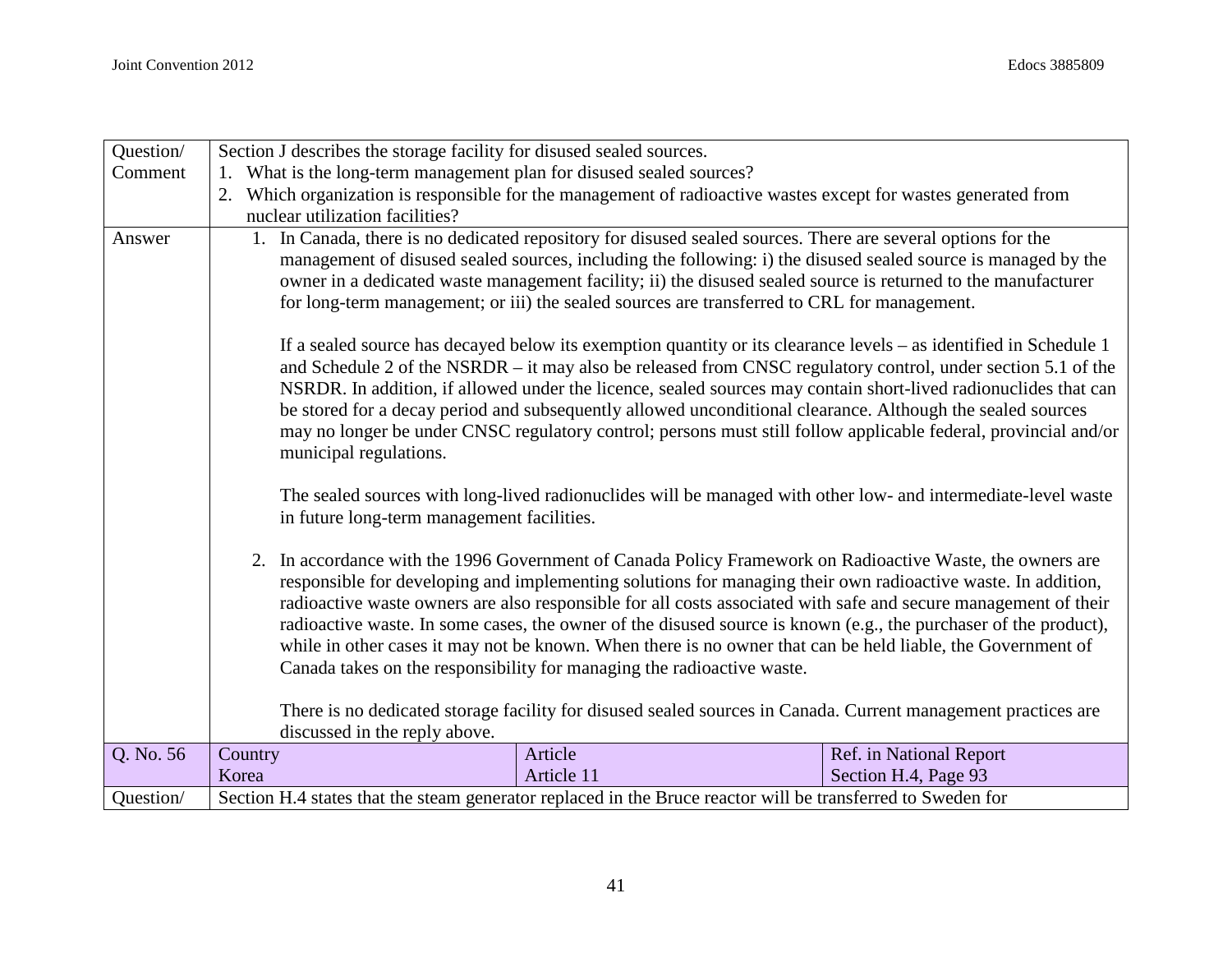| Comment | decontamination and decommissioning and some parts of them will be recycled and the contaminated part of them will                                                                                                                                                                                                                                                                                                                                                                                                                                                                                                                                                    |  |  |
|---------|-----------------------------------------------------------------------------------------------------------------------------------------------------------------------------------------------------------------------------------------------------------------------------------------------------------------------------------------------------------------------------------------------------------------------------------------------------------------------------------------------------------------------------------------------------------------------------------------------------------------------------------------------------------------------|--|--|
|         | be back to Canada.                                                                                                                                                                                                                                                                                                                                                                                                                                                                                                                                                                                                                                                    |  |  |
|         |                                                                                                                                                                                                                                                                                                                                                                                                                                                                                                                                                                                                                                                                       |  |  |
|         | What are the important safety considerations in relation to this?                                                                                                                                                                                                                                                                                                                                                                                                                                                                                                                                                                                                     |  |  |
| Answer  | The CNSC considers the processing of old steam generators to be an excellent application of the internationally<br>accepted and environmentally friendly "three R" principles of waste management: reduce, reuse and recycle.<br>The CNSC endorses implementation of the three R principles at Canadian nuclear facilities. It ensures that the<br>management of radioactive waste is carried out by following the highest standards for health, safety, security and<br>environmental protection.                                                                                                                                                                    |  |  |
|         | Radioactive waste minimization is a key principle in the CSA standard Management of Low- and Intermediate-level<br>Radioactive Waste, which specifically refers to the development of a waste management program to reduce the overall<br>volume of radioactive waste requiring long-term management.                                                                                                                                                                                                                                                                                                                                                                 |  |  |
|         | In Canada, the responsibility for ensuring safe transport of nuclear substances, including radioactive waste, is jointly<br>shared between the CNSC and Transport Canada. The CNSC issues transport licences for nuclear substances only once<br>it is convinced that the shipment will be completed safely, without posing risks to the health, safety and security of<br>Canadians and the environment.                                                                                                                                                                                                                                                             |  |  |
|         | In granting the licence to transport the steam generators to Sweden, the Commission Tribunal was satisfied that:<br>the risk to the health and safety of the public and the environment posed by the shipment was negligible<br>the potential environmental impacts of the proposed shipment were examined during an environmental review<br>$\bullet$<br>under the Nuclear Safety and Control Act<br>Packaging and Transport of Nuclear Substances Regulations requirements for a special arrangement were met<br>$\bullet$<br>or exceeded<br>the proponent would be taking all necessary precautions and was fully qualified to undertake the activity<br>$\bullet$ |  |  |
|         | The process described in the answer to question 47, would result in recycling the clean steel shell and reducing the<br>volume of waste by 90 percent. Read about the decision at<br>nuclearsafety.gc.ca/eng/mediacentre/releases/news_release.cfm?news_release_id=381                                                                                                                                                                                                                                                                                                                                                                                                |  |  |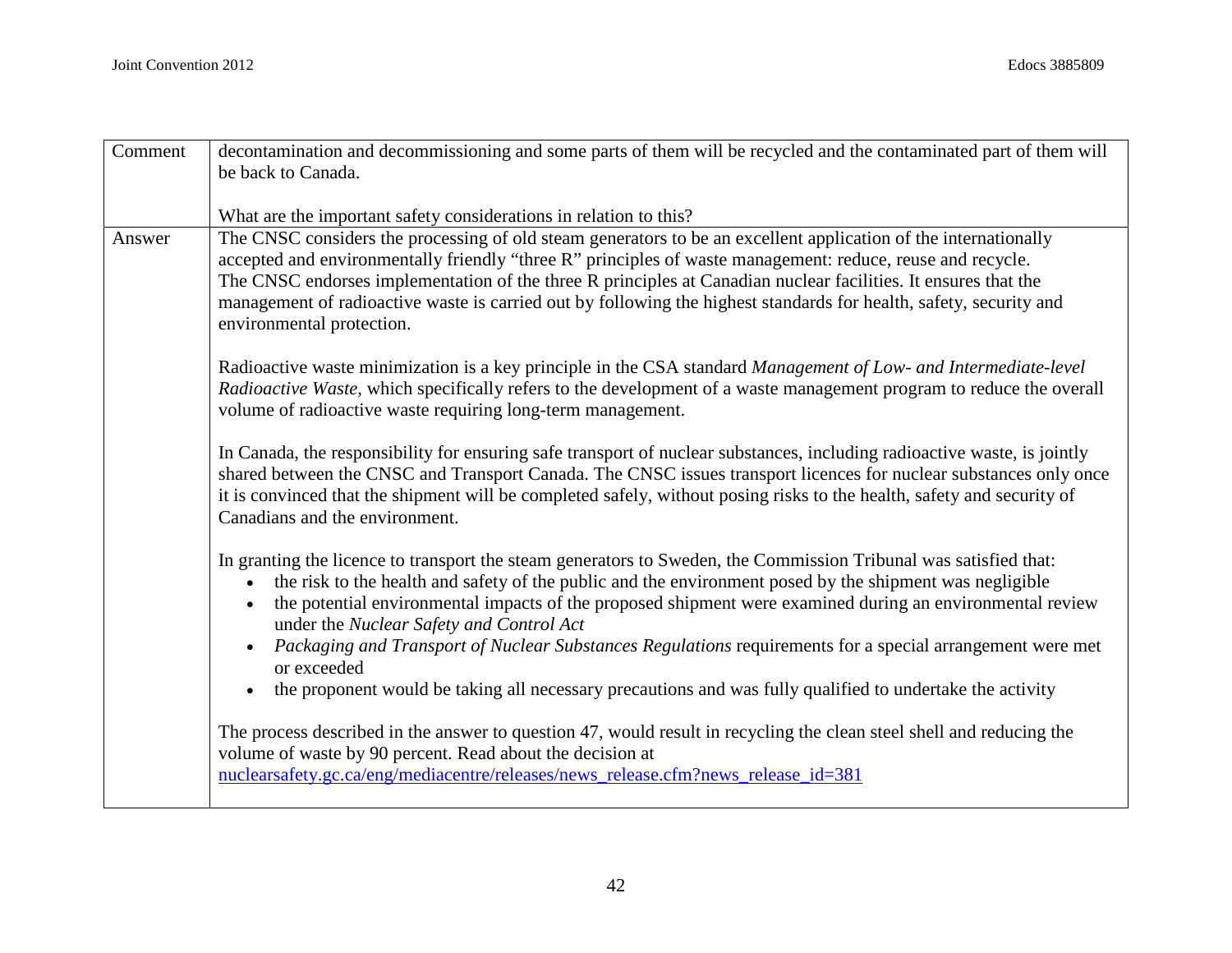|           | Note that the licence granted for this shipment expired on February 4, 2012, and Bruce Power did not re-apply. Please<br>see the reply to question 47 for Bruce Power's steps after the licence was issued. |                                                                                                                         |                         |
|-----------|-------------------------------------------------------------------------------------------------------------------------------------------------------------------------------------------------------------|-------------------------------------------------------------------------------------------------------------------------|-------------------------|
|           |                                                                                                                                                                                                             |                                                                                                                         |                         |
| Q. No. 57 | Country                                                                                                                                                                                                     | Article                                                                                                                 | Ref. in National Report |
|           | Korea                                                                                                                                                                                                       | Article 11                                                                                                              | Section H.4, Page 93    |
| Question/ | Section H.4 states that                                                                                                                                                                                     |                                                                                                                         |                         |
| Comment   | - Canadian licensees follow various forms of waste minimization, depending upon site and operational specifics.                                                                                             |                                                                                                                         |                         |
|           |                                                                                                                                                                                                             | - As an example, OPG is implementing a number of waste minimization activities. Specific initiatives include the        |                         |
|           | following: development of five-year radioactive waste minimization plan                                                                                                                                     |                                                                                                                         |                         |
|           |                                                                                                                                                                                                             | What are the plans of specific minimization, and what are the outcomes in each stage according to the minimization      |                         |
|           | plan?                                                                                                                                                                                                       |                                                                                                                         |                         |
| Answer    |                                                                                                                                                                                                             | The Pickering and Darlington Five-Year Solid Waste Minimization Plans (2011–2015) propose waste minimization            |                         |
|           |                                                                                                                                                                                                             | initiatives comparable to the ones stated in section H.4 page 93 of the 2011 National Report. These include:            |                         |
|           | establishment of a waste minimization culture                                                                                                                                                               |                                                                                                                         |                         |
|           | establishment of a clean zone area for de-packaging materials                                                                                                                                               |                                                                                                                         |                         |
|           | exclusion of unnecessary materials in zoned areas<br>$\bullet$                                                                                                                                              |                                                                                                                         |                         |
|           | use of reusable equipment and materials as much as possible                                                                                                                                                 |                                                                                                                         |                         |
|           |                                                                                                                                                                                                             |                                                                                                                         |                         |
|           | It has been shown that the amount of waste generated is proportional to the number of station outage days and the                                                                                           |                                                                                                                         |                         |
|           | amount of project work, a factor which is taken into account in setting targets. It has also been noted that as the station                                                                                 |                                                                                                                         |                         |
|           | ages, waste production increases. Waste reduction initiatives strive to counteract these factors.                                                                                                           |                                                                                                                         |                         |
|           |                                                                                                                                                                                                             | The implementation of washable Tyvek oversuits and overshoes in 2005 saw a significant decrease in the amount of        |                         |
|           | waste produced at both Pickering and Darlington.                                                                                                                                                            |                                                                                                                         |                         |
|           |                                                                                                                                                                                                             |                                                                                                                         |                         |
|           |                                                                                                                                                                                                             | Pickering and Darlington have improved their waste generation targets in recent years.                                  |                         |
| Q. No. 58 | Country                                                                                                                                                                                                     | Article                                                                                                                 | Ref. in National Report |
|           | Korea                                                                                                                                                                                                       | Article 5                                                                                                               | Section G.2, Page 77    |
| Question/ | Section G.2 states that                                                                                                                                                                                     |                                                                                                                         |                         |
| Comment   |                                                                                                                                                                                                             | - After several years in the bays – six to 10 years, depending on site-specific needs and organizational administrative |                         |
|           |                                                                                                                                                                                                             | controls – and when the associated heat generation has diminished, the spent fuel can be transferred to an onsite dry   |                         |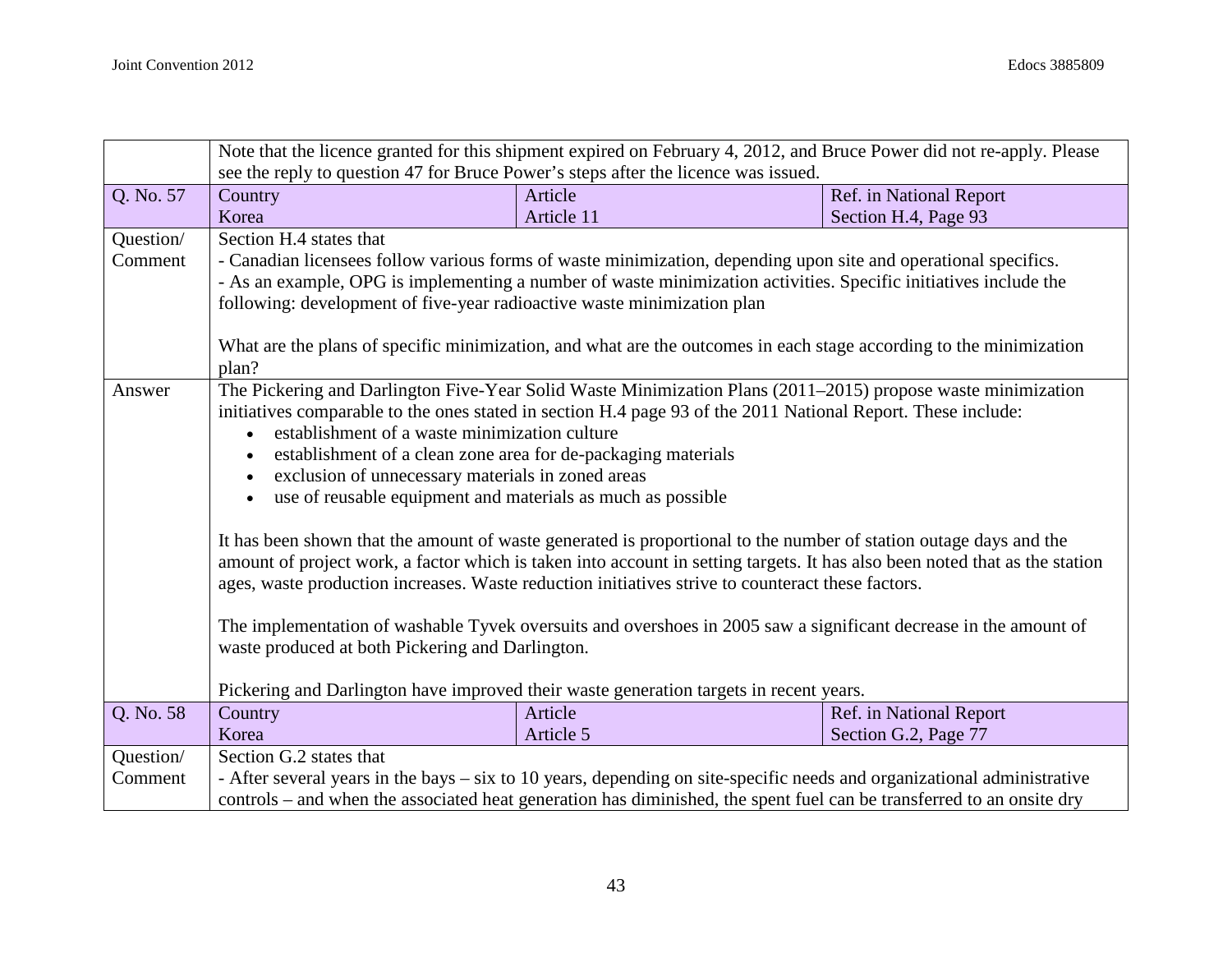|                      | storage facility.                                                                                                                                                                                                                                                                                                                                                                                                                                                               |                                                                                                                                                                                                                                                                                                                                                                                                                                                                                                                                                                                  |                                                 |
|----------------------|---------------------------------------------------------------------------------------------------------------------------------------------------------------------------------------------------------------------------------------------------------------------------------------------------------------------------------------------------------------------------------------------------------------------------------------------------------------------------------|----------------------------------------------------------------------------------------------------------------------------------------------------------------------------------------------------------------------------------------------------------------------------------------------------------------------------------------------------------------------------------------------------------------------------------------------------------------------------------------------------------------------------------------------------------------------------------|-------------------------------------------------|
|                      | Section G.6 states that<br>- The engineered structures, canisters, MACSTOR and OPG dry storage containers were originally designed for a 50-<br>year lifetime.<br>- Licenses issued by the CNSC are generally valid for a five- to 10-year period.<br>Does the license requirement quantitatively specify the minimum cooling period before the transfer?                                                                                                                       |                                                                                                                                                                                                                                                                                                                                                                                                                                                                                                                                                                                  |                                                 |
| Answer               | What are the safety evaluation items preponderantly reviewed during the renewal of the license?<br>1. The applicant must propose a minimum cooling period supported by a safety assessment. Once accepted by<br>CNSC staff, this minimum period becomes part of the licensing basis and a regulatory requirement in the<br>licence.                                                                                                                                             |                                                                                                                                                                                                                                                                                                                                                                                                                                                                                                                                                                                  |                                                 |
|                      |                                                                                                                                                                                                                                                                                                                                                                                                                                                                                 | 2. The safety areas reviewed during licence renewal include the management system, human performance<br>management, operating performance, safety analysis, physical design, fitness for service, radiation protection,<br>conventional health and safety, environmental protection, emergency management and fire protection, waste<br>management, security, safeguards, and packaging and transport.                                                                                                                                                                           |                                                 |
| Q. No. 59            | Country<br>Korea                                                                                                                                                                                                                                                                                                                                                                                                                                                                | Article<br>Article 26                                                                                                                                                                                                                                                                                                                                                                                                                                                                                                                                                            | Ref. in National Report<br>Section F.6, Page 74 |
| Question/<br>Comment | In the nuclear facilities decommissioning licensing process,<br>What is the regulatory standard for site release after the completion of decommissioning?<br>Is the participation of the public required in the decommissioning licensing process?<br>If the public participates in the process, how can they participate?<br>3.<br>What is the relationship between the termination of the facilities operation license and the approval of the<br>4.<br>decommissioning plan? |                                                                                                                                                                                                                                                                                                                                                                                                                                                                                                                                                                                  |                                                 |
| Answer               |                                                                                                                                                                                                                                                                                                                                                                                                                                                                                 | Typically, there are two end-state objectives associated with decommissioning; a) complete dismantlement and<br>restoration of grounds and b) decontamination of the structures and reuse of the structures for other purposes,<br>ones that do not need licensing. For a), this includes complete dismantlement of the facility and removal of all<br>prescribed information, materials and wastes (including conventional, hazardous and nuclear). With this<br>approach the grounds also have to be restored after structures have been removed to an environmentally stable, |                                                 |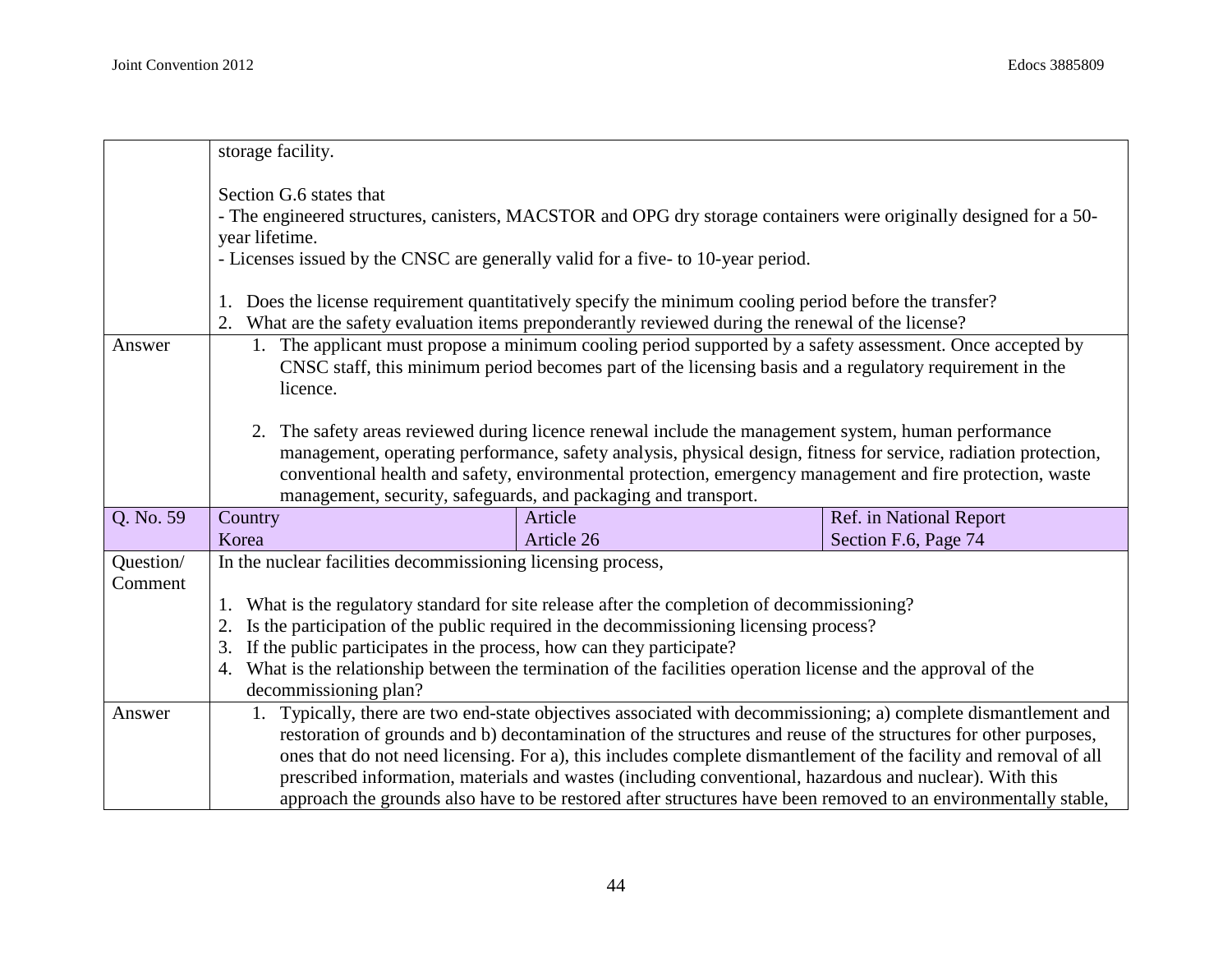uncontaminated state. For b), decommissioning entails complete removal of all prescribed information, materials and wastes, including conventional, hazardous and nuclear, from the structures. Any structures not dismantled have to be fully decontaminated to meet CNSC regulatory expectations to allow full, unrestricted use.

In both cases, any residual nuclear substances have to meet the CNSC's exempted or clearance levels established by the *Nuclear Substances and Radiation Devices Regulations* to allow for release from regulatory control. For non-nuclear contamination associated with the facility, other standards are adopted. These relate to hazardous wastes and other non-nuclear contamination (as set by agencies such as Environment Canada and Canada's provincial ministries of the environment). In addition, the licensee has to meet municipal requirements regarding release to sewage for any effluents associated with the decommissioning program. Subsurface contamination, including contaminated soils or contaminated groundwater plumes, also have to meet the CNSC's clearance criteria, prior to the site being released from regulatory control.

- 2. At the CNSC, major licensing decisions are made at public hearings. Public participation is not required, but it is invited as part of the public hearing process. For a decommissioning project, a public hearing would be required in relation to a decision on the environmental assessment for the project, and in the issuance of a decommissioning or abandonment licence. The environmental assessment process itself sets out expectations for public involvement and consultation prior to the initiation of the public hearing process.
- 3. During the public hearing process, members of the public have opportunities to receive copies of the hearing submissions, attend the hearing, provide written interventions (either positive or negative) to the Commission Tribunal and make an oral presentation during the hearing itself. All public hearings are transcripted, recorded and broadcast (Web cast) over the Internet.
- 4. When a licensee is anticipating the cessation of operations and the start of decommissioning at a nuclear facility, they apply for a decommissioning licence. Until such a licence is issued, decommissioning of the facility cannot start and the operating licence remains in effect. (Although the licensee does not need to operate the facility, they need to maintain all safety programs associated with the operating licence.) As part of the application for a decommissioning licence, the applicant has to submit a detailed decommissioning plan. This plan is evaluated by CNSC staff and only if the plan is found to be acceptable does the matter proceed to the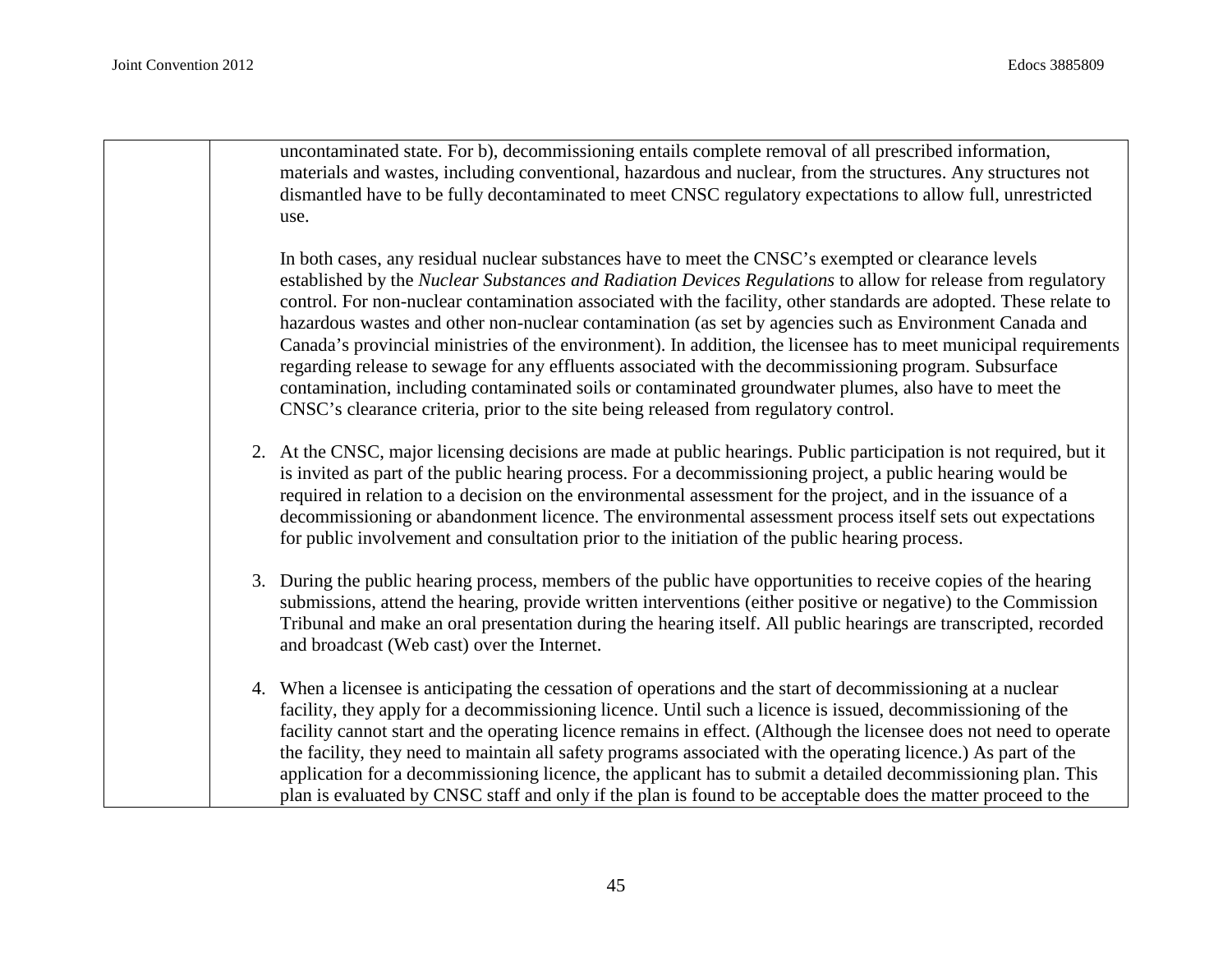|           | Commission Tribunal for a licensing decision on the issuance of a decommissioning licence. If a                     |                                                                                                                  |                         |  |
|-----------|---------------------------------------------------------------------------------------------------------------------|------------------------------------------------------------------------------------------------------------------|-------------------------|--|
|           | decommissioning licence is issued, the operating licence is also revoked (if required) in the same decision.        |                                                                                                                  |                         |  |
| Q. No. 60 | Country                                                                                                             | Article                                                                                                          | Ref. in National Report |  |
|           | Korea                                                                                                               | Article 32                                                                                                       | Section D.3, Page 31    |  |
| Question/ | Section D.3(Table D.4) states that "soil waste is stored in situ and consolidated storage".                         |                                                                                                                  |                         |  |
| Comment   |                                                                                                                     |                                                                                                                  |                         |  |
|           |                                                                                                                     | What is method for the soil waste stored in situ and consolidated storage?                                       |                         |  |
|           | 2.                                                                                                                  | What is the contaminated nuclide and the contamination level of the soil waste stored in each site?              |                         |  |
| Answer    |                                                                                                                     | 1. The method of in situ management (without or preceding removal) is characterization, delineation, and regular |                         |  |
|           |                                                                                                                     | inspection/monitoring. In some locations, fencing, intrusion barriers and signage may be added.                  |                         |  |
|           |                                                                                                                     |                                                                                                                  |                         |  |
|           |                                                                                                                     | Consolidated storage is monitored and maintained in engineered mounds or covered waste piles. Waste piles        |                         |  |
|           |                                                                                                                     | usually have an asphalt or high-density polyethylene (HDPE) base and a top cover of fabric, vinyl or HDPE.       |                         |  |
|           |                                                                                                                     | Engineered mounds have multi-layer top covers and may have a single base-delineating layer or a multi-layered    |                         |  |
|           |                                                                                                                     | fully engineered base. Both mounds and piles are inspected and monitored for deterioration, and waste or         |                         |  |
|           | emissions migration, on a regular basis.                                                                            |                                                                                                                  |                         |  |
|           |                                                                                                                     |                                                                                                                  |                         |  |
|           |                                                                                                                     |                                                                                                                  |                         |  |
|           | 2. The soil waste in situ and consolidated storage listed in table D.4 has nuclide contamination levels as follows: |                                                                                                                  |                         |  |
|           | a) Port Hope: Uranium-238 series with a total estimated activity of 29.5 GBq                                        |                                                                                                                  |                         |  |
|           | b) Welcome WMF: Uranium-238 series with typical concentrations for uranium of 6.3 mg/g and for Ra-226               |                                                                                                                  |                         |  |
|           |                                                                                                                     | of $310 Bq/g$                                                                                                    |                         |  |
|           |                                                                                                                     | c) Port Granby: Uranium-238 series with average concentrations for U-238 of 8.9 Bq/g and for Ra-226 of           |                         |  |
|           | 25.1 Bq/g                                                                                                           |                                                                                                                  |                         |  |
|           |                                                                                                                     | d) Northern Transportation Route: Uranium ore with average activity concentration of 0.2 Bq/g                    |                         |  |
|           |                                                                                                                     | e) Fort McMurray: Uranium ore with average activity concentration of 0.06 Bq/g                                   |                         |  |
|           |                                                                                                                     | f) Toronto area: Ra-226 with average activity concentration of $0.08$ Bq/g                                       |                         |  |
|           |                                                                                                                     | g) Chalk River Waste Management Area D: Co-57, Ra-226, Am-241, Nat-Th, Nat-U with a total estimated              |                         |  |
|           | activity of 22.2 GBq                                                                                                |                                                                                                                  |                         |  |
| Q. No. 61 | Country                                                                                                             | Article                                                                                                          | Ref. in National Report |  |
|           | France                                                                                                              | Article 32                                                                                                       | Section K, Page 113     |  |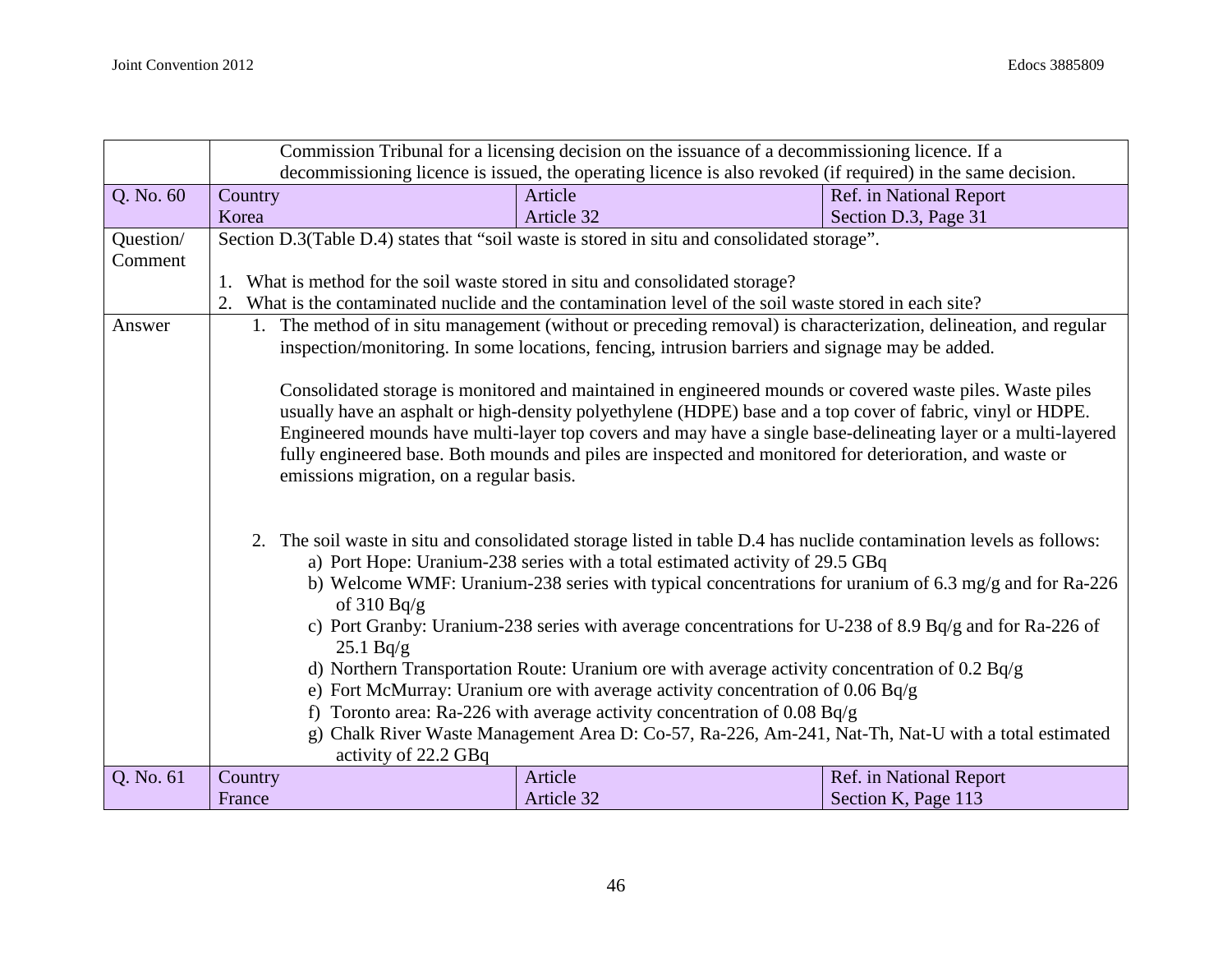| Question/ | It is mentioned that a number of studies are underway to better define the waste processing, treatment and long-term   |                                                                                                                           |                                  |  |
|-----------|------------------------------------------------------------------------------------------------------------------------|---------------------------------------------------------------------------------------------------------------------------|----------------------------------|--|
| Comment   | management facilities required to deal with the wide variety of legacy waste types at Atomic Energy of Canada Limited  |                                                                                                                           |                                  |  |
|           | (AECL) sites. This will help to define, for example, the volume reduction and waste immobilization technologies to be  |                                                                                                                           |                                  |  |
|           | used, the extent to which buried waste can be managed in place over the long term, and the available options for the   |                                                                                                                           |                                  |  |
|           | long-term management of the waste that needs to be recovered.                                                          |                                                                                                                           |                                  |  |
|           |                                                                                                                        |                                                                                                                           |                                  |  |
|           | Could Canada indicate if there is a deadline for submitting these studies?                                             |                                                                                                                           |                                  |  |
| Answer    |                                                                                                                        | At this time there is no definitive overall schedule. Technically feasible options are being identified and assessed at a |                                  |  |
|           |                                                                                                                        | high level during 2012 and 2013, but option selection will involve consultations with a wide range of stakeholders,       |                                  |  |
|           |                                                                                                                        | including the public, and no schedule has yet been set for this phase of the work. AECL is implementing decisions on      |                                  |  |
|           |                                                                                                                        | technologies for waste characterization, immobilizing legacy liquids and implementing environmental                       |                                  |  |
|           |                                                                                                                        | improvements/remediations, as required, to support health, safety and environmental objectives.                           |                                  |  |
| Q. No. 62 | Country                                                                                                                | Article                                                                                                                   | Ref. in National Report          |  |
|           | France                                                                                                                 | Article 26                                                                                                                | <b>Executive Summary, Page 2</b> |  |
|           |                                                                                                                        |                                                                                                                           | Section K, Page 122              |  |
| Question/ |                                                                                                                        | In 2011, the CNSC was notified of the completion of decommissioning activities at the Dalhousie University's              |                                  |  |
| Comment   | SLOWPOKE-2 Reactor (DUSR) facility and received an application for a Licence to Abandon.                               |                                                                                                                           |                                  |  |
|           |                                                                                                                        |                                                                                                                           |                                  |  |
|           | Could Canada clarify the link between the concepts of "abandonment" and of "conditional and unconditional              |                                                                                                                           |                                  |  |
|           | clearance"?                                                                                                            |                                                                                                                           |                                  |  |
| Answer    | Within the context of the NSCA and its regulations, "abandonment" of a nuclear facility means that it is released from |                                                                                                                           |                                  |  |
|           |                                                                                                                        | CNSC regulatory control and licensing. This can happen in only two situations. The first is when any residual nuclear     |                                  |  |
|           |                                                                                                                        | substances that remain on site are below conditional or unconditional clearance levels established by the NSCA and        |                                  |  |
|           |                                                                                                                        | defined through the Nuclear Substances and Radiation Devices Regulations (NSRDR). The other is when alternative           |                                  |  |
|           |                                                                                                                        | arrangements in place with other levels of government that ensure that the requirements of the NSCA and its regulations   |                                  |  |
|           |                                                                                                                        | are being met (administrative controls). With respect to Dalhousie University's SLOWPOKE-2 Reactor facility, after        |                                  |  |
|           |                                                                                                                        | decommissioning it met the conditional clearance levels established by the NSRDR.                                         |                                  |  |
| Q. No. 63 | Country                                                                                                                | Article                                                                                                                   | Ref. in National Report          |  |
|           | France                                                                                                                 | Article 9                                                                                                                 | Executive Summary, Page 2        |  |
|           |                                                                                                                        |                                                                                                                           | Section K, Page 122              |  |
| Question/ |                                                                                                                        | Canada's nuclear legacy liabilities comprise various facilities (mainly laboratories and shutdown prototype reactors)     |                                  |  |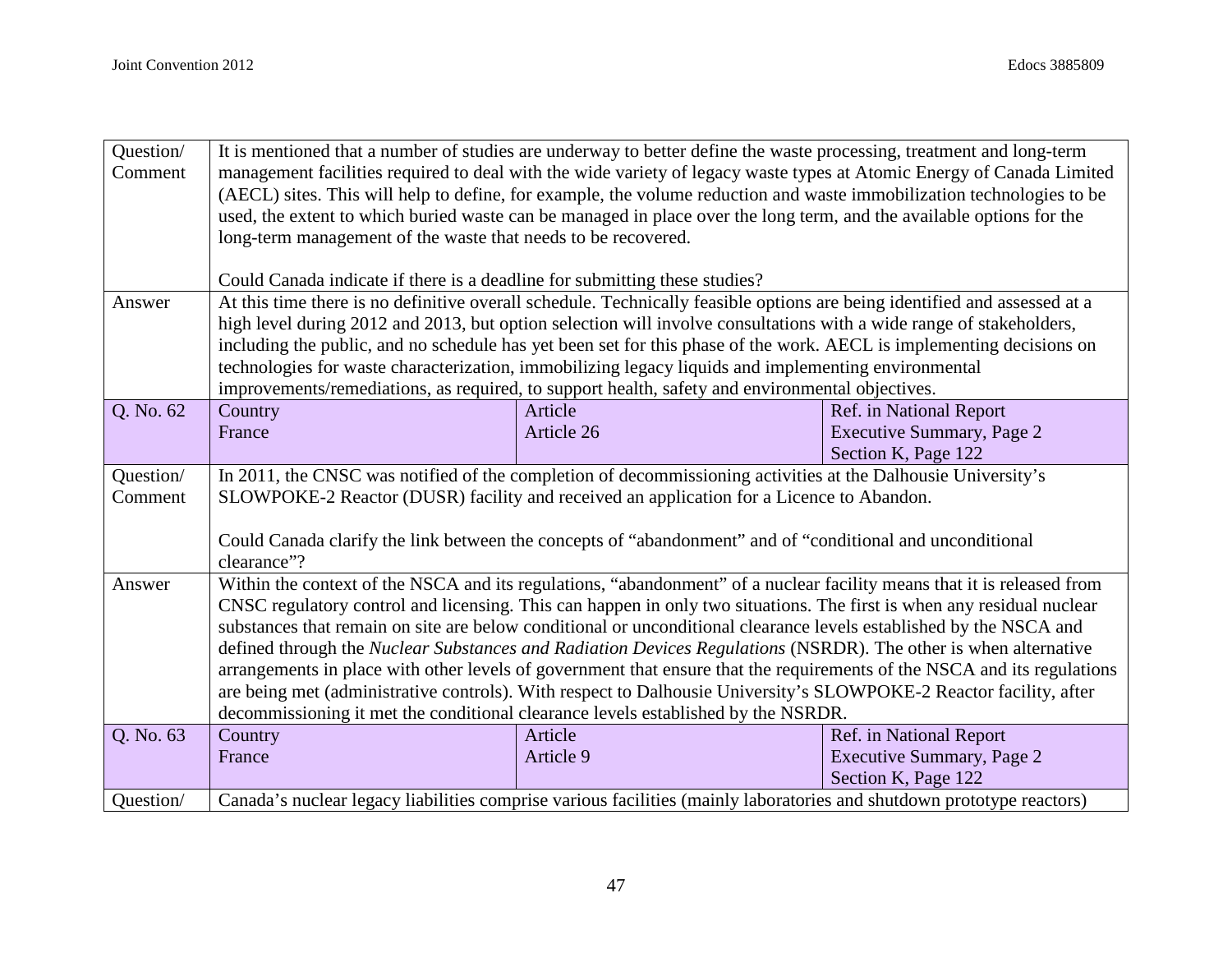| Comment | which are partially decommissioned and are currently in the long-term storage-with-surveillance phase of a deferred<br>decommissioning program. The storage-with-surveillance phase is currently envisaged to be 30 years or longer (a major<br>factor influencing the length of the phase is the availability of long-term waste management facilities).                                                                                                                                                                                                                                                                                                                                                                                                                                                                                                                                                                                                                                                                                                   |
|---------|-------------------------------------------------------------------------------------------------------------------------------------------------------------------------------------------------------------------------------------------------------------------------------------------------------------------------------------------------------------------------------------------------------------------------------------------------------------------------------------------------------------------------------------------------------------------------------------------------------------------------------------------------------------------------------------------------------------------------------------------------------------------------------------------------------------------------------------------------------------------------------------------------------------------------------------------------------------------------------------------------------------------------------------------------------------|
|         | 1. a) Could Canada provide further information concerning surveillance phase (environmental surveillance, leakage<br>detections, structural surveillance and inspections) and<br>b) specify the regulatory requirements?                                                                                                                                                                                                                                                                                                                                                                                                                                                                                                                                                                                                                                                                                                                                                                                                                                    |
|         | Could Canada indicate if any PSR of the facilities is required by regulation in force during this phase?<br>2.                                                                                                                                                                                                                                                                                                                                                                                                                                                                                                                                                                                                                                                                                                                                                                                                                                                                                                                                              |
| Answer  | 1. (a) AECL has several facilities currently in the storage-with-surveillance decommissioning phase, including the<br>Douglas Point (DP), Gentilly-1 (G-1), and Nuclear Power Demonstration (NPD) prototype reactors, and<br>research reactors and other nuclear facilities at AECL's sites. Within the scope of storage-with-surveillance,<br>inspection and maintenance programs are in effect, particularly for those safety-related systems such as<br>ventilation, fire protection, and security monitoring. Environmental surveillance ensures that radioactive<br>materials are contained within designated areas to prevent the release of contaminants to the public and<br>environment, and that releases and effluents are treated and monitored per the storage-with-surveillance plan.<br>This includes maintaining the structural integrity of the building and physical containment boundaries for<br>radioactive materials, monitoring groundwater, and removing accumulated water from sumps so that internal<br>structures are protected. |
|         | 1. (b) Regulatory requirements for nuclear facilities with an active inventory of $10^{15}$ Bq are listed under the Class I<br>Nuclear Facilities Regulations. Specifically, sections 3 and 6 of the Regulations describe the required programs,<br>which include, but are not limited to: community information program, decommissioning plan, operations<br>program, maintenance program, occupational health and safety program, quality assurance program, safety<br>analysis, emergency preparedness program, environmental protection program, environmental monitoring<br>program, radiation protection program, waste management program, security program and safeguards program.                                                                                                                                                                                                                                                                                                                                                                  |
|         | As an example, License Condition 4.3 of the Chalk River Laboratories (CRL) operating licence, NRTEOL-<br>01.00/2016 and criterion 4.3 (1) and (2) of the associated CRL Handbook (LCH) require AECL CRL (the<br>licensee) to undertake maintenance, monitoring and surveillance activities for nuclear facilities in storage-with-<br>surveillance state in accordance with documented plans and procedures.                                                                                                                                                                                                                                                                                                                                                                                                                                                                                                                                                                                                                                                |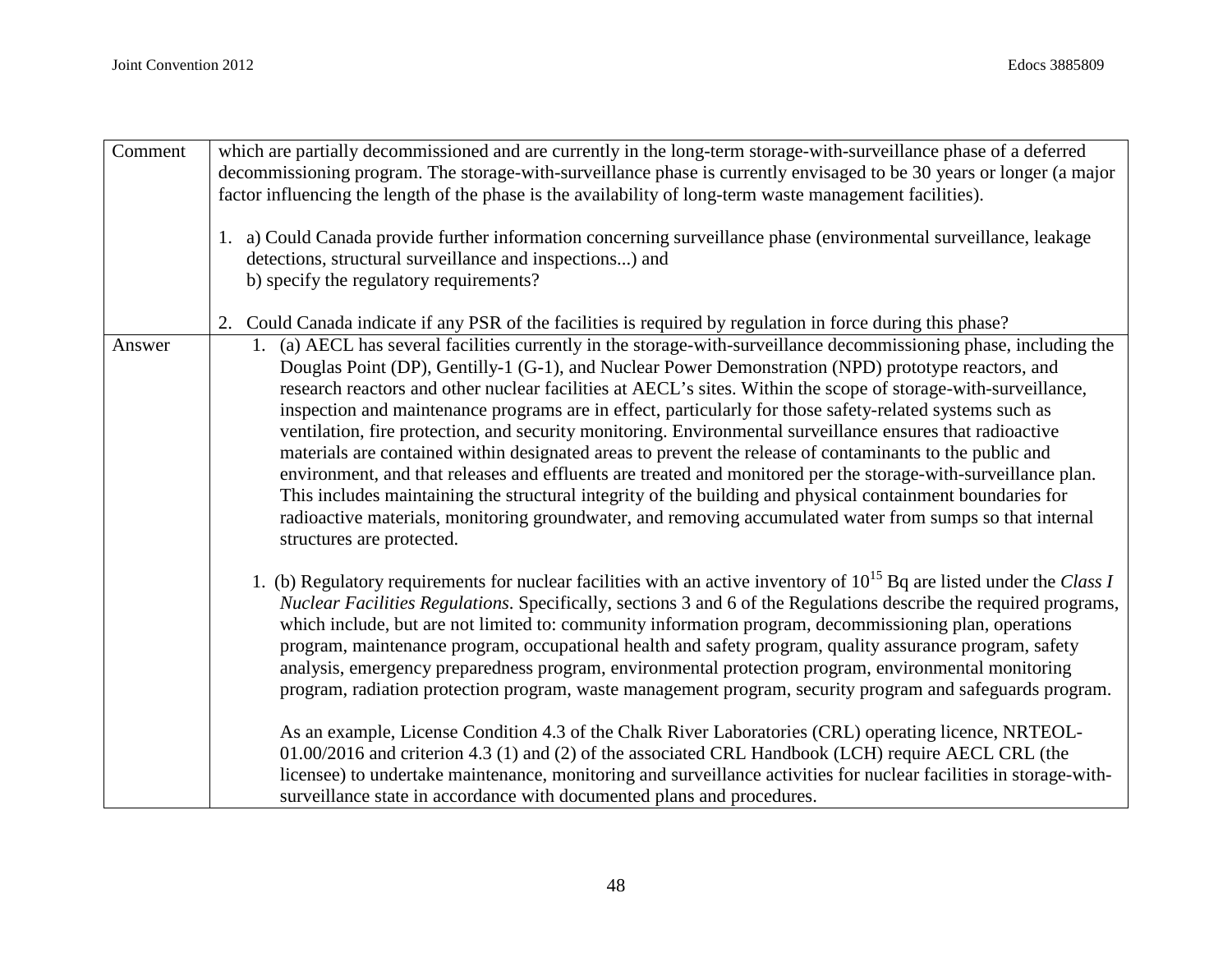|           | The CNSC document G-219, Decommissioning Planning for Licensed Activities, is the governing document<br>that provides guidance on the preparation of decommissioning plans for activities licensed by the CNSC.<br>Storage with surveillance is a planned stage during a decommissioning program. |                                                                                                                                                                                                                                                                                                                                                                                                                                                                                                                                                                                                                                                                                |  |                         |
|-----------|---------------------------------------------------------------------------------------------------------------------------------------------------------------------------------------------------------------------------------------------------------------------------------------------------|--------------------------------------------------------------------------------------------------------------------------------------------------------------------------------------------------------------------------------------------------------------------------------------------------------------------------------------------------------------------------------------------------------------------------------------------------------------------------------------------------------------------------------------------------------------------------------------------------------------------------------------------------------------------------------|--|-------------------------|
|           |                                                                                                                                                                                                                                                                                                   | The storage-with-surveillance plans must be accepted by the Commission Tribunal or a person authorized by it<br>before the facility is transitioned to a storage-with-surveillance state.                                                                                                                                                                                                                                                                                                                                                                                                                                                                                      |  |                         |
|           |                                                                                                                                                                                                                                                                                                   | During the storage-with-surveillance phase (SWS), also License Condition 4.3 of the CRL operating licence,<br>NRTEOL-01.00/2016 and criterion 4.3 (1) 6 of the associated CRL Handbook require the licensee to perform<br>care, maintenance, inspections, testing and surveillance activities as documented in the storage-with-<br>surveillance plans which should contain as a minimum:                                                                                                                                                                                                                                                                                      |  |                         |
|           |                                                                                                                                                                                                                                                                                                   | a) a description of the process of transitioning the facility from an operational state to a safe-storage<br>state<br>b) provisions for care and maintenance during the safe-storage state                                                                                                                                                                                                                                                                                                                                                                                                                                                                                     |  |                         |
|           |                                                                                                                                                                                                                                                                                                   | c) provisions for inspections, testing and surveillance during the safe-storage state                                                                                                                                                                                                                                                                                                                                                                                                                                                                                                                                                                                          |  |                         |
|           | 2. Canadian regulations associated with the NSCA do not specifically require periodic safety reviews. However, it<br>is expected that the documentation supporting a licence is provided at the time of a licence application or<br>updated at the time of licence renewal.                       |                                                                                                                                                                                                                                                                                                                                                                                                                                                                                                                                                                                                                                                                                |  |                         |
|           |                                                                                                                                                                                                                                                                                                   | For AECL CRL, there is no licence condition in the CRL Licence and associated LCH that explicitly requires<br>AECL/CRL to undertake periodic safety reviews for facilities under the SWS phase. However, section 10 of the<br>CRL Handbook identifies environmental protection requirements for AECL CRL facilities in general, with the<br>objective of protecting the environment and the health and safety of persons by taking all reasonable<br>precautions, including identifying, controlling and monitoring the release of radioactive and/or hazardous<br>substances to the environment. AECL CRL must also report unplanned events taking place at the CRL site, and |  |                         |
|           |                                                                                                                                                                                                                                                                                                   | appendix H of the CRL LCH explains these requirements. The CNSC regulatory document S-296, Developing<br>Environmental Protection Policies, Programs and Procedures at Class I Nuclear Facilities and Uranium Mines<br>and Mills, requires the licensee to establish adequate provisions for the protection of the environment.                                                                                                                                                                                                                                                                                                                                                |  |                         |
| Q. No. 64 | Country                                                                                                                                                                                                                                                                                           | Article                                                                                                                                                                                                                                                                                                                                                                                                                                                                                                                                                                                                                                                                        |  | Ref. in National Report |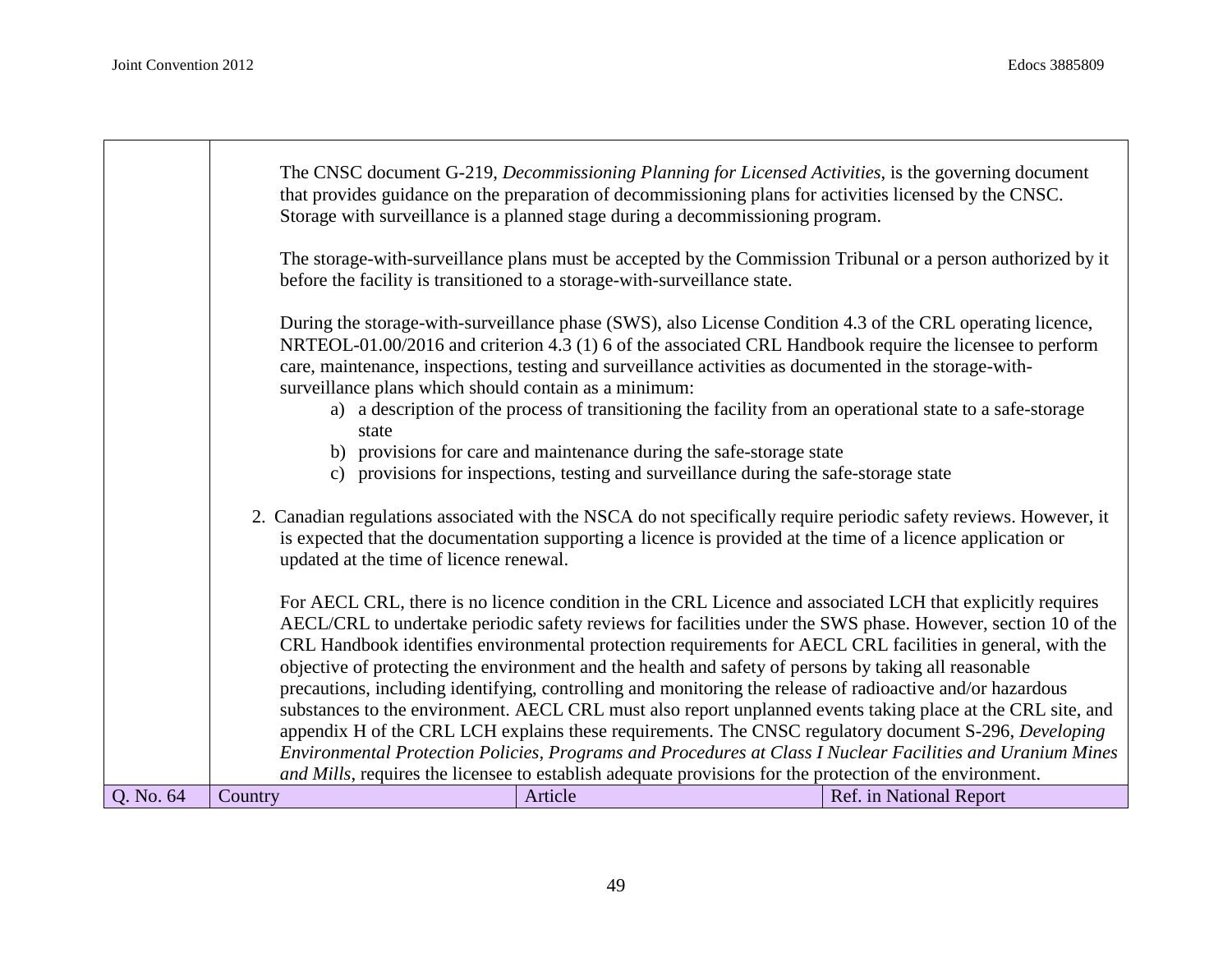|                      | France                                                                                                                                                                                                                                                                                                                                                                                                                                                                                                                                                                                                                                                                                   | Article 32                                                                                                                                                                                                                                                                                                                                                                                                                                                                                                                                   | Executive Summary, Page 1 |
|----------------------|------------------------------------------------------------------------------------------------------------------------------------------------------------------------------------------------------------------------------------------------------------------------------------------------------------------------------------------------------------------------------------------------------------------------------------------------------------------------------------------------------------------------------------------------------------------------------------------------------------------------------------------------------------------------------------------|----------------------------------------------------------------------------------------------------------------------------------------------------------------------------------------------------------------------------------------------------------------------------------------------------------------------------------------------------------------------------------------------------------------------------------------------------------------------------------------------------------------------------------------------|---------------------------|
|                      |                                                                                                                                                                                                                                                                                                                                                                                                                                                                                                                                                                                                                                                                                          |                                                                                                                                                                                                                                                                                                                                                                                                                                                                                                                                              | Section K, Page 122       |
| Question/<br>Comment | In the Executive Summary, it is mentioned that in implementing the APM program, an important focus will be to build<br>relationships with communities and regions potentially interested in, or affected by the APM site selection process for<br>the deep geological repository for spent fuel and the transportation of spent fuel. The organization regarding<br>consultation, information and participation of the public in site selection process is described in the Report, and notably<br>in Section K.<br>Could Canada explain how the transportation of spent fuel is taken into account in this step?                                                                        |                                                                                                                                                                                                                                                                                                                                                                                                                                                                                                                                              |                           |
| Answer               | Transportation is an important consideration in the site selection process. For a site to be considered technically safe, a<br>transportation route must be identified, or be capable of development, by which used nuclear fuel can safely and<br>securely be transported to the site from wherever it is currently stored. Social considerations are also important in terms<br>of identifying and assessing effects of transportation on community well-being.<br>Various activities are in progress and being planned for addressing transportation:<br>The NWMO is engaging early with regulatory authorities to understand safety and security requirements for<br>transportation. |                                                                                                                                                                                                                                                                                                                                                                                                                                                                                                                                              |                           |
|                      | The NWMO has established a transportation working group with federal/provincial government departments with<br>transportation responsibilities, to allow for advance planning on public communications and ensure coordination in<br>roles and responsibilities.                                                                                                                                                                                                                                                                                                                                                                                                                         |                                                                                                                                                                                                                                                                                                                                                                                                                                                                                                                                              |                           |
|                      | $\overline{a}$                                                                                                                                                                                                                                                                                                                                                                                                                                                                                                                                                                                                                                                                           | Additional transportation communications materials for the public are under development. In 2012, a new booklet<br>on transportation will be developed. Opportunities to expand transportation DVDs will be explored.                                                                                                                                                                                                                                                                                                                        |                           |
|                      | Transportation will be featured in new series of "Ask the NWMO" columns issued in local and regional papers in<br>÷,<br>areas where communities have entered the siting process.                                                                                                                                                                                                                                                                                                                                                                                                                                                                                                         |                                                                                                                                                                                                                                                                                                                                                                                                                                                                                                                                              |                           |
|                      | Best practices from other jurisdictions will continue to be monitored.<br>$\overline{\phantom{0}}$                                                                                                                                                                                                                                                                                                                                                                                                                                                                                                                                                                                       |                                                                                                                                                                                                                                                                                                                                                                                                                                                                                                                                              |                           |
|                      | At the current stage of the site selection process, the NWMO is:<br>$\overline{\phantom{0}}$                                                                                                                                                                                                                                                                                                                                                                                                                                                                                                                                                                                             |                                                                                                                                                                                                                                                                                                                                                                                                                                                                                                                                              |                           |
|                      | $\circ$<br>$\circ$                                                                                                                                                                                                                                                                                                                                                                                                                                                                                                                                                                                                                                                                       | addressing transportation considerations in the preliminary assessments (feasibility studies) presently<br>underway at the request of eight communities, to explore potential suitability of those communities and sites<br>working with the potentially interested host communities, neighbouring communities, Aboriginal people and<br>regional opinion leaders to understand questions and concerns about transportation.<br>In a future phase of the site selection process, the following will take place as part of more detailed site |                           |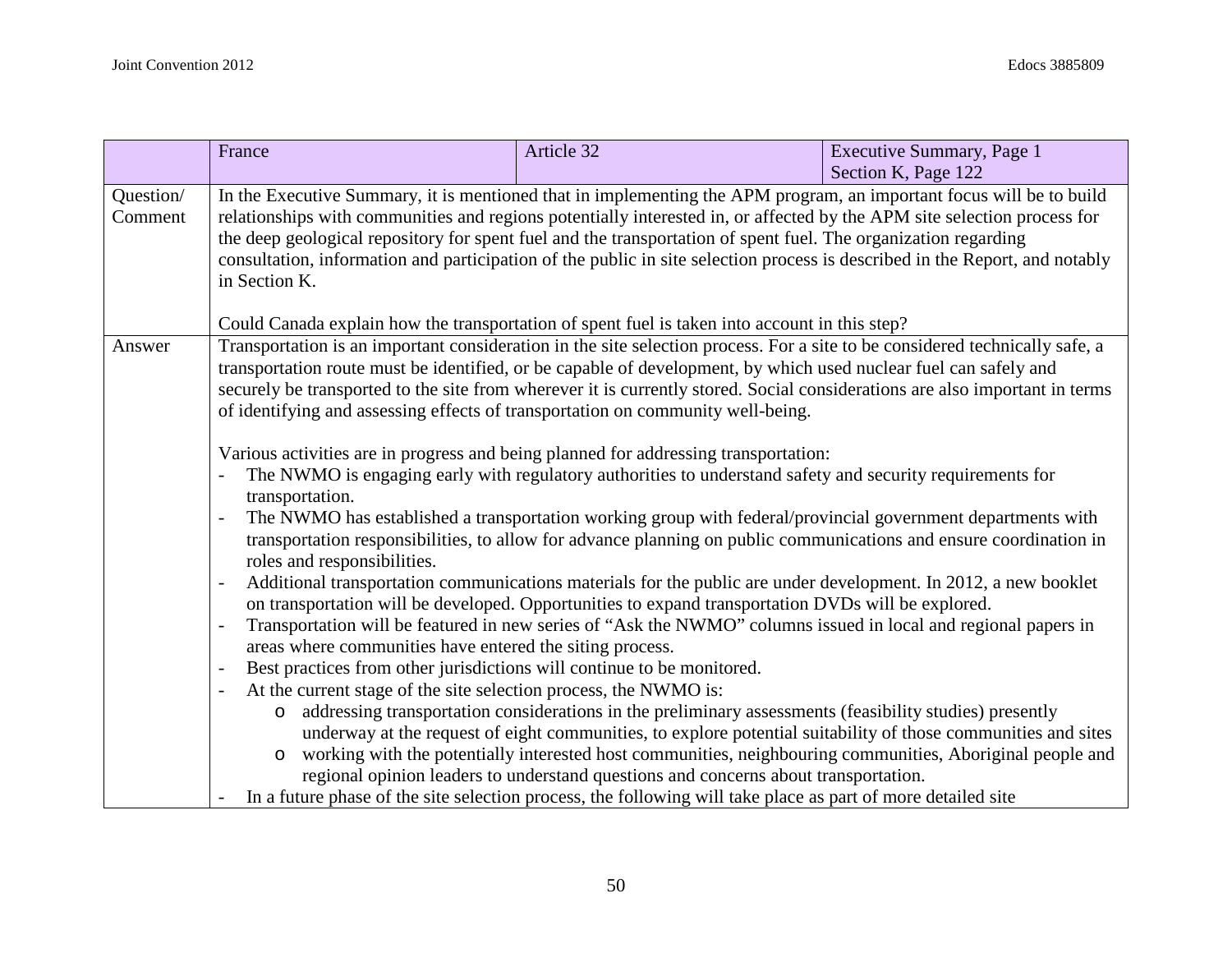|           | investigations:                                                                                                      |                                                                                                                                                                                                                      |                                                                                                                                                                                                                  |  |
|-----------|----------------------------------------------------------------------------------------------------------------------|----------------------------------------------------------------------------------------------------------------------------------------------------------------------------------------------------------------------|------------------------------------------------------------------------------------------------------------------------------------------------------------------------------------------------------------------|--|
|           | $\circ$                                                                                                              |                                                                                                                                                                                                                      | The NWMO will engage surrounding communities, Aboriginal people and different levels of governments in                                                                                                           |  |
|           |                                                                                                                      | a study it is conducting of environmental, social, economic and cultural effects of the APM project at the<br>broader regional level. This study will address effects that may be associated with transportation and |                                                                                                                                                                                                                  |  |
|           | potential modes and routes.                                                                                          |                                                                                                                                                                                                                      |                                                                                                                                                                                                                  |  |
|           | Through this study, the NWMO will invite discussion around preferred modes and transportation routes with<br>$\circ$ |                                                                                                                                                                                                                      |                                                                                                                                                                                                                  |  |
|           |                                                                                                                      | the potential host communities and those potentially affected in the region and transport corridors. The                                                                                                             |                                                                                                                                                                                                                  |  |
|           |                                                                                                                      |                                                                                                                                                                                                                      | NWMO will engage with them as a large group with a shared interest, to address their questions and<br>concerns in the process. Funding will be made available to communities along the transportation route as a |  |
|           |                                                                                                                      |                                                                                                                                                                                                                      | large group with a shared interest to seek independent advice to assist them in formulating questions and                                                                                                        |  |
|           | concerns.                                                                                                            |                                                                                                                                                                                                                      |                                                                                                                                                                                                                  |  |
|           |                                                                                                                      |                                                                                                                                                                                                                      | Transportation is a topic that is of great public interest in Canada. It is addressed regularly in NWMO briefings and                                                                                            |  |
|           | discussions of the APM project.                                                                                      |                                                                                                                                                                                                                      |                                                                                                                                                                                                                  |  |
|           |                                                                                                                      |                                                                                                                                                                                                                      |                                                                                                                                                                                                                  |  |
|           |                                                                                                                      |                                                                                                                                                                                                                      | The NWMO will need to demonstrate the safety and security of any transportation system to the satisfaction of                                                                                                    |  |
|           |                                                                                                                      | regulatory authorities and citizens before transportation can begin.                                                                                                                                                 |                                                                                                                                                                                                                  |  |
| Q. No. 65 | Country                                                                                                              | Article                                                                                                                                                                                                              | Ref. in National Report                                                                                                                                                                                          |  |
|           | France                                                                                                               | Article 32                                                                                                                                                                                                           | Executive Summary, Page 1                                                                                                                                                                                        |  |
| Question/ |                                                                                                                      |                                                                                                                                                                                                                      | 1. Canada considers that an important aspect of the Adaptive Phased Management (APM) Program is the avoidance of                                                                                                 |  |
| Comment   |                                                                                                                      |                                                                                                                                                                                                                      | prescribed timelines for development of the deep geological repository for spent fuel. That means that there is no                                                                                               |  |
|           |                                                                                                                      | fixed timetable for the in-service date of this facility.                                                                                                                                                            |                                                                                                                                                                                                                  |  |
|           |                                                                                                                      |                                                                                                                                                                                                                      | Could Canada confirm that this policy will have no impact (e.g. in terms of capacities of the storage facility or                                                                                                |  |
|           |                                                                                                                      |                                                                                                                                                                                                                      | regarding ageing of equipments and installations) in the safe management of spent fuel waiting for deep geological                                                                                               |  |
|           | disposal?                                                                                                            |                                                                                                                                                                                                                      |                                                                                                                                                                                                                  |  |
| Answer    | 1.                                                                                                                   | Canada's 2002 Nuclear Fuel Waste Act (NFWA) provides the framework for the development and                                                                                                                           |                                                                                                                                                                                                                  |  |
|           |                                                                                                                      |                                                                                                                                                                                                                      | implementation of a long-term strategy for the management of spent fuel. A key principle of the NFWA is that                                                                                                     |  |
|           |                                                                                                                      |                                                                                                                                                                                                                      | the owners of spent fuel are responsible for its management, which includes funding, constructing and operating                                                                                                  |  |
|           |                                                                                                                      | a long-term radioactive waste management facility.                                                                                                                                                                   |                                                                                                                                                                                                                  |  |
|           |                                                                                                                      |                                                                                                                                                                                                                      |                                                                                                                                                                                                                  |  |
|           |                                                                                                                      |                                                                                                                                                                                                                      | The NWMO, established by the nuclear energy corporations as required by the NFWA, is responsible for                                                                                                             |  |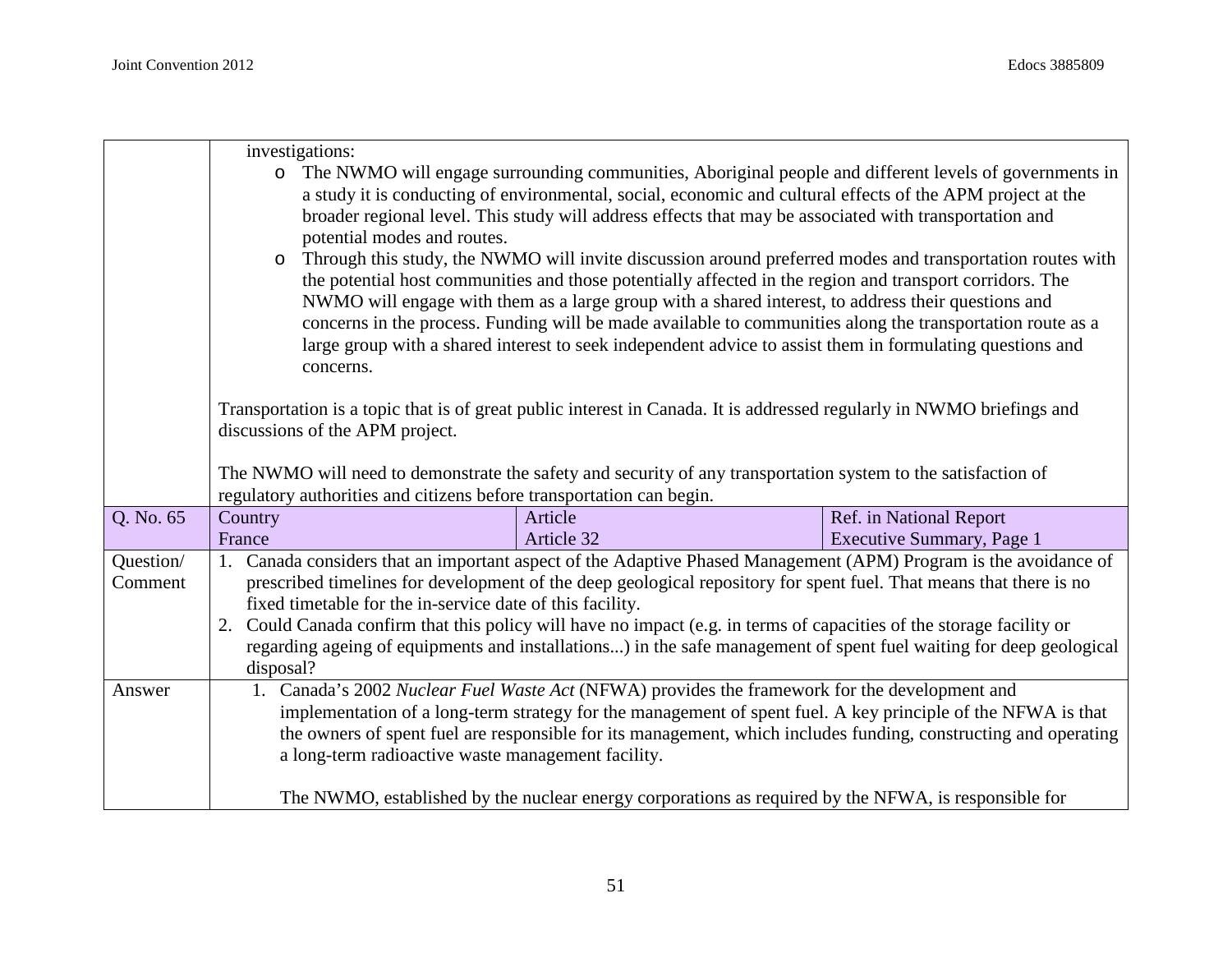| implementing the Adaptive Phased Management (APM) approach for the long-term management of all spent<br>fuel in Canada. For financial planning and internal project planning, reference assumptions are based on an<br>assumption of an in-service repository by 2035. For such planning purposes, the NWMO has the following<br>project phases and timelines associated with the implementation of Canada's plan (further details provided in<br>response to $Q11$ :<br>siting and preparing for construction (2010–2024)<br>site preparation and construction (2025–2034)<br>operation (including an extended monitoring period) (2035–2134)<br>- decommissioning $(2135-2160)$                                                                                                       |
|-----------------------------------------------------------------------------------------------------------------------------------------------------------------------------------------------------------------------------------------------------------------------------------------------------------------------------------------------------------------------------------------------------------------------------------------------------------------------------------------------------------------------------------------------------------------------------------------------------------------------------------------------------------------------------------------------------------------------------------------------------------------------------------------|
| Canada's spent fuel is currently safely and securely stored at licensed facilities in Ontario, Quebec, New<br>Brunswick and Manitoba. Each licensee is responsible for safely managing this spent fuel. As part of its study<br>to recommend Canada's approach, the NWMO assessed the option of storing the spent fuel at the reactor sites.<br>This was found to be technically possible with ongoing maintenance and refurbishment of the storage facilities.                                                                                                                                                                                                                                                                                                                         |
| It should also be noted that for each of the current radioactive waste management facilities, licence renewal<br>applications are prepared and assessed on an established licensing cycle. As described in sections G.12 and<br>G.13 of the Canadian report, aging-management provisions are continuously assessed as part of the licensees'<br>programs and ongoing regulatory compliance activities that support the licensing.                                                                                                                                                                                                                                                                                                                                                       |
| 2. Dry fuel storage facilities (Pickering Waste Management Facility, Darlington Waste Management Facility and<br>Western Waste Management Facility) have sufficient storage space to accommodate all spent fuel produced at<br>their respective nuclear stations (this includes additional spent fuel arising from plant life extension). New<br>buildings are constructed as required to house all spent fuel produced from station operations. The aging-<br>management program for dry storage containers (DSCs) is to ensure the design life of 50 years. In the event that<br>the containers are required for more than 50 years and the existing DSCs are not sufficient, then compensatory<br>actions will be taken that may include moving the fuel into a different container. |
| The current policy has no material impact on Hydro-Québec or NB Power's long-term strategy for management<br>of spent fuel. Dates have been established to allow calculation of spent fuel management funding requirements,<br>and these dates are reviewed on a regular basis.                                                                                                                                                                                                                                                                                                                                                                                                                                                                                                         |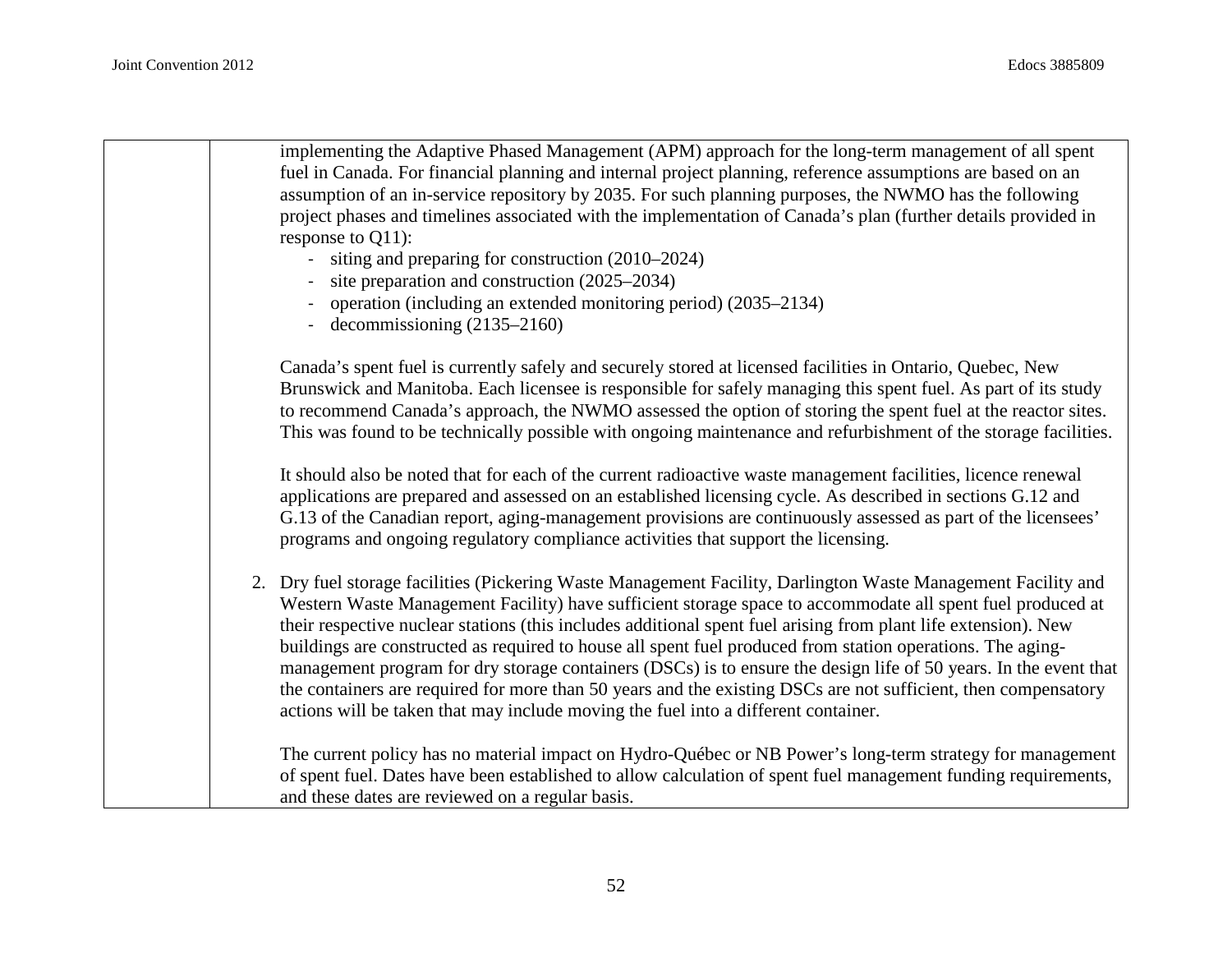| Q. No. 66 | Country                                                                                                                       | Article                                                                                                                   | Ref. in National Report   |  |  |  |
|-----------|-------------------------------------------------------------------------------------------------------------------------------|---------------------------------------------------------------------------------------------------------------------------|---------------------------|--|--|--|
|           | France                                                                                                                        | <b>Article 28</b>                                                                                                         | Executive Summary, Page 2 |  |  |  |
|           |                                                                                                                               |                                                                                                                           | Section J, Page 105       |  |  |  |
| Question/ |                                                                                                                               | In Section J, it is mentioned that, in 2011, the National Sealed Source Registry (NSSR) will continue to be expanded to   |                           |  |  |  |
| Comment   |                                                                                                                               | include the electronic registry and reporting of all Category 3, 4 and 5 sealed sources in Canada. Nevertheless, in 2009, |                           |  |  |  |
|           | answering to question asked by France, Canada reported that the main issue of concern is that there are hundreds of low-      |                                                                                                                           |                           |  |  |  |
|           | risk sources that have been manufactured by licensees for their own use. Most of theses sources have generic                  |                                                                                                                           |                           |  |  |  |
|           | identifications, rather than unique identifications. This tends to result in multiple sources with identical identifications. |                                                                                                                           |                           |  |  |  |
|           | Canada added that this problem was currently under review.                                                                    |                                                                                                                           |                           |  |  |  |
|           |                                                                                                                               |                                                                                                                           |                           |  |  |  |
|           | Could Canada provide information on the feedback of this review?                                                              |                                                                                                                           |                           |  |  |  |
| Answer    | The CNSC is still collecting information on Category 3, 4 and 5 sources for all CNSC licensees. These inventories are         |                                                                                                                           |                           |  |  |  |
|           |                                                                                                                               | verified annually when inventories are submitted as part of licensee annual compliance reports (ACRs).                    |                           |  |  |  |
|           |                                                                                                                               |                                                                                                                           |                           |  |  |  |
|           |                                                                                                                               | The CNSC is currently also developing an ACR system through which licensees will be able to submit their inventories      |                           |  |  |  |
|           | to the CNSC online.                                                                                                           |                                                                                                                           |                           |  |  |  |
|           |                                                                                                                               |                                                                                                                           |                           |  |  |  |
|           |                                                                                                                               | The issue is not strictly related to "homemade" sources but also to old sources where information is no longer available  |                           |  |  |  |
|           | on the source and paperwork no longer exists. No additional information is available at this time. No solution has been       |                                                                                                                           |                           |  |  |  |
|           | found for this issue.                                                                                                         |                                                                                                                           |                           |  |  |  |
| Q. No. 67 | Country                                                                                                                       | Article                                                                                                                   | Ref. in National Report   |  |  |  |
|           | France                                                                                                                        | Article 9                                                                                                                 | Preface                   |  |  |  |
| Question/ |                                                                                                                               | It is mentioned that, given the timing of the earthquake and tsunami in Japan, the national report does not take into     |                           |  |  |  |
| Comment   |                                                                                                                               | consideration actions taken by the CNSC with Class I Nuclear Facilities, mines and mills which include spent fuel bays    |                           |  |  |  |
|           |                                                                                                                               | and radioactive waste facilities. The CNSC requested all Class 1 licensed facilities in Canada to review initial lessons  |                           |  |  |  |
|           |                                                                                                                               | learned from the incident in Japan and to confirm that their overall safety cases remain strong. All licensees provided   |                           |  |  |  |
|           |                                                                                                                               | the requisite initial responses, identifying their proposed plans and schedules to meet the CNSC's request.               |                           |  |  |  |
|           |                                                                                                                               |                                                                                                                           |                           |  |  |  |
|           | Could Canada provide some detailed information specifically on spent fuel and radioactive waste facilities (as CNSC           |                                                                                                                           |                           |  |  |  |
|           | information on the website relates mostly to nuclear power plants)?                                                           |                                                                                                                           |                           |  |  |  |
| Answer    |                                                                                                                               | Section 12(2) of the General Nuclear Safety and Control Regulations places an obligation on licensees to respond to a     |                           |  |  |  |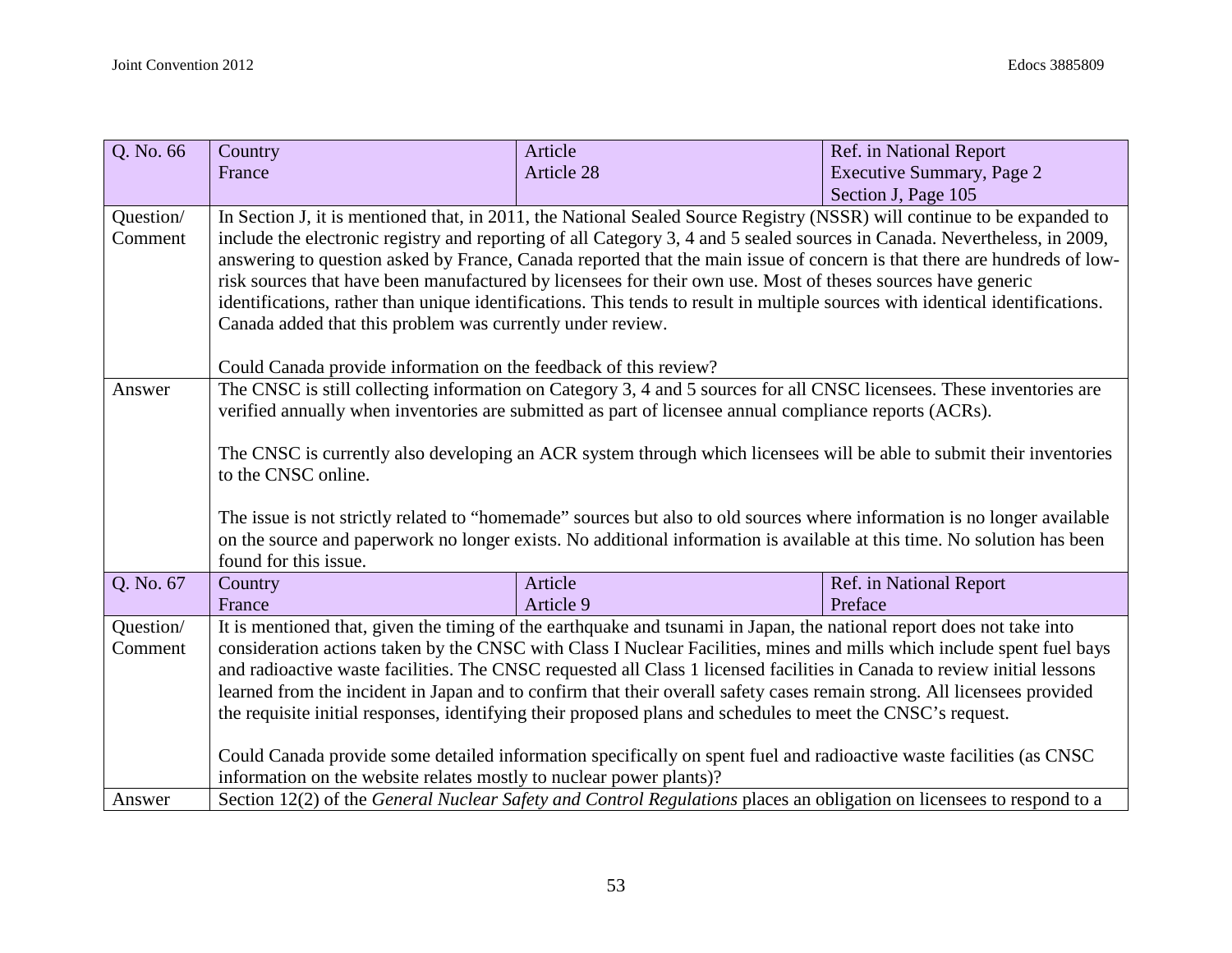request from the Commission Tribunal, or a person who is authorized by it, to "conduct a test, analysis, inventory or inspection in respect of the licensed activity or to review or to modify a design, to modify equipment, to modify procedures, or to install a new system or new equipment".

Under this section, the CNSC sent a written request (called a  $12(2)$  letter) to the radioactive waste management facility licensees which met the definition of a Class IB nuclear facility in accordance with paragraph 19(a) of the *General Nuclear Safety and Control Regulations* to:

- 1. review initial lessons learned from the earthquake in Japan and re-examine the safety cases, in particular the underlying defence-in-depth concept, with the focus on:
	- external hazards such as seismic, flooding, fire and extreme weather events
	- measures for prevention and mitigation of severe accidents
	- emergency preparedness
- 2. report on implementation plans for short-term and long-term measures to address any significant gaps

As a result of the 12(2) letter, licensees provided initial responses, noting that they had re-examined their safety cases, defence-in-depth concepts and emergency preparedness in their facilities, and confirmed that there were no significant issues requiring immediate corrective or compensatory measures. Although no compensatory actions were identified during these reviews, licensees identified some possible improvements and enhancements. Licensees will continue to provide updates to the CNSC and have committed to align with the approach being taken by the CNSC Task Force, in order to continue to meet regulatory expectations for the review of the impacts of the Fukushima accident.

To illustrate, Ontario Power Generation (OPG) reviewed the initial lessons learned from the earthquake in Japan and reexamined the safety cases for the Pickering Waste Management Facility, the Darlington Waste Management Facility, and the Western Waste Management Facility, particularly the underlying defence-in-depth concepts, listed above.

No significant gaps and no compensatory actions were identified during these reviews. However, some possible improvements and enhancements were identified during the review process, for which further details are provided below.

**Status of possible improvements and enhancements**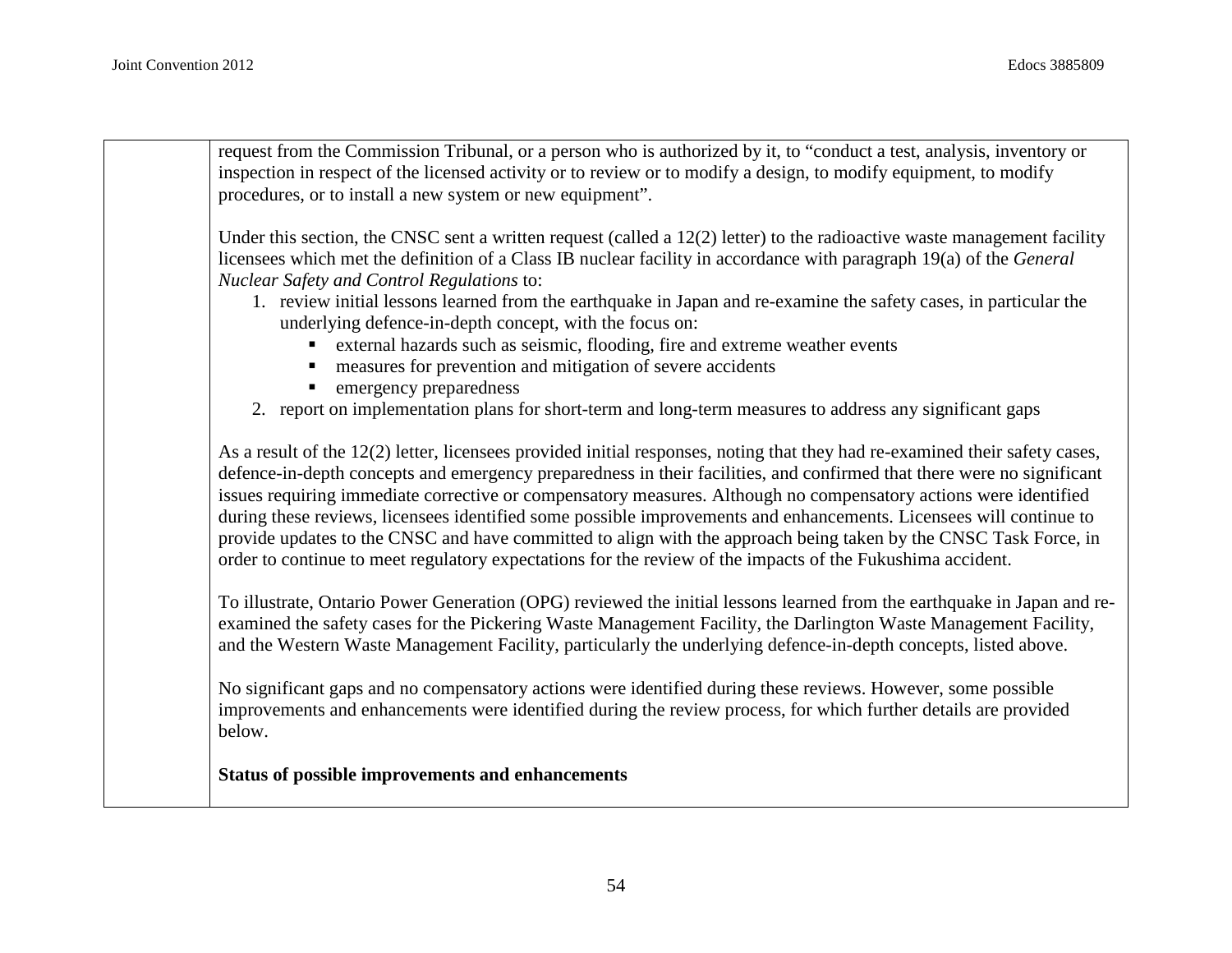|           |                                                                                                                          | In the review of the safety cases for the lessons learned from the Japanese earthquake, OPG identified actions with the |                         |  |  |
|-----------|--------------------------------------------------------------------------------------------------------------------------|-------------------------------------------------------------------------------------------------------------------------|-------------------------|--|--|
|           |                                                                                                                          | objective of improving defences and mitigating the consequences for both design-basis events and beyond-design-basis    |                         |  |  |
|           | events, should they occur at its waste management facilities.                                                            |                                                                                                                         |                         |  |  |
|           |                                                                                                                          |                                                                                                                         |                         |  |  |
|           | Design-basis events                                                                                                      |                                                                                                                         |                         |  |  |
|           |                                                                                                                          | A number of areas for improvement were identified during the safety cases review process and are being addressed as     |                         |  |  |
|           | items to be completed in the short term. Examples include the need to develop procedures for post-event worker           |                                                                                                                         |                         |  |  |
|           | response.                                                                                                                |                                                                                                                         |                         |  |  |
|           | Beyond-design-basis events                                                                                               |                                                                                                                         |                         |  |  |
|           |                                                                                                                          |                                                                                                                         |                         |  |  |
|           |                                                                                                                          | For beyond-design-basis events, the planned actions fall into two broad categories as discussed below:                  |                         |  |  |
|           |                                                                                                                          |                                                                                                                         |                         |  |  |
|           | 1. Improvements to emergency response capability                                                                         |                                                                                                                         |                         |  |  |
|           | This category of actions includes the revision of internal programs and procedures to improve the post-event response, a |                                                                                                                         |                         |  |  |
|           | review of the need for additional contracts for external emergency services, and the purchase of additional emergency    |                                                                                                                         |                         |  |  |
|           | equipment. An example from this category is an action to assess whether additional fire service contracts are required,  |                                                                                                                         |                         |  |  |
|           | in addition to the fire response from the Bruce Power Emergency Response Team at the Western Waste Management            |                                                                                                                         |                         |  |  |
|           | Facility.                                                                                                                |                                                                                                                         |                         |  |  |
|           | 2. Technical studies                                                                                                     |                                                                                                                         |                         |  |  |
|           |                                                                                                                          |                                                                                                                         |                         |  |  |
|           |                                                                                                                          | The undertakings in this category include the assessment of various waste management systems and structures under       |                         |  |  |
|           | post beyond-design-basis event conditions requiring further evaluation.                                                  |                                                                                                                         |                         |  |  |
|           | These beyond-design-basis actions contain both short- and long-term actions.                                             |                                                                                                                         |                         |  |  |
| Q. No. 68 | Country                                                                                                                  | Article                                                                                                                 | Ref. in National Report |  |  |
|           | France                                                                                                                   | General                                                                                                                 | N/A                     |  |  |
| Question/ |                                                                                                                          | For the Q&A of the 3rd review meeting, Canada provided very comprehensive answers to questions asked, in particular     |                         |  |  |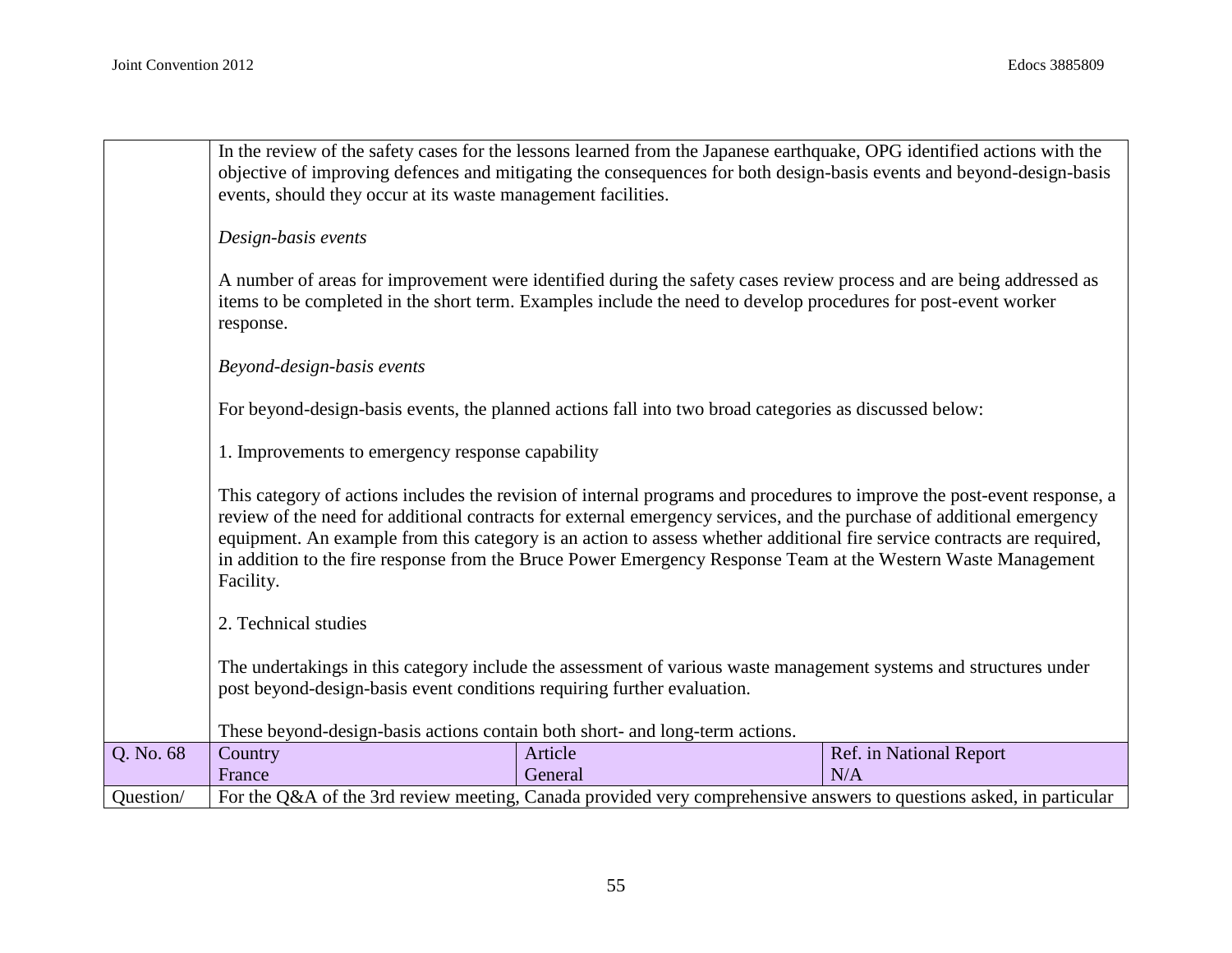| Comment   | very interesting information concerning the concrete actions undertaken by Canada. These answers have not been<br>included in the 4th report. |                                                                                                                             |                                                                                                            |  |
|-----------|-----------------------------------------------------------------------------------------------------------------------------------------------|-----------------------------------------------------------------------------------------------------------------------------|------------------------------------------------------------------------------------------------------------|--|
| Answer    | Canada's responses to questions are available on the CNSC Web site at:                                                                        |                                                                                                                             |                                                                                                            |  |
|           | nuclearsafety.gc.ca/eng/readingroom/reports/jointconvention/                                                                                  |                                                                                                                             |                                                                                                            |  |
|           |                                                                                                                                               |                                                                                                                             |                                                                                                            |  |
| Q. No. 69 | Country                                                                                                                                       | Article                                                                                                                     | Ref. in National Report                                                                                    |  |
|           | Norway                                                                                                                                        | Article 9                                                                                                                   | Section G.6, Page 79                                                                                       |  |
| Question/ |                                                                                                                                               | Dry storage facilities are described as being licensed for a limited period. At the time of renewal, it is determined       |                                                                                                            |  |
| Comment   | whether the storage can continue to operate safely for another licensing term. What would happen if a storage facility                        |                                                                                                                             |                                                                                                            |  |
|           | was found not to be able to operate safely for a new licensing term?                                                                          |                                                                                                                             |                                                                                                            |  |
| Answer    |                                                                                                                                               | If a storage facility was found not to be able to operate safely for a new licensing term, the spent fuel in the containers |                                                                                                            |  |
|           |                                                                                                                                               | where the structural integrity had been compromised would be transferred to new spent fuel containers. The remaining        |                                                                                                            |  |
|           |                                                                                                                                               | spent fuel containers, whose structural integrity was not compromised, as well as the new spent fuel containers, would      |                                                                                                            |  |
|           | undergo regulatory assessment for a new licensing term.                                                                                       |                                                                                                                             |                                                                                                            |  |
| Q. No. 70 | Country                                                                                                                                       | Article                                                                                                                     | Ref. in National Report                                                                                    |  |
|           | Norway                                                                                                                                        | Article 3                                                                                                                   | Section C.3, Page 25                                                                                       |  |
| Question/ |                                                                                                                                               | Even though details of Canadian medical isotope production are protected from disclosure under Article 36, could any        |                                                                                                            |  |
| Comment   | additional information about the safe handling of the waste arising from this activity be described without revealing                         |                                                                                                                             |                                                                                                            |  |
|           | confidential information?                                                                                                                     |                                                                                                                             |                                                                                                            |  |
| Answer    |                                                                                                                                               | The waste produced from medical isotope production at Chalk River Laboratories (CRL) is safely managed and stored           |                                                                                                            |  |
|           |                                                                                                                                               | in AECL CRL licensed waste storage facilities. External commercial organizations that produce medical isotopes have         |                                                                                                            |  |
|           |                                                                                                                                               | the option to ship their radioactive wastes to CRL for safe storage on a fee-for-service basis. The fee includes the        |                                                                                                            |  |
|           | processing, storage and future disposition costs.                                                                                             |                                                                                                                             |                                                                                                            |  |
| Q. No. 71 | Country                                                                                                                                       | Article                                                                                                                     | Ref. in National Report                                                                                    |  |
|           | Finland                                                                                                                                       | <b>Planned Activities</b>                                                                                                   | Section 5.1.7.1                                                                                            |  |
| Question/ |                                                                                                                                               | At Chalk River there are several historical waste disposal facilities/areas, which do not necessarily comply with current   |                                                                                                            |  |
| Comment   |                                                                                                                                               | requirements for disposal. This has resulted in release of contaminants to the environment.                                 |                                                                                                            |  |
|           | 1. Are there any plans for remediation of the historical areas?                                                                               |                                                                                                                             |                                                                                                            |  |
|           | 2. What kind of criteria to decide if remediation needed are used in Canada?                                                                  |                                                                                                                             |                                                                                                            |  |
| Answer    |                                                                                                                                               |                                                                                                                             | 1. AECL has implemented the Nuclear Legacy Liabilities Program (NLLP), funded by National Resources Canada |  |